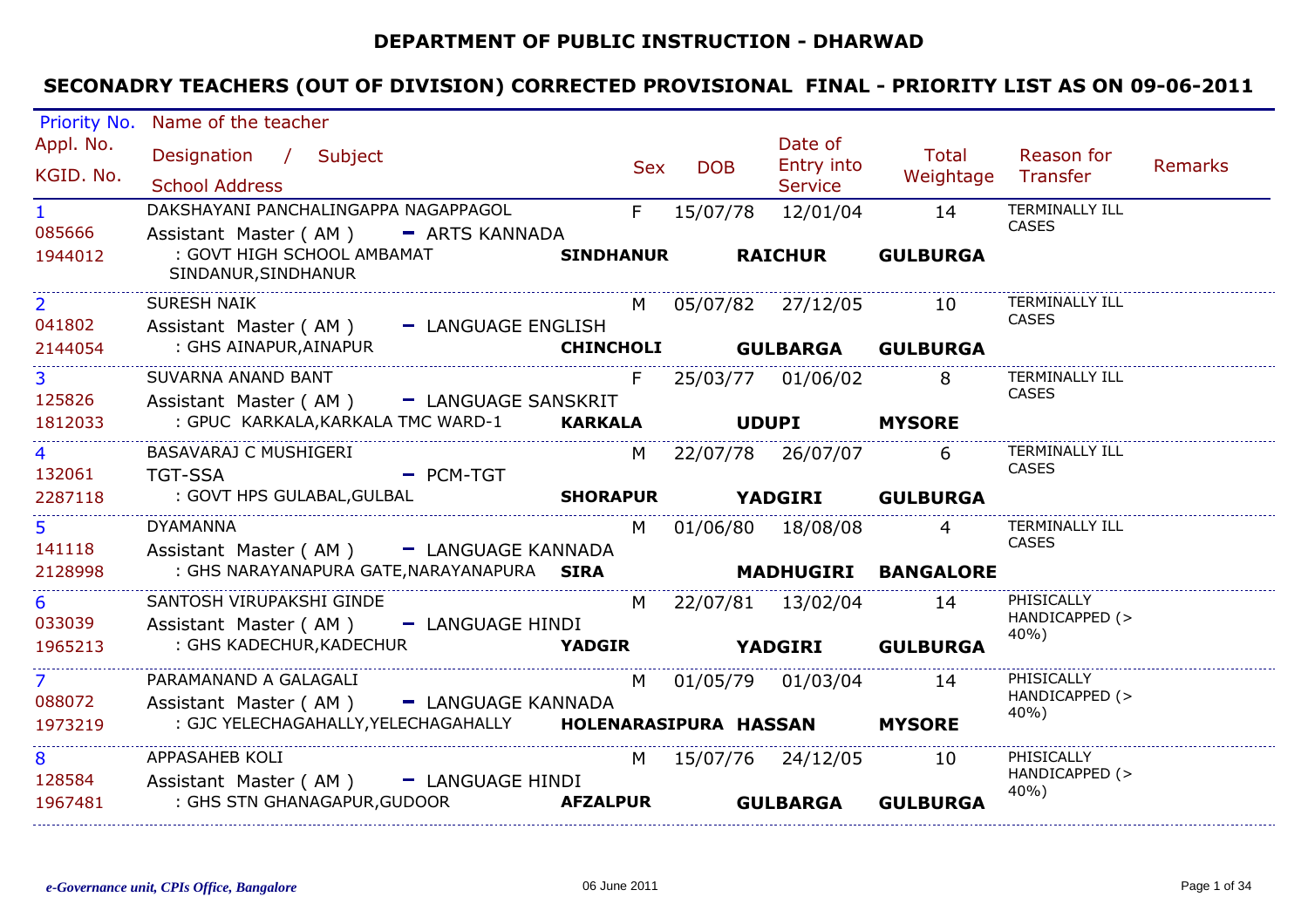| Priority No.              | Name of the teacher                                                        |                                  |            |                                         |                             |                                      |                |
|---------------------------|----------------------------------------------------------------------------|----------------------------------|------------|-----------------------------------------|-----------------------------|--------------------------------------|----------------|
| Appl. No.<br>KGID. No.    | Designation / Subject<br><b>School Address</b>                             | Sex                              | <b>DOB</b> | Date of<br>Entry into<br><b>Service</b> | Total<br>Weightage Transfer | Reason for                           | <b>Remarks</b> |
| 9<br>131951               | ROOPAVATI S KOREGOL<br>Assistant Master (AM)<br>- LANGUAGE ENGLISH         | F.                               |            | 10/12/72 18/01/06                       | $\overline{8}$              | PHISICALLY<br>HANDICAPPED (><br>40%) |                |
| 1989376                   | : GHS MANNUR, MANNUR                                                       | <b>AFZALPUR</b>                  |            | <b>GULBARGA</b>                         | <b>GULBURGA</b>             |                                      |                |
| 10 <sup>°</sup><br>042426 | <b>GOPAL MOGER</b><br>Assistant Master (AM) - LANGUAGE HINDI               |                                  |            | M 01/03/82 23/04/07                     | 8 <sup>8</sup>              | PHISICALLY<br>HANDICAPPED (>         |                |
| 2132780                   | : GPUC NAVUNDA,NAVUNDA                                                     | <b>BYNDOOR</b>                   |            | <b>UDUPI</b>                            | <b>MYSORE</b>               | 40%)                                 |                |
| 11<br>053076              | PRAVEENKUMAR HALASIDDAPPA SANSUDDI<br>Assistant Master (AM) - ARTS KANNADA |                                  |            | M 22/07/84 04/08/08                     | $\overline{4}$              | PHISICALLY<br>HANDICAPPED (>         |                |
| 2205114                   | : GHS MANAKATTUR, MANAKATTUR <b>ARASIKERE</b>                              |                                  |            | <b>HASSAN</b>                           | <b>MYSORE</b>               | 40%)                                 |                |
| 12 <sup>2</sup><br>034571 | RAVI PUJARI<br>Assistant Master (AM) - LANGUAGE KANNADA                    |                                  |            | M 16/07/82 06/08/08                     | $\overline{4}$              | PHISICALLY<br>HANDICAPPED (><br>40%) |                |
| 2243098                   | : GPUC CHANDAKAVADI, CHANDAKAVADI                                          | <b>CHAMARAJA</b><br><b>NAGAR</b> |            | <b>CHAMARAJAN MYSORE</b>                |                             |                                      |                |
| 13<br>151985              | HANAMAPPA KALLAPPA HIREHOLI<br>Assistant Master (AM) - ARTS KANNADA        |                                  |            | M 01/01/80 18/08/08                     |                             | PHISICALLY<br>HANDICAPPED (><br>40%) |                |
| 2430878                   | : GOVT H.S. GOUR, GOUR                                                     |                                  |            | BASAVAKALYAN BIDAR GULBURGA             |                             |                                      |                |
| 14<br>105137              | ANAND BASAPPA HANAMASAGAR<br>Assistant Master (AM) - ARTS KANNADA          |                                  |            | M 01/06/81 23/08/08                     |                             | PHISICALLY<br>HANDICAPPED (><br>40%) |                |
| 2243100                   | : GPUC CHANDAKAVADI,CHANDAKAVADI                                           | <b>NAGAR</b>                     |            | CHAMARAJA CHAMARAJAN MYSORE             |                             |                                      |                |
| 15<br>144363              | <b>VIDYA HOSATTI</b><br>Assistant Master (AM) - LANGUAGE KANNADA           | F.                               |            | 01/06/83 27/08/08                       | $\overline{4}$              | PHISICALLY<br>HANDICAPPED (>         |                |
| 2390879                   | : GJC HEBBALU, HEBBALU                                                     | K.R.NAGARA MYSORE                |            |                                         | <b>MYSORE</b>               | 40%)                                 |                |
| 16<br>122188              | SUDHA T HEBBALLI<br>Assistant Master (AM) - LANGUAGE HINDI                 | F.                               |            | 13/09/82 06/09/08                       |                             | PHISICALLY<br>HANDICAPPED (><br>40%) |                |
| 2243665                   | : GPUC KABBAHALLI, KABBALLI                                                | <b>GUNDULPET</b>                 |            | <b>CHAMARAJAN MYSORE</b>                |                             |                                      |                |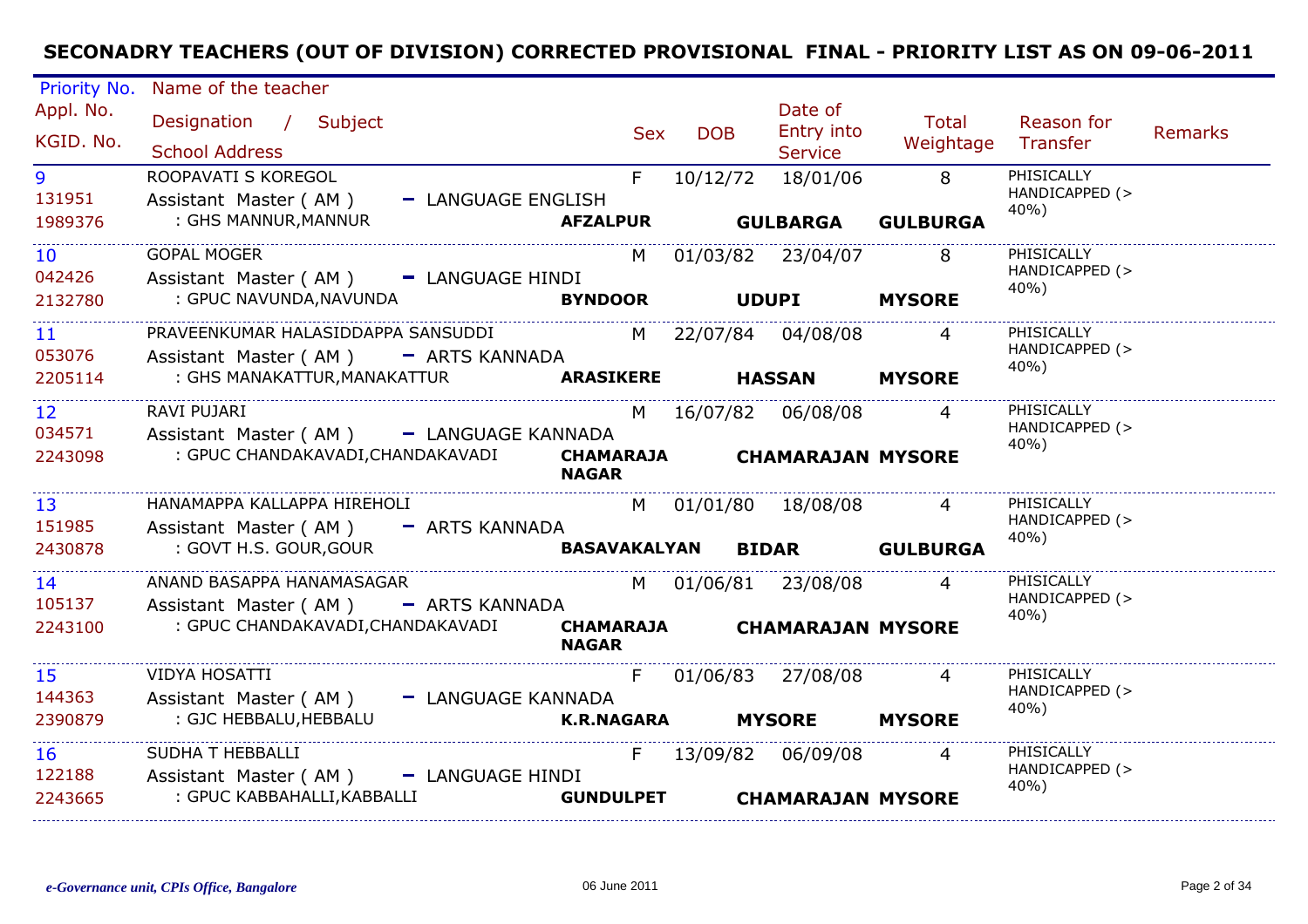| Priority No.    | Name of the teacher                                                                            |                                 |       |            |                                |                            |                        |         |
|-----------------|------------------------------------------------------------------------------------------------|---------------------------------|-------|------------|--------------------------------|----------------------------|------------------------|---------|
| Appl. No.       | Designation / Subject                                                                          |                                 |       |            | Date of                        | Total                      | Reason for             |         |
| KGID. No.       | <b>School Address</b>                                                                          |                                 | Sex   | <b>DOB</b> | Entry into<br><b>Service</b>   | Weightage Transfer         |                        | Remarks |
| 17 <sup>2</sup> | DEEPA RUDRAGOUDA PATIL                                                                         |                                 | $F =$ | 22/07/84   | 06/09/08 4                     |                            | PHISICALLY             |         |
| 043336          | Assistant Master (AM)                                                                          | - ARTS KANNADA                  |       |            |                                |                            | HANDICAPPED (>         |         |
| 2287293         | : GJC KODEKAL, KODEKAL                                                                         |                                 |       |            |                                | SHORAPUR YADGIRI GULBURGA  | 40%)                   |         |
| 18              | APPASAHEB PATIL                                                                                |                                 |       |            | M 01/06/77 09/09/08            |                            | PHISICALLY             |         |
| 162341          | Assistant Master (AM) - ARTS KANNADA                                                           |                                 |       |            |                                |                            | HANDICAPPED (><br>40%) |         |
| 2293692         | : GHS, NAVOOR, NAVOOR                                                                          |                                 |       |            | BELTHANGADY DAKSHINA KA MYSORE |                            |                        |         |
| 19              | <b>NADAF LALSAB</b>                                                                            |                                 |       |            | M 01/03/81 04/10/08            |                            | PHISICALLY             |         |
| 056919          | Assistant Master (AM) - LANGUAGE KANNADA                                                       |                                 |       |            |                                |                            | HANDICAPPED (><br>40%) |         |
| 2380374         | : GHS BRAHMASANDRA, BRAMHASANDRA SIRA                                                          |                                 |       |            |                                | MADHUGIRI BANGALORE        |                        |         |
| 20              | MAHANTESH PATIL                                                                                |                                 |       |            | M 29/08/78 25/08/08            | $\overline{3}$             | PHISICALLY             |         |
| 133837          | Assistant Master (AM) - LANGUAGE ENGLISH                                                       |                                 |       |            |                                |                            | HANDICAPPED (><br>40%) |         |
| 2293441         | : GHS, GURUVAINAKERE,KUVETTU                            BELTHANGADY         DAKSHINA KA MYSORE |                                 |       |            |                                |                            |                        |         |
| 21              | SMT LALABI M KHAJI                                                                             |                                 |       |            | F 01/06/71 12/03/97 14         |                            | WIDOWS                 |         |
| 022837          | Assistant Master (AM) - LANGUAGE KANNADA                                                       |                                 |       |            |                                |                            |                        |         |
| 1401374         | : GHS RAJANKOLUR, RAJANKOLLUR SHORAPUR YADGIRI GULBURGA                                        |                                 |       |            |                                |                            |                        |         |
| 22              | SARASWATI SHIVAMURTHY SULTANPUR                                                                | F 01/06/55 01/06/85             |       |            |                                | 10                         | WIDOWS                 |         |
| 244186          | Assistant Master (AM)                                                                          | - LANGUAGE KANNADA              |       |            |                                |                            |                        |         |
| 584627          | : GHS BINNAL,BINHAL                                                                            | <b>YELBURGA KOPPAL GULBURGA</b> |       |            |                                |                            |                        |         |
| 23              | SHASHIKALA BASAVANNEPPA NICHCHANAKI                                                            |                                 | F.    |            | 05/07/73 15/09/98              | 5 <sup>1</sup>             | WIDOWS                 |         |
| 062213          | Assistant Master (AM) - LANGUAGE KANNADA                                                       |                                 |       |            |                                |                            |                        |         |
| 1757651         | : GHS KODIGEHALLI, KODIGEHALLI                                                                 | <b>NORTH4</b>                   |       |            |                                | <b>BANGALORE BANGALORE</b> |                        |         |
| 24              | PARASHRAM GURAV                                                                                |                                 |       |            |                                | M 05/03/60 03/08/04 12     | DEFENCE CASES          |         |
| 010211          | Assistant Master (AM) - LANGUAGE ENGLISH                                                       |                                 |       |            |                                |                            |                        |         |
| 900861017       |                                                                                                |                                 |       |            |                                | <b>BIDAR GULBURGA</b>      |                        |         |
| 25              | AMEENSAB SHAMASHUDDIN BURANGOL                                                                 |                                 |       |            | M 01/06/62 03/09/04            | 12                         | DEFENCE CASES          |         |
| 011492          | Assistant Master (AM) - LANGUAGE HINDI                                                         |                                 |       |            |                                |                            |                        |         |
| 1964633         | : GHS HIPPARGA,HIPPARGA [SN]                                                                   | <b>JEWARGI</b>                  |       |            | <b>GULBARGA</b>                | <b>GULBURGA</b>            |                        |         |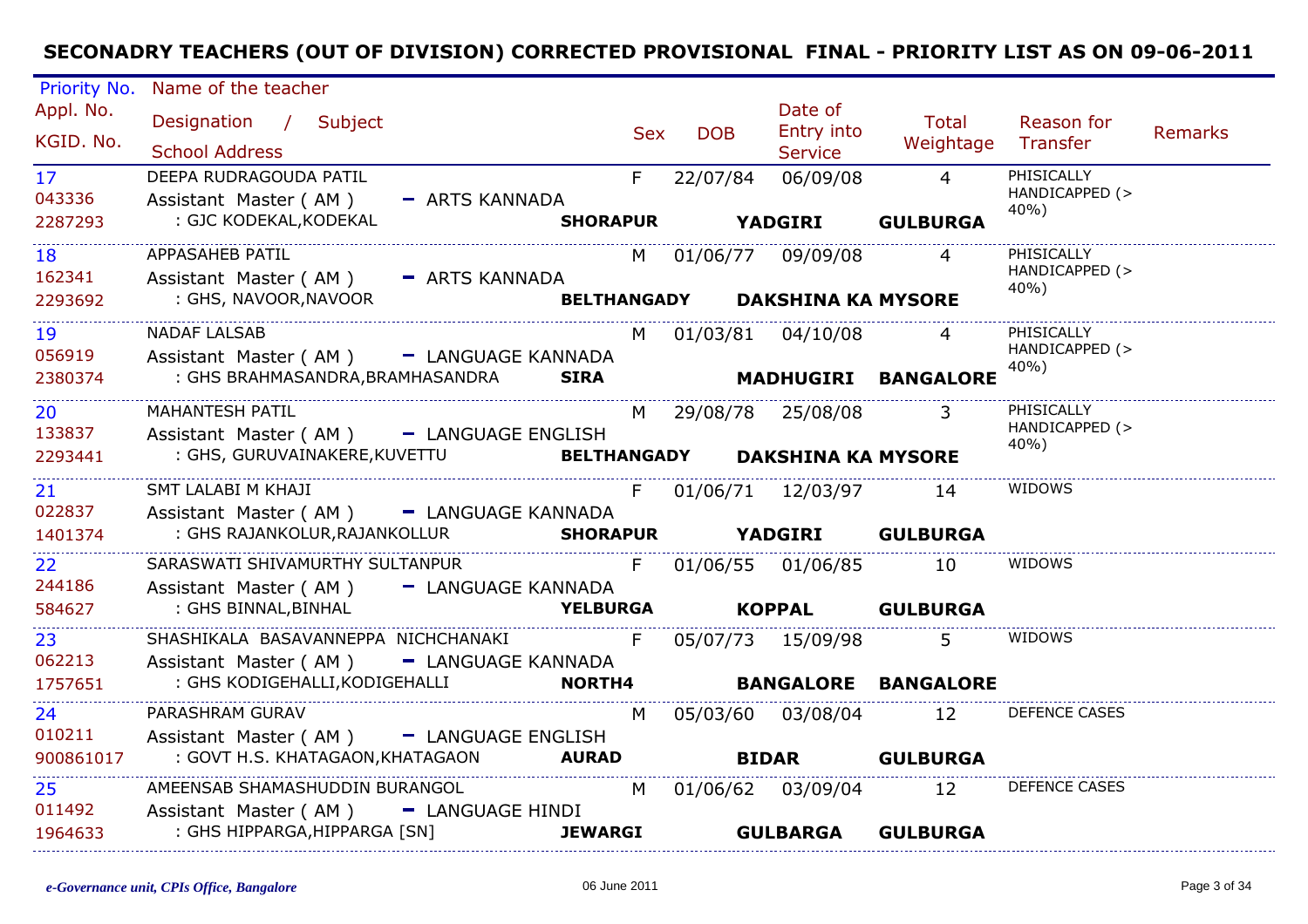| Priority No.           | Name of the teacher                                                          |                                  |                          |                                         |                    |                                    |         |
|------------------------|------------------------------------------------------------------------------|----------------------------------|--------------------------|-----------------------------------------|--------------------|------------------------------------|---------|
| Appl. No.<br>KGID. No. | Designation / Subject<br><b>School Address</b>                               |                                  | <b>DOB</b><br><b>Sex</b> | Date of<br>Entry into<br><b>Service</b> | Total<br>Weightage | Reason for<br>Transfer             | Remarks |
| 26                     | SHIVANAND BIRADAR                                                            |                                  | M 01/06/66               | 04/08/08                                | $\overline{4}$     | DEFENCE CASES                      |         |
| 082645<br>2293476      | Assistant Master (AM) - LANGUAGE HINDI<br>: GHS, BILIYOOR MADATHARU,BILIYOOR |                                  |                          | BANTWAL DAKSHINA KA MYSORE              |                    |                                    |         |
| 27                     | SHUBHALAXMI                                                                  | F.                               |                          | 04/11/83 26/08/08                       | $\overline{4}$     | DEFENCE CASES                      |         |
| 044586                 | Assistant Master (AM) - LANGUAGE HINDI                                       |                                  |                          |                                         |                    |                                    |         |
| 2294464                | : GHS, KONAJE PADAV, BELMA                                                   | <b>MANGALORE</b><br><b>TALUK</b> |                          | <b>DAKSHINA KA MYSORE</b>               |                    |                                    |         |
| 28<br>117131           | SUNITA DODAMANI<br>Assistant Master ( $AM$ ) $-$ CBZ KANNADA                 |                                  |                          | F 12/03/82 25/09/08 4                   |                    | <b>DEFENCE CASES</b>               |         |
| 2285995                | : GOVT HS HAYYAL (B), HAYYAL [B] <b>SHAHAPUR YADGIRI GULBURGA</b>            |                                  |                          |                                         |                    |                                    |         |
| 29<br>027959           | NASIRUDDIN M KALAKERI<br>Assistant Master (AM) - PCM KANNADA                 |                                  |                          | M 01/06/74 02/09/98 22                  |                    | <b>HUSBAND AND</b><br>WIFE BOTH IN |         |
| 1625704                | : GHS MANNUR, MANNUR                                                         | <b>AFZALPUR</b>                  |                          | <b>GULBARGA</b>                         | <b>GULBURGA</b>    | <b>GOVERNMENT</b>                  |         |
| 30                     | <b>BUSHRA NIKHAT</b>                                                         |                                  |                          | F 12/01/74 14/06/99                     | 22                 | <b>HUSBAND AND</b>                 |         |
| 034336                 | Assistant Master (AM) - PCM URDU                                             |                                  |                          |                                         |                    | WIFE BOTH IN<br><b>GOVERNMENT</b>  |         |
| 1572111                | : GOVT H.S.(URDU) KAMTHANA,KAMTHANA                                          | <b>BIDAR Example 1</b>           |                          | <b>BIDAR GULBURGA</b>                   |                    |                                    |         |
| 31<br>007896           | <b>USHA NAIK</b><br>Assistant Master ( $AM$ ) $-$ PCM KANNADA                | F                                |                          | 19/07/69 17/06/97 21.5                  |                    | HUSBAND AND<br>WIFE BOTH IN        |         |
| 1427764                | : GHS PILLANGERE, PILLANGERE                                                 |                                  |                          | SHIMOGA SHIMOGA                         | <b>BANGALORE</b>   | <b>GOVERNMENT</b>                  |         |
| 32                     | JAGADISH K WADDAR                                                            | M                                |                          | 18/10/77 01/06/02 16                    |                    | <b>HUSBAND AND</b><br>WIFE BOTH IN |         |
| 056609<br>1903324      | Assistant Master (AM) - LANGUAGE ENGLISH<br>: GHS KODLI,KODLLI               | <b>CHINCHOLI</b>                 |                          | <b>GULBARGA</b>                         | <b>GULBURGA</b>    | <b>GOVERNMENT</b>                  |         |
|                        |                                                                              |                                  |                          |                                         |                    |                                    |         |
| 33                     | RAJESH VINAYAK NAYAK                                                         |                                  |                          | M 03/07/71 29/10/03                     | 14                 | <b>HUSBAND AND</b><br>WIFE BOTH IN |         |
| 019582                 | Assistant Master (AM) - PCM KANNADA                                          |                                  |                          |                                         |                    | <b>GOVERNMENT</b>                  |         |
| 1812800                | : GPUC NAVUNDA, NAVUNDA                                                      | <b>BYNDOOR</b>                   |                          | <b>UDUPI</b>                            | <b>MYSORE</b>      |                                    |         |
| 34                     | MANJUNATH K BOBBI                                                            |                                  |                          | M 01/06/78 08/01/04                     | 14                 | <b>HUSBAND AND</b>                 |         |
| 079173                 | Assistant Master (AM)<br>- LANGUAGE ENGLISH                                  |                                  |                          |                                         |                    | WIFE BOTH IN<br><b>GOVERNMENT</b>  |         |
| 1977601                | : GHS ARHAL,ARHAL                                                            | <b>GANGAVATHI</b>                |                          | <b>KOPPAL</b>                           | <b>GULBURGA</b>    |                                    |         |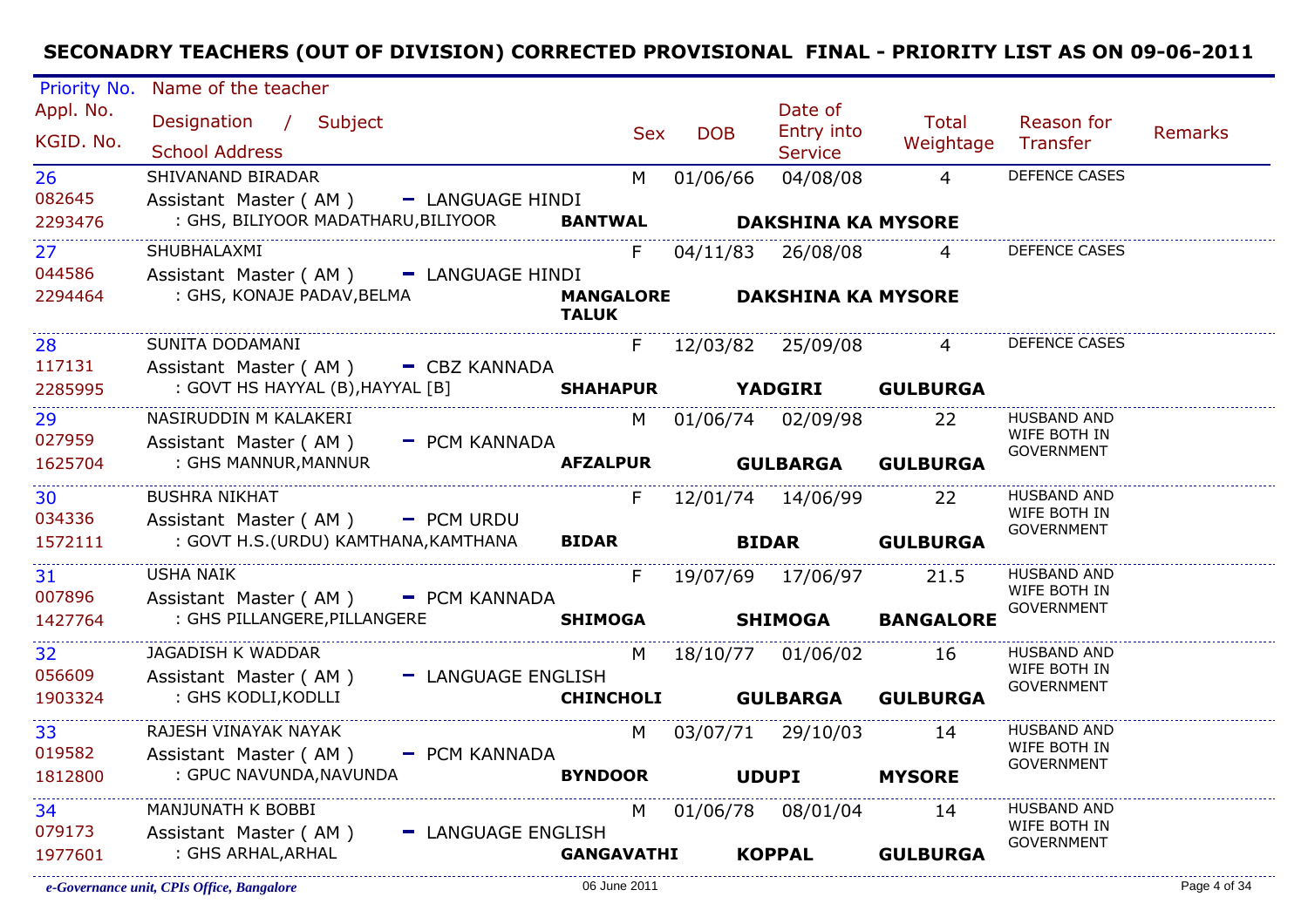| Priority No.            | Name of the teacher                                                                                                   |              |                          |               |                                                 |                                  |                                                         |                |
|-------------------------|-----------------------------------------------------------------------------------------------------------------------|--------------|--------------------------|---------------|-------------------------------------------------|----------------------------------|---------------------------------------------------------|----------------|
| Appl. No.<br>KGID. No.  | Designation / Subject<br><b>School Address</b>                                                                        |              | <b>DOB</b><br><b>Sex</b> |               | Date of<br>Entry into<br><b>Service</b>         | Total<br>Weightage               | Reason for<br>Transfer                                  | <b>Remarks</b> |
| 35<br>081921<br>1896537 | PADMA G<br>Assistant Master (AM) - ARTS KANNADA<br>: GHS KAMPALAPURA, KAMPALA PURA PERIYA PATNA                       | F            | 15/03/79                 | <b>MYSORE</b> | 08/01/04                                        | 14<br><b>MYSORE</b>              | <b>HUSBAND AND</b><br>WIFE BOTH IN<br><b>GOVERNMENT</b> |                |
| 36<br>131692<br>1907763 | MOHAMMAD SHAFI YARAGUDI<br>Assistant Master (AM) - LANGUAGE KANNADA<br>: GHS GIRLS HS KURUGODU, KURUGODU BELLARY WEST |              |                          |               | M 03/07/80 08/01/04                             | 14<br><b>BELLARY GULBURGA</b>    | <b>HUSBAND AND</b><br>WIFE BOTH IN<br><b>GOVERNMENT</b> |                |
| 37<br>056447<br>1963927 | SAROJINI C BIRADAR<br>Assistant Master (AM) - ARTS KANNADA<br>: GOVT HS BILAWAR, BILWAR<br><b>JEWARGI</b>             | F            | <b>GULBARGA</b>          |               | 20/05/80  10/01/04                              | 14<br><b>GULBURGA</b>            | <b>HUSBAND AND</b><br>WIFE BOTH IN<br><b>GOVERNMENT</b> |                |
| 38<br>211291<br>1944225 | MOUNESH KAMMAR<br>Assistant Master (AM) - LANGUAGE ENGLISH<br>: GOVT HIGH SCHOOL KANNAL, KANNAL LINGASUGUR            |              |                          |               | M 13/07/79 12/01/04 14                          | RAICHUR GULBURGA                 | <b>HUSBAND AND</b><br>WIFE BOTH IN<br><b>GOVERNMENT</b> |                |
| 39<br>131988<br>1944442 | NARAYAN BHAPRI<br>Assistant Master (AM) - LANGUAGE KANNADA<br>: GOVT HIGH SCHOOL<br>RAJALABANDA, RAJALABANDA          | <b>MANVI</b> |                          |               | M 22/07/80 12/01/04 14<br><b>RAICHUR</b>        | <b>GULBURGA</b>                  | <b>HUSBAND AND</b><br>WIFE BOTH IN<br><b>GOVERNMENT</b> |                |
| 40<br>087559<br>1964266 | HEMAVATI SHANKARAGOUDA CHALLAGI<br>Assistant Master (AM) - ARTS KANNADA<br>: GHS HEGGANDODDI, HEGGANDODDI             |              |                          |               | F 07/08/80 12/01/04 14                          | SHORAPUR YADGIRI GULBURGA        | <b>HUSBAND AND</b><br>WIFE BOTH IN<br><b>GOVERNMENT</b> |                |
| 41<br>088350<br>1872846 | <b>SAVITHA</b><br>Assistant Master (AM)<br>- LANGUAGE ENGLISH<br>: GHS BEGAR, BEGAR                                   | F            |                          |               | 05/01/74 14/01/04<br>SRINGERI CHIKKAMANG MYSORE | 14                               | HUSBAND AND<br>WIFE BOTH IN<br>GOVERNMENT               |                |
| 42<br>053529<br>1964412 | ASHWINI V KULKARNI<br>Assistant Master (AM) - PCM KANNADA<br>: GHS SRINIVAS SARADAGI, SRINIVAS<br>SARADAGI            |              |                          |               | F 15/07/79 19/01/04 14                          | GULBARGA SOUTH GULBARGA GULBURGA | <b>HUSBAND AND</b><br>WIFE BOTH IN<br><b>GOVERNMENT</b> |                |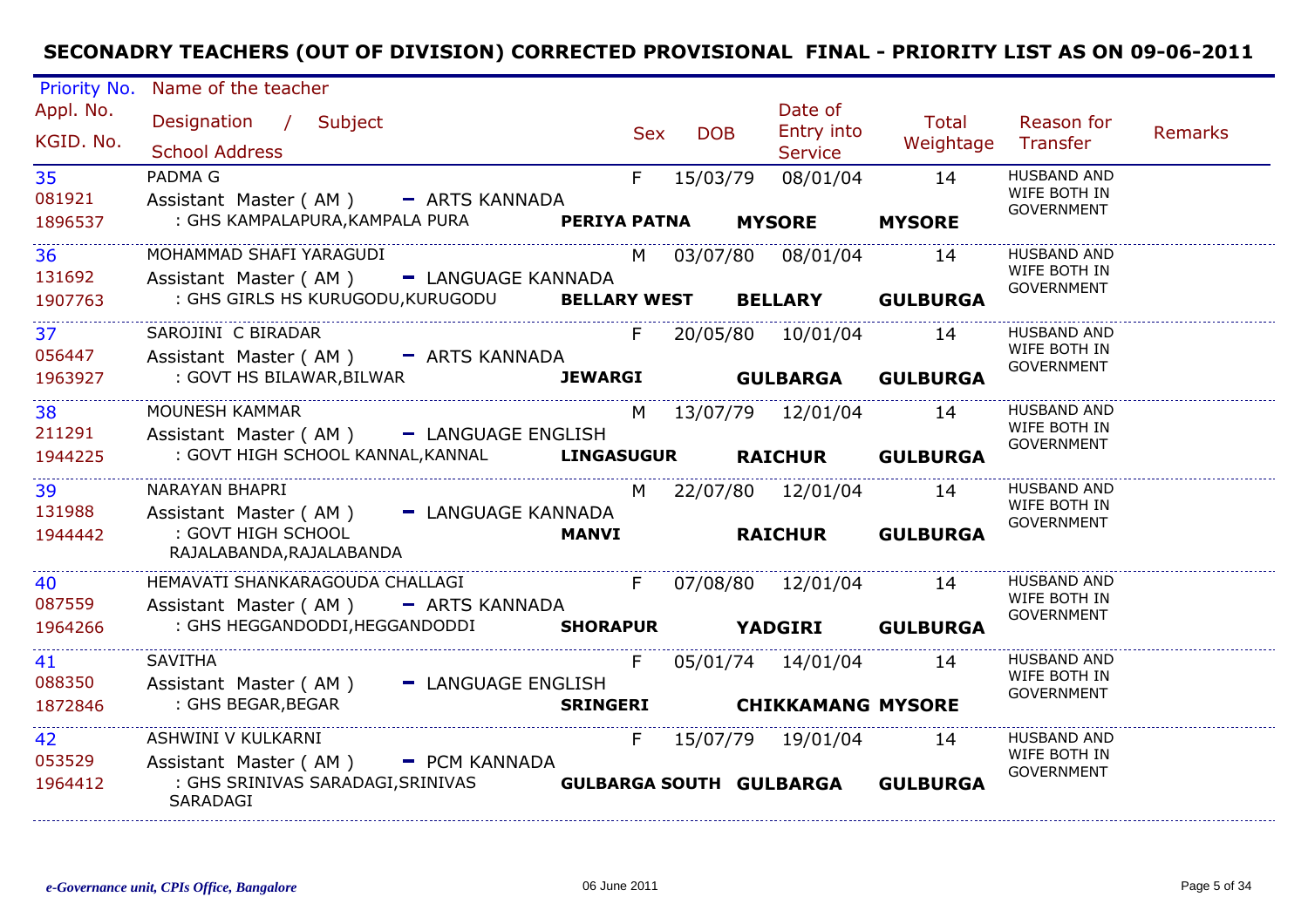| Priority No. | Name of the teacher                                      |            |                        |                   |                                  |                                    |                |
|--------------|----------------------------------------------------------|------------|------------------------|-------------------|----------------------------------|------------------------------------|----------------|
| Appl. No.    | Designation / Subject                                    |            |                        | Date of           | Total                            | Reason for                         |                |
| KGID. No.    |                                                          | <b>Sex</b> | <b>DOB</b>             | Entry into        | Weightage                        | Transfer                           | <b>Remarks</b> |
|              | <b>School Address</b>                                    |            |                        | Service           |                                  |                                    |                |
| 43           | <b>KABADE SAVITRI</b>                                    | F          | 15/06/78               | 24/01/04          | 14                               | <b>HUSBAND AND</b><br>WIFE BOTH IN |                |
| 040062       | Assistant Master (AM) - PCM KANNADA                      |            |                        |                   |                                  | <b>GOVERNMENT</b>                  |                |
| 1964213      | : GHS DEVALAGHANGAPUR, DEVALGHANAGAPUR AFZALPUR GULBARGA |            |                        |                   | <b>GULBURGA</b>                  |                                    |                |
| 44           | <b>GAJANANA N</b>                                        | M l        | 02/01/79 28/01/04      |                   | 14                               | <b>HUSBAND AND</b>                 |                |
| 099450       | Assistant Master (AM) - CBZ KANNADA                      |            |                        |                   |                                  | WIFE BOTH IN<br><b>GOVERNMENT</b>  |                |
| 1953868      | $\mathrel{\mathsf{c}}: \mathsf{GHS}$                     |            |                        |                   | CHINTAMANI CHIKKABALLA BANGALORE |                                    |                |
|              | NANDANAHOSAHALLI, NANDANAHOSAHALLI                       |            |                        |                   |                                  |                                    |                |
| 45           | CHANDRASHEKHARAGOUDA PATIL                               |            | M 05/08/80 29/01/04 14 |                   |                                  | <b>HUSBAND AND</b>                 |                |
| 022903       | Assistant Master ( $AM$ ) $-$ CBZ KANNADA                |            |                        |                   |                                  | WIFE BOTH IN                       |                |
| 1953506      | : GHS NAYAKARAHALLI, NAYAKARAHALLI KOLAR KOLAR           |            |                        |                   | <b>BANGALORE</b>                 | <b>GOVERNMENT</b>                  |                |
| 46           | RAMANNA L BUDIHAL                                        | M          | 01/06/80 04/02/04 14   |                   |                                  | <b>HUSBAND AND</b>                 |                |
| 073541       | Education Co-Ordinator ( - LANGUAGE KANNADA              |            |                        |                   |                                  | WIFE BOTH IN                       |                |
| 1965936      | : GOVT HPS KONA SIRASAGI, KONASIRASAGI JEWARGI           |            |                        |                   | <b>GULBARGA GULBURGA</b>         | <b>GOVERNMENT</b>                  |                |
| 47           | <b>JAYASHREE</b>                                         | F.         | 01/06/75 06/02/04      |                   | 14                               | HUSBAND AND                        |                |
| 066385       | Assistant Master (AM) - LANGUAGE KANNADA                 |            |                        |                   |                                  | WIFE BOTH IN                       |                |
| 1967405      | : GOVT HS HONAGERA, HONAGERA <b>YADGIR</b>               |            |                        |                   | YADGIRI GULBURGA                 | <b>GOVERNMENT</b>                  |                |
|              |                                                          |            |                        |                   |                                  |                                    |                |
| 48           | MAHANAND SIDDANNA BIRADAR                                | F          | 01/06/75 07/02/04      |                   | 14                               | <b>HUSBAND AND</b><br>WIFE BOTH IN |                |
| 027235       | Assistant Master (AM) - LANGUAGE ENGLISH                 |            |                        |                   |                                  | GOVERNMENT                         |                |
| 1963570      | : GJC KODEKAL, KODEKAL                                   |            |                        |                   | SHORAPUR YADGIRI GULBURGA        |                                    |                |
| 49           | MALLESHA ANANDAPPA                                       | M          |                        | 20/06/78 07/02/04 | 14                               | <b>HUSBAND AND</b>                 |                |
| 116521       | Assistant Master (AM) - LANGUAGE KANNADA                 |            |                        |                   |                                  | WIFE BOTH IN<br><b>GOVERNMENT</b>  |                |
| 1914683      | : GOVT P.U.COLLEGE HOKRANA, HOKARNA AURAD                |            |                        |                   | <b>BIDAR</b> GULBURGA            |                                    |                |
| 50           | SHIVAPPA TIPPANNANAVAR                                   | M          | 01/08/80 09/02/04      |                   | 14                               | HUSBAND AND                        |                |
| 043135       | Assistant Master (AM)<br>- LANGUAGE KANNADA              |            |                        |                   |                                  | WIFE BOTH IN                       |                |
| 1965468      | : GHS EDLUR, EDLUR<br><b>YADGIR</b>                      |            |                        | <b>YADGIRI</b>    | <b>GULBURGA</b>                  | <b>GOVERNMENT</b>                  |                |
|              |                                                          |            |                        |                   |                                  |                                    |                |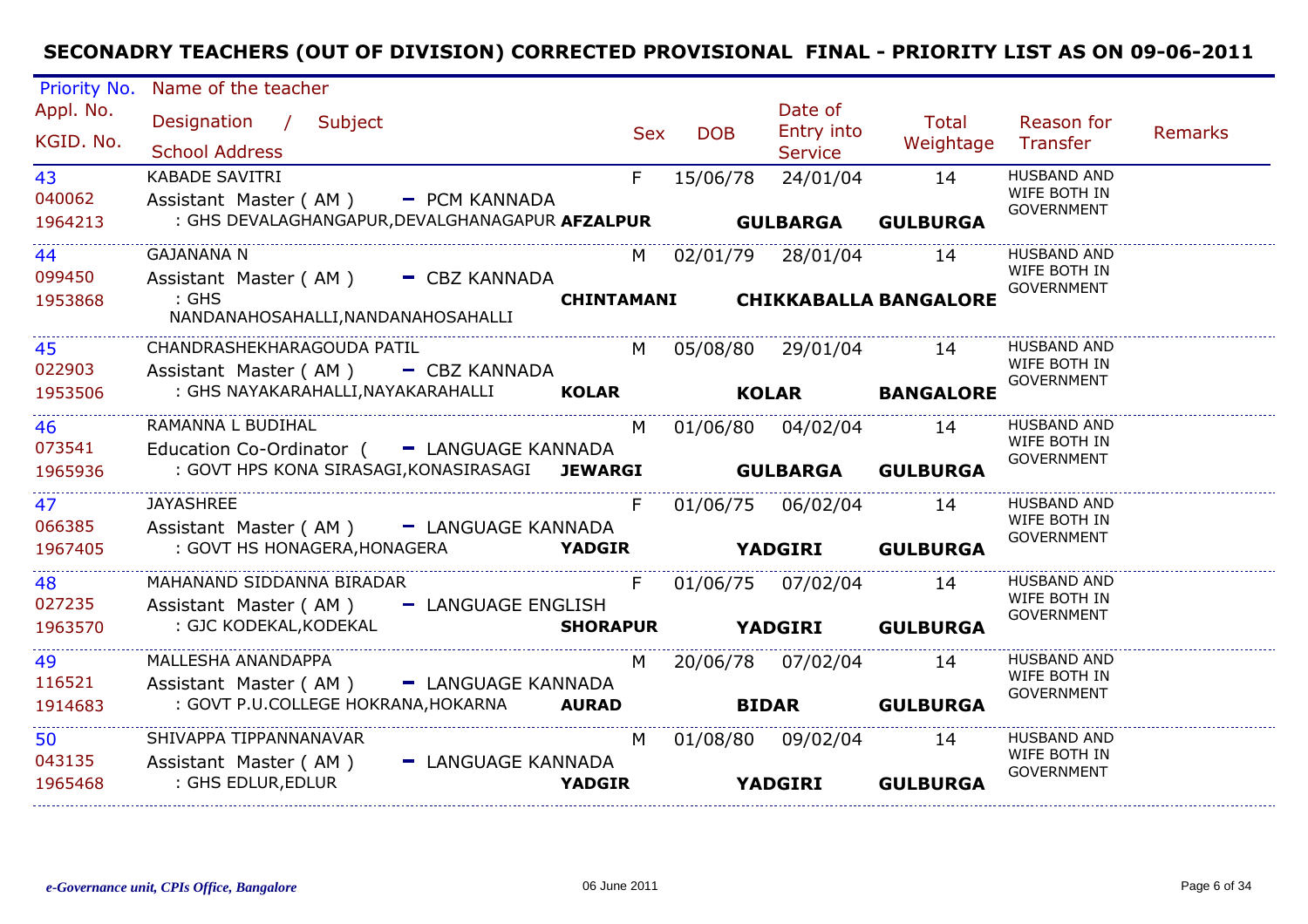| <b>Priority No.</b>     | Name of the teacher                                                                   |                    |                            |                                  |                           |                                                         |                |
|-------------------------|---------------------------------------------------------------------------------------|--------------------|----------------------------|----------------------------------|---------------------------|---------------------------------------------------------|----------------|
| Appl. No.<br>KGID. No.  | Designation / Subject<br><b>School Address</b>                                        | <b>Sex</b>         | <b>DOB</b>                 | Date of<br>Entry into<br>Service | <b>Total</b><br>Weightage | Reason for<br>Transfer                                  | <b>Remarks</b> |
| 51<br>042268<br>1964431 | MOHAN BABU NAIK<br>Assistant Master (AM) - LANGUAGE HINDI<br>: GHS GAJARKOT, GAJARKOT | M<br><b>YADGIR</b> | 21/05/78<br><b>YADGIRI</b> | 17/02/04                         | 14<br><b>GULBURGA</b>     | <b>HUSBAND AND</b><br>WIFE BOTH IN<br><b>GOVERNMENT</b> |                |
|                         |                                                                                       |                    |                            |                                  |                           |                                                         |                |
| 52<br>065772            | <b>ANAND NAIK</b><br>Assistant Master (AM) - LANGUAGE HINDI                           | M                  |                            | 30/01/79 17/02/04                | 14                        | <b>HUSBAND AND</b><br>WIFE BOTH IN<br><b>GOVERNMENT</b> |                |
| 1965882                 | : GOVT HS CHAMNAL, CHAMANAL <b>SHAHAPUR</b> YADGIRI                                   |                    |                            |                                  | <b>GULBURGA</b>           |                                                         |                |
| 53<br>091381            | ABDULRAHIMAN I MIYANAVAR<br>Assistant Master (AM) - LANGUAGE ENGLISH                  | M                  |                            | 15/08/70  19/02/04               | 14                        | <b>HUSBAND AND</b><br>WIFE BOTH IN                      |                |
| 1964302                 | : GOVT HS MUDBOOL, MUDABOOL<br>SHAHAPUR YADGIRI GULBURGA                              |                    |                            |                                  |                           | <b>GOVERNMENT</b>                                       |                |
| 54<br>054271            | SUNANDA YUVARAJ BHINGE<br>Assistant Master (AM) - LANGUAGE KANNADA                    | F                  |                            | 01/06/73 19/02/04                | 14                        | <b>HUSBAND AND</b><br>WIFE BOTH IN                      |                |
| 1964627                 | : GHS CHINCHOLI, CHINCHOLI                                                            |                    |                            |                                  |                           | <b>GOVERNMENT</b>                                       |                |
| 55<br>026331            | <b>ASHOK B HAJAVAGOL</b><br>Assistant Master (AM) - LANGUAGE ENGLISH                  |                    |                            | M 03/06/79 19/02/04              | 14                        | <b>HUSBAND AND</b><br>WIFE BOTH IN                      |                |
| 1915064                 | : GOVT H.S. JAMBAGI, JAMBAGI<br><b>Example 20 AURAD</b>                               |                    |                            |                                  | <b>BIDAR</b> GULBURGA     | <b>GOVERNMENT</b>                                       |                |
| 56<br>057818            | JYOTI NAYAK<br>Assistant Master (AM) - LANGUAGE ENGLISH                               | F                  |                            | 11/06/79  19/02/04               | 14                        | <b>HUSBAND AND</b><br>WIFE BOTH IN                      |                |
| 1940191                 | : GPUC, KURNAD, KURNADU                                                               | <b>BANTWAL</b>     |                            | <b>DAKSHINA KA MYSORE</b>        |                           | <b>GOVERNMENT</b>                                       |                |
| 57<br>064217            | <b>RENUKAVVA S B</b><br>Assistant Master (AM) - LANGUAGE ENGLISH                      | F                  |                            | 22/07/78 20/02/04                | 14                        | <b>HUSBAND AND</b><br>WIFE BOTH IN                      |                |
| 1944106<br>.            | : GOVT HIGH SCHOOL<br>MAVINABHVI, MAVINABHAVI                                         | <b>LINGASUGUR</b>  |                            | <b>RAICHUR</b>                   | <b>GULBURGA</b>           | <b>GOVERNMENT</b>                                       |                |
| 58<br>039359            | SAVITA MALLANAGOUDA PATIL<br>Assistant Master (AM) - ARTS KANNADA                     | F                  |                            | 10/08/79 23/02/04                | 14                        | <b>HUSBAND AND</b><br>WIFE BOTH IN                      |                |
| 1963791                 | : GHS BALABATTI, BALABATTI                                                            | <b>JEWARGI</b>     |                            | <b>GULBARGA</b>                  | <b>GULBURGA</b>           | <b>GOVERNMENT</b>                                       |                |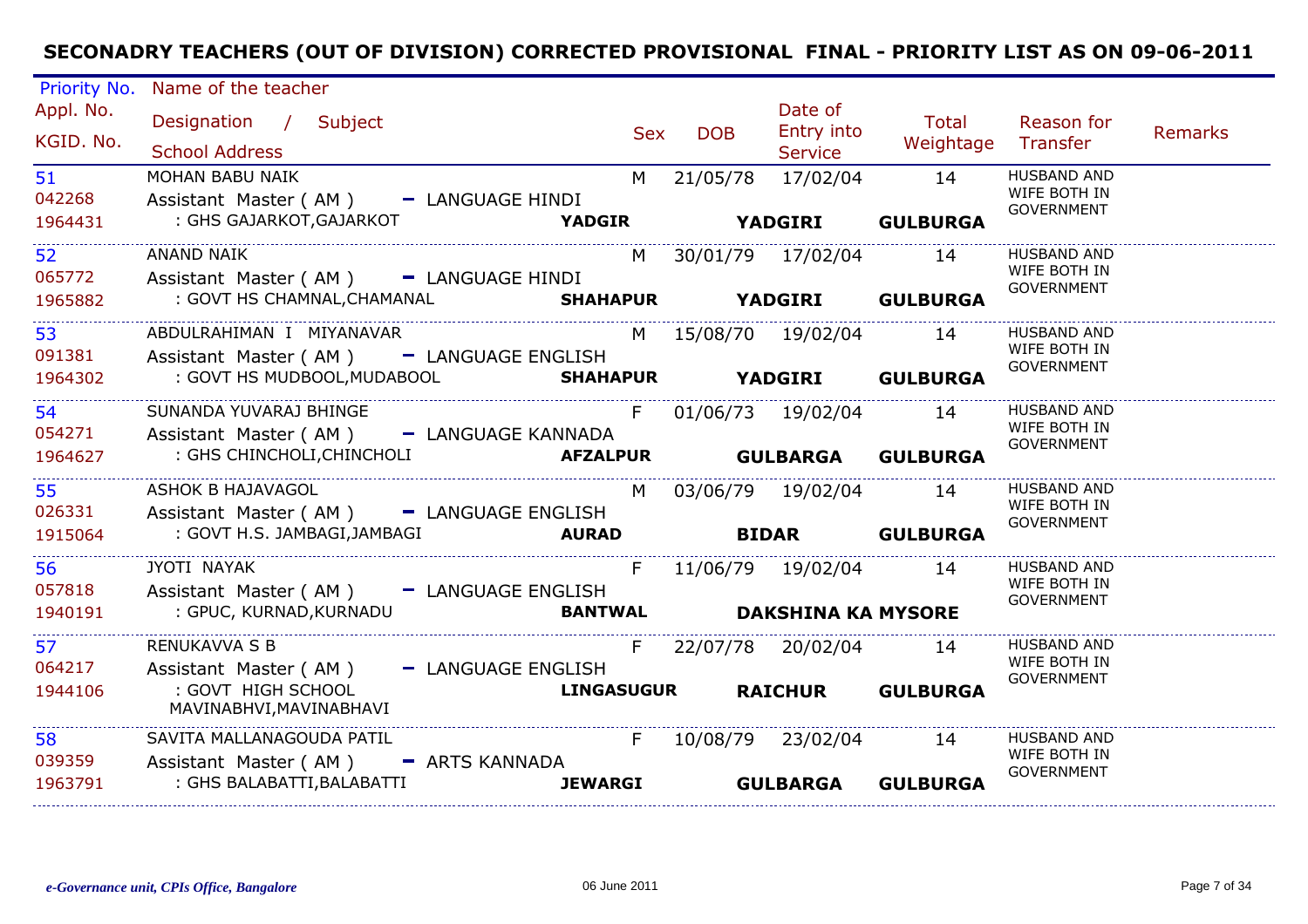| Priority No.                   | Name of the teacher                                                                                                                               |                                             |            |                                         |                                |                                                         |         |
|--------------------------------|---------------------------------------------------------------------------------------------------------------------------------------------------|---------------------------------------------|------------|-----------------------------------------|--------------------------------|---------------------------------------------------------|---------|
| Appl. No.<br>KGID. No.         | Designation / Subject<br><b>School Address</b>                                                                                                    | <b>Sex</b>                                  | <b>DOB</b> | Date of<br>Entry into<br><b>Service</b> | Total<br>Weightage             | Reason for<br>Transfer                                  | Remarks |
| 59<br>051425<br>1944474        | SADASHIV B SHAHIR<br>Assistant Master (AM)<br>- LANGUAGE HINDI<br>: GOVT HIGH SCHOOL<br>SANTEKELLUR, SANTHIKELLUR                                 | M<br><b>LINGASUGUR</b>                      | 22/07/75   | 27/02/04<br><b>RAICHUR</b>              | 14<br><b>GULBURGA</b>          | <b>HUSBAND AND</b><br>WIFE BOTH IN<br><b>GOVERNMENT</b> |         |
| 60<br>133023<br>1964813        | MAHESHKUMAR<br>Assistant Master (AM) - PCM KANNADA<br>: GHS GADIKESHWAR, GADIKESHWAR                                                              | CHINCHOLI GULBARGA GULBURGA                 |            | M 20/03/80 06/03/04                     | 14                             | <b>HUSBAND AND</b><br>WIFE BOTH IN<br><b>GOVERNMENT</b> |         |
| 61<br>034597<br>1935110        | CHIDAMBAR B BHAJANTRI<br>Assistant Master (AM) - LANGUAGE KANNADA<br>: G HS(COMP) KADATHIPURU, KADATHIPPURU  DODDABALLAPURA BANGALORE R BANGALORE |                                             |            | M 31/01/77 23/03/04                     | 14                             | <b>HUSBAND AND</b><br>WIFE BOTH IN<br><b>GOVERNMENT</b> |         |
| <b>62</b><br>088089<br>1964670 | PRAKASH MANAHALLI<br>Assistant Master (AM) - ARTS KANNADA<br>: GHS HADALGI, HADALAGI                                                              | <b>ALAND</b>                                |            | M 12/06/77 02/06/04                     | 12<br><b>GULBARGA GULBURGA</b> | <b>HUSBAND AND</b><br>WIFE BOTH IN<br><b>GOVERNMENT</b> |         |
| 63<br>025248<br>2008168        | HUSENBADSHA D KALKERI<br>Assistant Master (AM)<br>- LANGUAGE HINDI<br>: GHS NAGANURU, NAGANOOR                                                    | SHORAPUR YADGIRI GULBURGA                   |            | M 12/06/73 20/10/04                     | 12                             | <b>HUSBAND AND</b><br>WIFE BOTH IN<br><b>GOVERNMENT</b> |         |
| 64<br>050380<br>1915272        | ABDUL REHMAN SAB<br>Assistant Master ( $AM$ ) $-$ CBZ URDU<br>: GOVT H.S. CHANGLER, CHANGLER                                                      | <b>HUMNABAD</b>                             |            | M 01/06/77 29/11/04                     | 12<br><b>BIDAR GULBURGA</b>    | <b>HUSBAND AND</b><br>WIFE BOTH IN<br><b>GOVERNMENT</b> |         |
| 65<br>117249<br>1923968        | BASAVARAJ KAMMAR<br>Assistant Master (AM) - LANGUAGE HINDI<br>: GHS NANJEDEVANA PURA, NANJEDEVANA<br><b>PURA</b>                                  | CHAMARAJA CHAMARAJAN MYSORE<br><b>NAGAR</b> |            | M 07/05/83 10/03/05                     | 12                             | <b>HUSBAND AND</b><br>WIFE BOTH IN<br><b>GOVERNMENT</b> |         |
| 66<br>044516<br>1978703        | <b>BHAGIRATH NAIK</b><br><b>TGT-SSA</b><br>$=$ PCM-TGT<br>: GHPS HORATHATNAL,HORATHATANAL                                                         | M<br><b>KOPPAL</b>                          |            | 14/06/77 02/05/05<br><b>KOPPAL</b>      | 12<br><b>GULBURGA</b>          | <b>HUSBAND AND</b><br>WIFE BOTH IN<br><b>GOVERNMENT</b> |         |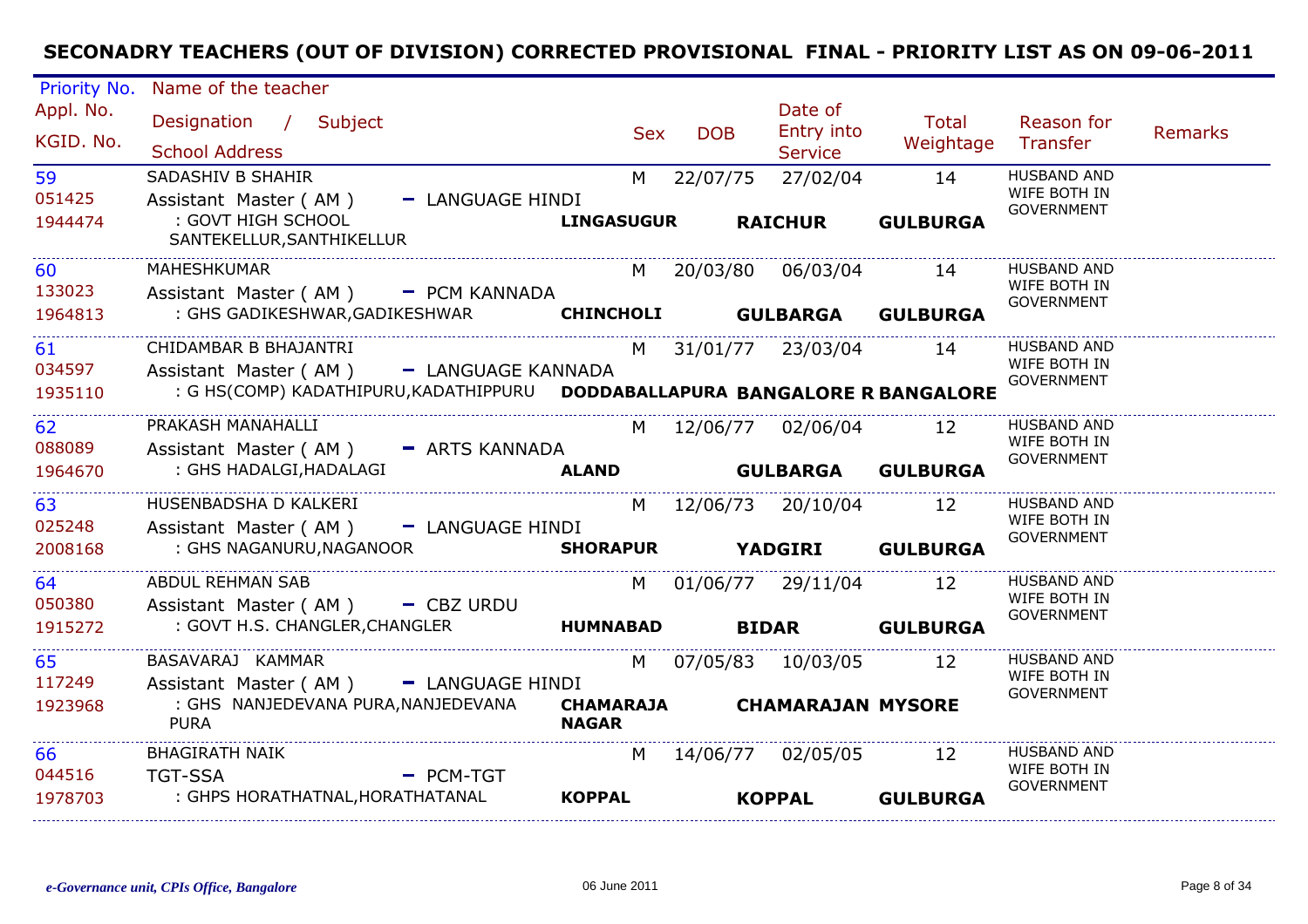| <b>Priority No.</b>                             | Name of the teacher                                                          |                                 |                                                                                                                                                                                                                                |            |                                     |                                 |                                                         |                |
|-------------------------------------------------|------------------------------------------------------------------------------|---------------------------------|--------------------------------------------------------------------------------------------------------------------------------------------------------------------------------------------------------------------------------|------------|-------------------------------------|---------------------------------|---------------------------------------------------------|----------------|
| Appl. No.<br>KGID. No.                          | Designation / Subject<br><b>School Address</b>                               |                                 | <b>Sex</b>                                                                                                                                                                                                                     | <b>DOB</b> | Date of<br>Entry into<br>Service    | <b>Total</b><br>Weightage       | Reason for<br>Transfer                                  | <b>Remarks</b> |
| 67<br>119254<br>2008227                         | LAKKANNA BEERAGONDA<br><b>TGT-SSA</b><br>: GOVT HPS KADKOL, KADAKOL          | $-$ PCM-TGT                     | M<br><b>JEWARGI</b>                                                                                                                                                                                                            | 10/08/78   | 02/05/05<br><b>GULBARGA</b>         | 12<br><b>GULBURGA</b>           | <b>HUSBAND AND</b><br>WIFE BOTH IN<br><b>GOVERNMENT</b> |                |
| 68<br>105702<br>1945132                         | <b>SMT ARUNAMMA</b><br><b>TGT-SSA</b><br>: GHPS HARAVI, HARVI                | $=$ PCM-TGT                     | F<br><b>MANVI</b>                                                                                                                                                                                                              |            | 01/07/79 02/05/05<br><b>RAICHUR</b> | 12<br><b>GULBURGA</b>           | <b>HUSBAND AND</b><br>WIFE BOTH IN<br><b>GOVERNMENT</b> |                |
|                                                 |                                                                              |                                 |                                                                                                                                                                                                                                |            |                                     |                                 |                                                         |                |
| 69<br>052319                                    | AKKAMAHADEVI SHIVASANGAPPA RONAD<br>Assistant Master (AM) - LANGUAGE KANNADA |                                 | F                                                                                                                                                                                                                              |            | 01/06/54 01/06/85                   | 10                              | <b>HUSBAND AND</b><br>WIFE BOTH IN<br><b>GOVERNMENT</b> |                |
| 584928                                          | : GHS KUKANOOR, KUKANOOR                                                     | <b>YELBURGA KOPPAL GULBURGA</b> |                                                                                                                                                                                                                                |            |                                     |                                 |                                                         |                |
| . _ _ _ _ _ _ _ _ _ _ _ _ _ _ _<br>70<br>022881 | JAGADISH SAJJAN<br><b>TGT-SSA</b>                                            | - PCM-TGT                       | M l                                                                                                                                                                                                                            |            | 20/07/77 28/07/05                   | 10                              | <b>HUSBAND AND</b><br>WIFE BOTH IN                      |                |
| 1967373                                         | : GOVT HPS<br>YANNIWADAGERA, YANNIWADAGERA                                   |                                 | <b>SHORAPUR YADGIRI</b>                                                                                                                                                                                                        |            |                                     | <b>GULBURGA</b>                 | <b>GOVERNMENT</b>                                       |                |
| 71<br>079024                                    | SHAILAJA RACHAPPANAVAR<br>Assistant Master (AM) - ARTS KANNADA               |                                 | $F =$                                                                                                                                                                                                                          |            | 05/03/82 30/11/05 10                |                                 | <b>HUSBAND AND</b><br>WIFE BOTH IN                      |                |
| 1956761                                         | : GHS GULUR, GULUR                                                           |                                 |                                                                                                                                                                                                                                |            |                                     | BAGEPALLY CHIKKABALLA BANGALORE | <b>GOVERNMENT</b>                                       |                |
| 72<br>012783                                    | SAVITA BENAKATTI<br>Assistant Master (AM) - ARTS KANNADA                     |                                 | $F =$                                                                                                                                                                                                                          |            | 10/05/83 30/11/05 10                |                                 | <b>HUSBAND AND</b><br>WIFE BOTH IN                      |                |
| 1956510                                         | : GHS SOMENAHALLI, SOMENAHALLI <b>GUDIBANDA CHIKKABALLA BANGALORE</b>        |                                 |                                                                                                                                                                                                                                |            |                                     |                                 | <b>GOVERNMENT</b>                                       |                |
| 73<br>010816                                    | SMT SUVARNA C KANAKALAMATH<br>Assistant Master (AM) - LANGUAGE KANNADA       |                                 | F                                                                                                                                                                                                                              |            | 25/05/80 02/12/05                   | 10                              | <b>HUSBAND AND</b><br>WIFE BOTH IN<br><b>GOVERNMENT</b> |                |
| 1979191                                         | : GHS MASABAHANCHINAL, KUKANOOR <b>YELBURGA KOPPAL GULBURGA</b>              |                                 |                                                                                                                                                                                                                                |            |                                     |                                 |                                                         |                |
| 74<br>003780                                    | <b>DINESH H B</b><br>Assistant Master (AM) - ARTS KANNADA                    |                                 | M and the monother of the monother of the monother of the set of the monother of the set of the monother of the monother of the monother of the monother of the monother of the monother of the monother of the monother of th |            | 25/03/83 24/12/05                   | - 10                            | <b>HUSBAND AND</b><br>WIFE BOTH IN<br><b>GOVERNMENT</b> |                |
| 1936858                                         | : G HS J.BYADARAHALLI,J. BYADARAHALLI                                        |                                 | CHANNAPATNA                                                                                                                                                                                                                    |            |                                     | <b>RAMANAGARA BANGALORE</b>     |                                                         |                |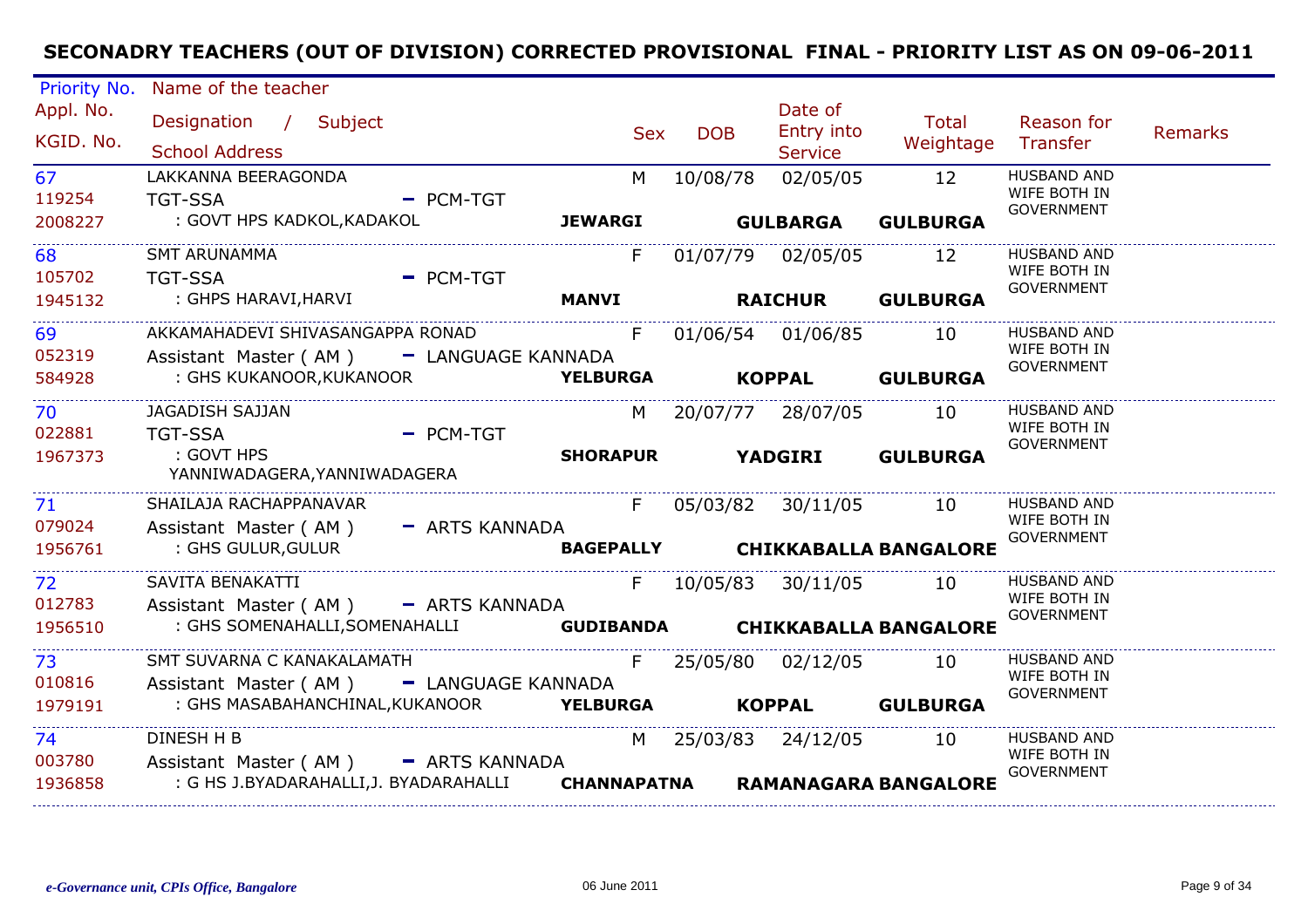| Priority No.           | Name of the teacher                                                         |                   |     |            |                                         |                              |                                                         |                |
|------------------------|-----------------------------------------------------------------------------|-------------------|-----|------------|-----------------------------------------|------------------------------|---------------------------------------------------------|----------------|
| Appl. No.<br>KGID. No. | Designation / Subject<br><b>School Address</b>                              |                   | Sex | <b>DOB</b> | Date of<br>Entry into<br><b>Service</b> | Total<br>Weightage Transfer  | Reason for                                              | <b>Remarks</b> |
| 75<br>061976           | SHAMBHULINAGAPPA U BANAKAR<br>Assistant Master (AM) - CBZ KANNADA           |                   |     | M 20/07/82 | 30/01/06                                | 10                           | <b>HUSBAND AND</b><br>WIFE BOTH IN<br><b>GOVERNMENT</b> |                |
| 1978931                | : GHS HANWAL, HANWAL                                                        | <b>GANGAVATHI</b> |     |            |                                         | KOPPAL GULBURGA              |                                                         |                |
| 76.<br>055422          | ANIS FATIMA SOUDAGAR<br>Assistant Master (AM) - LANGUAGE URDU               |                   |     |            | F 22/07/77 13/02/02                     |                              | <b>HUSBAND AND</b><br>WIFE BOTH IN                      |                |
| 1790032                | : GJC - HONNALI, DEVANAIKANAHALLI                                           |                   |     |            |                                         | HONNALI DAVANAGERE BANGALORE | GOVERNMENT                                              |                |
| 77<br>060861           | <b>ARATHI YATNALLI</b><br>Assistant Master (AM) - LANGUAGE ENGLISH          |                   | F   |            | 10/08/81 24/04/07                       | 8                            | HUSBAND AND<br>WIFE BOTH IN                             |                |
| 2112175                | : GOVT HIGH SCHOOL A.AMARESHWAR,ADAVI MANVI<br>AMARESWAR                    |                   |     |            |                                         | <b>RAICHUR GULBURGA</b>      | <b>GOVERNMENT</b>                                       |                |
| 78<br>039807           | VISHWANATH GANACHARI<br>Assistant Master (AM) - LANGUAGE KANNADA            |                   |     |            | M 30/06/81 25/04/07 8                   |                              | <b>HUSBAND AND</b><br>WIFE BOTH IN                      |                |
| 2201612                | : GHS HEBBALALU, HEBBALALU                                                  |                   |     |            | <b>CHANNARAYAPATN HASSAN MYSORE</b>     |                              | <b>GOVERNMENT</b>                                       |                |
| 79<br>001772           | SUMANGALA<br>Assistant Master (AM) - ARTS KANNADA                           |                   |     |            | F 20/07/82 25/04/07                     | 8 <sup>8</sup>               | <b>HUSBAND AND</b><br>WIFE BOTH IN                      |                |
| 241075                 | : GHS GIRLS HUNASAGI, HUNASAGI SHORAPUR YADGIRI GULBURGA                    |                   |     |            |                                         |                              | <b>GOVERNMENT</b>                                       |                |
| 80<br>234596           | SIDDAYYA SHARANAYYA VAKIHALMATH<br>Assistant Master (AM) - LANGUAGE KANNADA |                   |     |            | M 01/06/76 26/04/07                     | 8                            | HUSBAND AND<br>WIFE BOTH IN                             |                |
| 2113975                | : GOVT P U COLLEGE SAJJALAGUDDA<br>(H.S), SAJJALAGUDDA                      | <b>LINGASUGUR</b> |     |            | <b>RAICHUR</b>                          | <b>GULBURGA</b>              | GOVERNMENT                                              |                |
| 81<br>030009           | MANJAPPA CHOORI<br>Assistant Master (AM) - LANGUAGE ENGLISH                 |                   |     |            | M 25/09/81 27/04/07                     | 8 <sup>8</sup>               | HUSBAND AND<br>WIFE BOTH IN                             |                |
| 2095941                | : GJC KADABA HALLY, KADABA HALLY                                            |                   |     |            | NAGAMANGALA MANDYA MYSORE               |                              | <b>GOVERNMENT</b>                                       |                |
| 82<br>003988           | SMT DEEPA KULKARNI<br><b>TGT-SSA</b><br>$=$ PCM-TGT                         |                   |     |            | F 02/08/82 02/05/07 8                   |                              | <b>HUSBAND AND</b><br>WIFE BOTH IN<br><b>GOVERNMENT</b> |                |
| 2280994                | : GOVT HPS TONASANAHLLI<br>[S], TONASANAHALLI                               | <b>CHITTAPUR</b>  |     |            | <b>GULBARGA</b>                         | <b>GULBURGA</b>              |                                                         |                |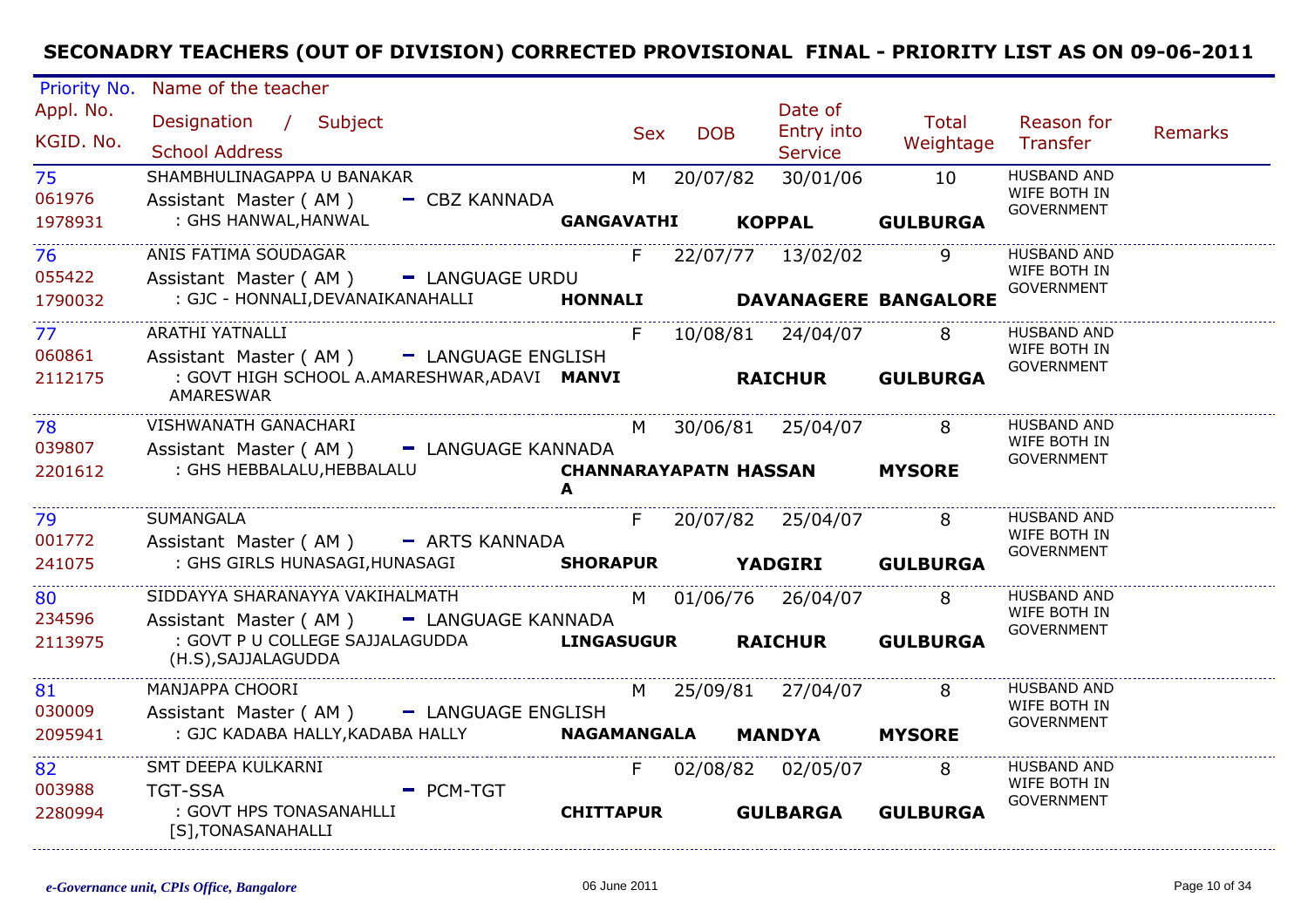| Priority No.            | Name of the teacher                                                                                                               |                  |            |            |                                         |                                    |                                                         |                |
|-------------------------|-----------------------------------------------------------------------------------------------------------------------------------|------------------|------------|------------|-----------------------------------------|------------------------------------|---------------------------------------------------------|----------------|
| Appl. No.<br>KGID. No.  | Designation / Subject<br><b>School Address</b>                                                                                    |                  | <b>Sex</b> | <b>DOB</b> | Date of<br>Entry into<br><b>Service</b> | Total<br>Weightage                 | Reason for<br>Transfer                                  | <b>Remarks</b> |
| 83<br>130781<br>2280845 | <b>ARATI PATIL</b><br>Assistant Master (AM) - LANGUAGE ENGLISH<br>: GPUC (HS) KAMALAPUR, KAMALAPUR <b>GULBARGA NORTH GULBARGA</b> |                  | F          | 01/04/83   | 03/05/07                                | $\overline{8}$<br><b>GULBURGA</b>  | HUSBAND AND<br>WIFE BOTH IN<br><b>GOVERNMENT</b>        |                |
| 84<br>139878<br>2265475 | RAJASHRI R PATIL<br>Assistant Master (AM) - LANGUAGE KANNADA<br>: GHS HULUGINAKOPPA, HULUGINAKOPPA SHIKARIPUR SHIMOGA             |                  | F          |            | 01/02/82 04/05/07                       | $\overline{8}$<br><b>BANGALORE</b> | <b>HUSBAND AND</b><br>WIFE BOTH IN<br><b>GOVERNMENT</b> |                |
|                         |                                                                                                                                   |                  |            |            |                                         |                                    |                                                         |                |
| 85<br>129514            | REKHA C ALLOLLI<br><b>TGT-SSA</b>                                                                                                 | $-$ PCM-TGT      | F          |            | 01/06/75 08/05/07                       | 8                                  | <b>HUSBAND AND</b><br>WIFE BOTH IN<br><b>GOVERNMENT</b> |                |
| 2280426                 | : GOVT HPS YEKANCHI,YENKACHI                                                                                                      | <b>JEWARGI</b>   |            |            | <b>GULBARGA GULBURGA</b>                |                                    |                                                         |                |
| 86<br>131335            | MUBEENA J INAMDAR<br>Assistant Master (AM) - LANGUAGE URDU                                                                        |                  | F          |            | 15/07/82 08/05/07                       | 8                                  | HUSBAND AND<br>WIFE BOTH IN                             |                |
| 2038198                 | : GJC KUDURU, KUDURU                                                                                                              | <b>MAGADI</b>    |            |            |                                         | RAMANAGARA BANGALORE               | <b>GOVERNMENT</b>                                       |                |
| 87<br>039579            | MANJUNATH BALAREDDI<br>Assistant Master (AM) - LANGUAGE KANNADA                                                                   |                  |            |            | M 20/07/79 08/01/04                     |                                    | <b>HUSBAND AND</b><br>WIFE BOTH IN                      |                |
| 1907942                 | : GOVT PU COLLEGE<br>TEKKALAKOTE, THEKKALAKOTA                                                                                    | <b>SIRUGUPPA</b> |            |            | <b>BELLARY</b>                          | <b>GULBURGA</b>                    | <b>GOVERNMENT</b>                                       |                |
| 88<br>121304            | <b>JAYA NAYAK</b><br>Assistant Master (AM) - LANGUAGE KANNADA                                                                     |                  | F          |            | 16/05/76 27/01/04 7                     |                                    | <b>HUSBAND AND</b><br>WIFE BOTH IN                      |                |
| 1953499                 | : GJC SIDLAGATTA, SIDLAGATTA SIDLAGHATTA CHIKKABALLA BANGALORE                                                                    |                  |            |            |                                         |                                    | <b>GOVERNMENT</b>                                       |                |
| 89<br>015530            | <b>SUNITA SAJJAN</b><br>Assistant Master (AM) - LANGUAGE KANNADA                                                                  |                  | F          |            | 04/01/81 06/02/04                       | $\overline{7}$                     | HUSBAND AND<br>WIFE BOTH IN<br><b>GOVERNMENT</b>        |                |
| 1907487                 | : GHS EX-MUNCIPAL, WARD 18                                                                                                        |                  |            |            | BELLARY EAST BELLARY GULBURGA           |                                    |                                                         |                |
| 90<br>235674            | HUSAINSAB HASANSAB ILKAL<br>Assistant Master (AM) - LANGUAGE ENGLISH                                                              |                  | M          |            | 28/06/69 17/02/97                       | 6                                  | <b>HUSBAND AND</b><br>WIFE BOTH IN                      |                |
| 1393409                 | : GHS CHALGERA, CHALAGERA                                                                                                         | <b>KUSTAGI</b>   |            |            | <b>KOPPAL</b>                           | <b>GULBURGA</b>                    | <b>GOVERNMENT</b>                                       |                |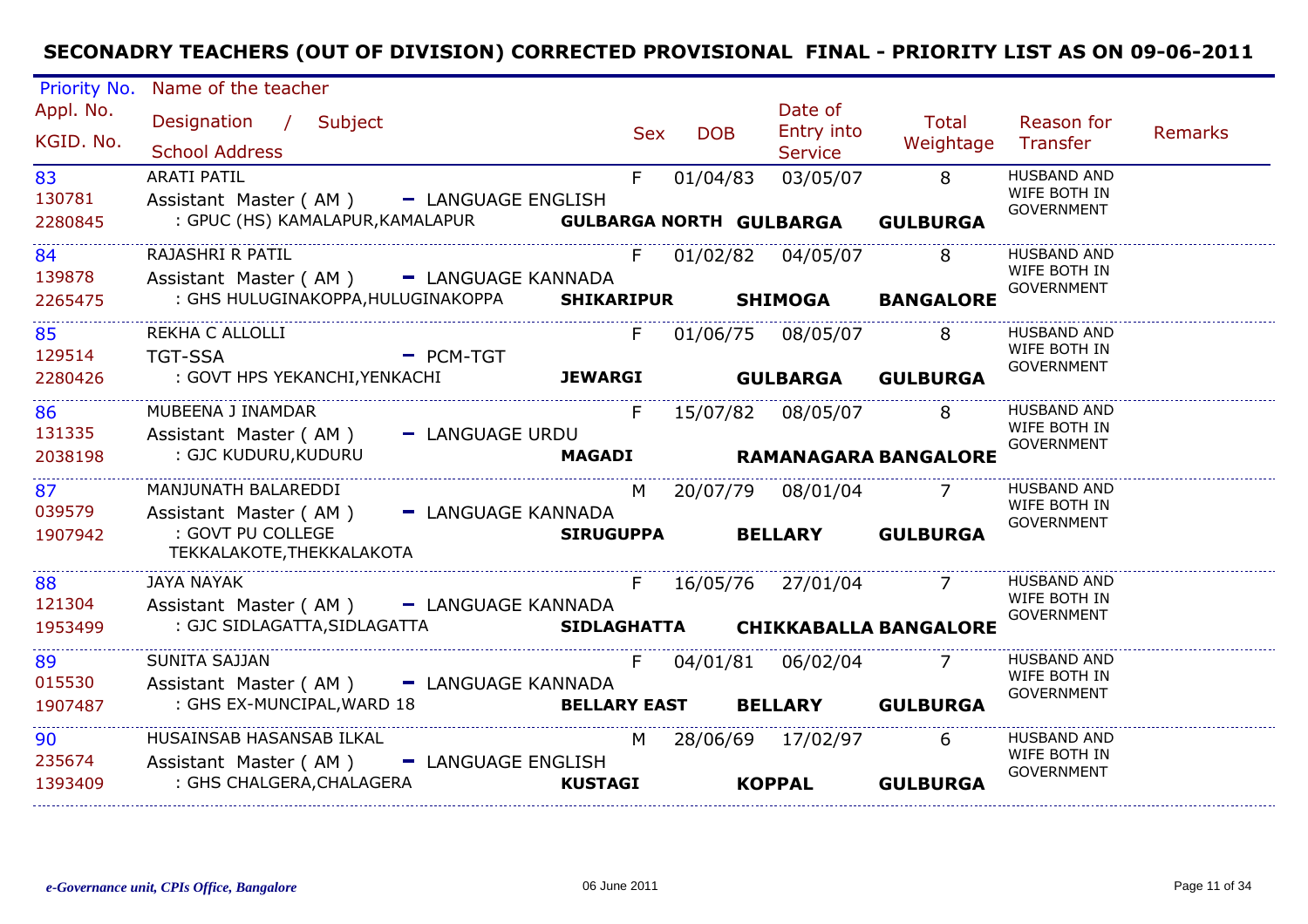| Priority No.                      | Name of the teacher                                            |                                                                                                                                                                                                                                |            |                          |                                 |                                    |         |
|-----------------------------------|----------------------------------------------------------------|--------------------------------------------------------------------------------------------------------------------------------------------------------------------------------------------------------------------------------|------------|--------------------------|---------------------------------|------------------------------------|---------|
| Appl. No.                         | Designation / Subject                                          |                                                                                                                                                                                                                                |            | Date of                  | Total                           | Reason for                         |         |
| KGID. No.                         |                                                                | Sex                                                                                                                                                                                                                            | <b>DOB</b> | <b>Entry into</b>        | Weightage Transfer              |                                    | Remarks |
|                                   | <b>School Address</b>                                          |                                                                                                                                                                                                                                |            | <b>Service</b>           |                                 |                                    |         |
| 91                                | PARASAPPA MUTTAGI                                              | M and the set of the set of the set of the set of the set of the set of the set of the set of the set of the set of the set of the set of the set of the set of the set of the set of the set of the set of the set of the set | 10/09/79   | 02/06/07 6               |                                 | HUSBAND AND<br>WIFE BOTH IN        |         |
| 073828                            | Assistant Master (AM) - CBZ KANNADA                            |                                                                                                                                                                                                                                |            |                          |                                 | <b>GOVERNMENT</b>                  |         |
| 2281445<br>---------------------- | : GOVT HS KAKKSAGERA, KAKKASGERA SHAHAPUR YADGIRI              |                                                                                                                                                                                                                                |            |                          | <b>GULBURGA</b>                 |                                    |         |
| 92                                | MALLANAGOUDA S H                                               |                                                                                                                                                                                                                                |            | M 25/07/80 02/06/07      | 6                               | <b>HUSBAND AND</b>                 |         |
| 043199                            | Assistant Master (AM) - ARTS KANNADA                           |                                                                                                                                                                                                                                |            |                          |                                 | WIFE BOTH IN<br><b>GOVERNMENT</b>  |         |
| 2096509                           | : GJC CHANDUPURA,CHANDUPURA                                    | MADDUR MANDYA                                                                                                                                                                                                                  |            |                          | <b>MYSORE</b>                   |                                    |         |
| 93                                | <b>BEERANNA</b>                                                |                                                                                                                                                                                                                                |            | M 20/07/71 04/06/07      | -6                              | <b>HUSBAND AND</b>                 |         |
| 042493                            | <b>Example 2 PCM-TGT</b><br><b>TGT-SSA</b>                     |                                                                                                                                                                                                                                |            |                          |                                 | WIFE BOTH IN                       |         |
| 2171787                           |                                                                |                                                                                                                                                                                                                                |            |                          |                                 | <b>GOVERNMENT</b>                  |         |
| 94 — 1                            | SHIVANAND VAJRAKANT GANIGER                                    |                                                                                                                                                                                                                                |            | M 22/03/83 12/06/07 6    |                                 | HUSBAND AND                        |         |
| 122007                            | Assistant Master (AM) - LANGUAGE ENGLISH                       |                                                                                                                                                                                                                                |            |                          |                                 | WIFE BOTH IN                       |         |
| 1990795                           | : GOVT H.S. UDAMNALLI,UDAMNALLI <b>HUMNABAD BIDAR GULBURGA</b> |                                                                                                                                                                                                                                |            |                          |                                 | <b>GOVERNMENT</b>                  |         |
|                                   | <b>HANAMANT MASUTI</b>                                         |                                                                                                                                                                                                                                |            |                          |                                 | <b>HUSBAND AND</b>                 |         |
| 95<br>129494                      | Assistant Master (AM) - LANGUAGE ENGLISH                       |                                                                                                                                                                                                                                |            | M 04/06/77 16/06/07 6    |                                 | WIFE BOTH IN                       |         |
| 1991092                           | : GOVT H.S.MANHALLI, MANHALLI                                  | <b>BIDAR</b>                                                                                                                                                                                                                   |            |                          | <b>BIDAR</b> GULBURGA           | <b>GOVERNMENT</b>                  |         |
|                                   |                                                                |                                                                                                                                                                                                                                |            |                          |                                 |                                    |         |
| 96                                | RATNAPRABHA KARANING                                           | F                                                                                                                                                                                                                              |            | 17/01/84  19/06/07       | 6                               | <b>HUSBAND AND</b><br>WIFE BOTH IN |         |
| 032771                            | Assistant Master (AM) - LANGUAGE ENGLISH                       |                                                                                                                                                                                                                                |            |                          |                                 | <b>GOVERNMENT</b>                  |         |
| 2124221                           | : GPUC AMRUTHUR, AMRUTHUR <b>Example 20 STATE RUNIGAL</b>      |                                                                                                                                                                                                                                |            |                          | <b>TUMKUR BANGALORE</b>         |                                    |         |
| 97                                | MANJUNATH                                                      |                                                                                                                                                                                                                                |            | M 22/12/79 20/06/07 6    |                                 | <b>HUSBAND AND</b>                 |         |
| 042354                            | Assistant Master (AM) - LANGUAGE HINDI                         |                                                                                                                                                                                                                                |            |                          |                                 | WIFE BOTH IN<br><b>GOVERNMENT</b>  |         |
| 1716479                           | : HIGH SCHOOL CHEMBU, HALECHEMBU MADIKERI KODAGU               |                                                                                                                                                                                                                                |            |                          | <b>MYSORE</b>                   |                                    |         |
| 98                                | NAGARAJA KRISHNA PANDITHA                                      |                                                                                                                                                                                                                                |            | M 22/08/79 29/06/07 6    |                                 | HUSBAND AND                        |         |
| 066056                            | Assistant Master (AM) - CBZ KANNADA                            |                                                                                                                                                                                                                                |            |                          |                                 | WIFE BOTH IN<br>GOVERNMENT         |         |
| 2323930                           | : GHS CHAKAVELU, CHAKAVELU                                     |                                                                                                                                                                                                                                |            |                          | BAGEPALLY CHIKKABALLA BANGALORE |                                    |         |
| 99                                | SHIVASHARANAPPA KUMBAR                                         |                                                                                                                                                                                                                                |            | M 01/06/81 29/06/07      | 6                               | <b>HUSBAND AND</b>                 |         |
| 040270                            | Assistant Master (AM) - LANGUAGE KANNADA                       |                                                                                                                                                                                                                                |            |                          |                                 | WIFE BOTH IN                       |         |
| 2054634                           | : GJC,KUDUREMUKHA,KUDUREMUKHA                  MOODIGERE       |                                                                                                                                                                                                                                |            | <b>CHIKKAMANG MYSORE</b> |                                 | <b>GOVERNMENT</b>                  |         |
|                                   |                                                                |                                                                                                                                                                                                                                |            |                          |                                 |                                    |         |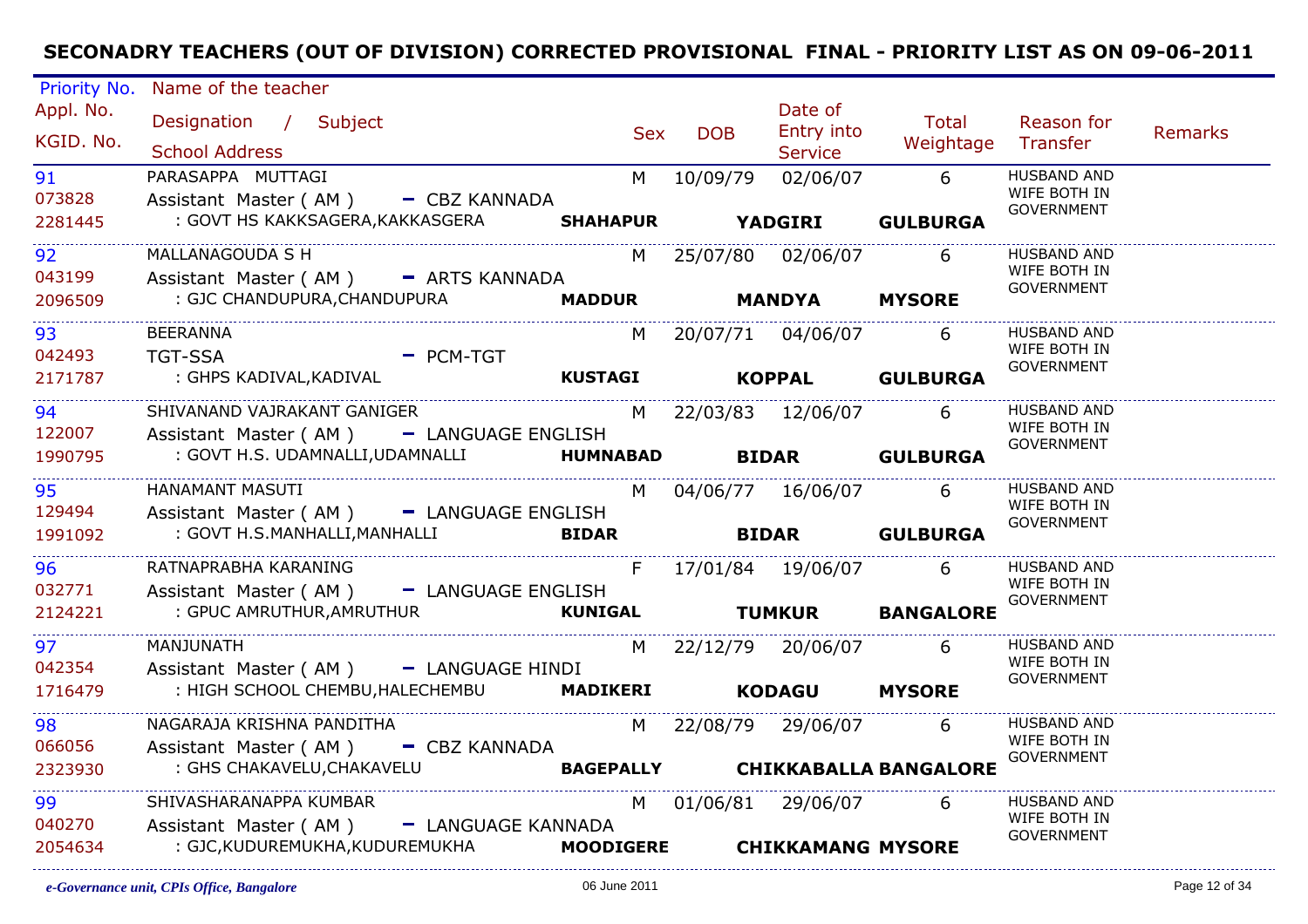| Priority No. | Name of the teacher    |                              |                                                  |                     |                |            |                     |                             |                                    |                |
|--------------|------------------------|------------------------------|--------------------------------------------------|---------------------|----------------|------------|---------------------|-----------------------------|------------------------------------|----------------|
| Appl. No.    | Designation / Subject  |                              |                                                  |                     |                |            | Date of             | <b>Total</b>                | Reason for                         |                |
| KGID. No.    |                        |                              |                                                  |                     | <b>Sex</b>     | <b>DOB</b> | Entry into          | Weightage                   | Transfer                           | <b>Remarks</b> |
|              | <b>School Address</b>  |                              |                                                  |                     |                |            | <b>Service</b>      |                             |                                    |                |
| 100          | IRAPPA HANAMANT GASTI  |                              |                                                  |                     | M              | 01/06/82   | 29/06/07            | 6                           | <b>HUSBAND AND</b><br>WIFE BOTH IN |                |
| 026450       |                        |                              | Assistant Master (AM) - ARTS KANNADA             |                     |                |            |                     |                             | <b>GOVERNMENT</b>                  |                |
| 2171686      |                        | : GHS KABBARAGI, KABBARAGI   |                                                  | <b>KUSTAGI</b>      |                |            | <b>KOPPAL</b>       | <b>GULBURGA</b>             |                                    |                |
| 101          | <b>ANAND BIRADAR</b>   |                              |                                                  |                     | M              |            | 22/07/77 02/07/07   | 6                           | <b>HUSBAND AND</b>                 |                |
| 144679       |                        |                              | Assistant Master (AM) - LANGUAGE ENGLISH         |                     |                |            |                     |                             | WIFE BOTH IN                       |                |
| 2094250      |                        |                              | : GCHS MALLENAHALLI,MALLENA HALLY                | <b>MANDYA NORTH</b> |                |            | <b>MANDYA</b>       | <b>MYSORE</b>               | GOVERNMENT                         |                |
| 102          | MANJAPPA KOTEPPANAVAR  |                              |                                                  |                     | M              |            | 20/01/82 03/07/07   | 6                           | <b>HUSBAND AND</b>                 |                |
| 133718       |                        |                              | Assistant Master (AM) - LANGUAGE ENGLISH         |                     |                |            |                     |                             | WIFE BOTH IN<br><b>GOVERNMENT</b>  |                |
| 2282044      |                        |                              | : GOVT HS KOTANHIPPARGA, KOTAN HIPPARGA ALAND    |                     |                |            | <b>GULBARGA</b>     | <b>GULBURGA</b>             |                                    |                |
| 103          | <b>ASLAM KOLHAR</b>    |                              |                                                  |                     |                |            | M 19/07/83 03/07/07 | 6                           | <b>HUSBAND AND</b>                 |                |
| 064248       |                        |                              | Assistant Master (AM) - LANGUAGE ENGLISH         |                     |                |            |                     |                             | WIFE BOTH IN                       |                |
| 1991512      |                        |                              | : GOVT H.S. MUDHOL(B), MUDHOL(B)                 | <b>AURAD</b>        |                |            | <b>BIDAR</b>        | <b>GULBURGA</b>             | <b>GOVERNMENT</b>                  |                |
| 104          |                        |                              | SANGAMESH SHANKARAGOUDA BIRADAR                  |                     |                |            | M 14/11/83 03/07/07 | 6                           | <b>HUSBAND AND</b>                 |                |
| 012141       |                        |                              | Assistant Master (AM) - ARTS KANNADA             |                     |                |            |                     |                             | WIFE BOTH IN                       |                |
| 2116815      |                        |                              | : GOVT HIGH SCHOOL BAIYAPUR, BAIYAPUR LINGASUGUR |                     |                |            | <b>RAICHUR</b>      | <b>GULBURGA</b>             | <b>GOVERNMENT</b>                  |                |
| 105          | DUNDAPPA GOUDA BIRADAR |                              |                                                  |                     | M <sub>1</sub> |            | 01/05/84 03/07/07   | 6                           | <b>HUSBAND AND</b>                 |                |
| 230910       | Assistant Master (AM)  |                              | - ARTS KANNADA                                   |                     |                |            |                     |                             | WIFE BOTH IN                       |                |
| 2095922      |                        | : GHS NITTUR, NITTUR         |                                                  | <b>MALAVALLY</b>    |                |            | <b>MANDYA</b>       | <b>MYSORE</b>               | <b>GOVERNMENT</b>                  |                |
| 106          | <b>GULZAR SHAIKH</b>   |                              |                                                  |                     | M              |            | 08/08/81 05/07/07   | 6                           | <b>HUSBAND AND</b>                 |                |
| 044537       |                        |                              | Assistant Master (AM) - LANGUAGE ENGLISH         |                     |                |            |                     |                             | WIFE BOTH IN<br><b>GOVERNMENT</b>  |                |
| 2124261      |                        |                              | : GHS KODAVATTI, KODAVATHI (UJJAIN) KUNIGAL      |                     |                |            | <b>TUMKUR</b>       | <b>BANGALORE</b>            |                                    |                |
| 107          | <b>KAVITA PATIL</b>    |                              |                                                  |                     | F.             |            | 21/07/79 06/07/07   | 6                           | <b>HUSBAND AND</b>                 |                |
| 081590       |                        |                              | Assistant Master (AM) - LANGUAGE KANNADA         |                     |                |            |                     |                             | WIFE BOTH IN                       |                |
| 2160265      |                        | : GHS - H.G HALLI, H G HALLI |                                                  | <b>HONNALI</b>      |                |            |                     | <b>DAVANAGERE BANGALORE</b> | <b>GOVERNMENT</b>                  |                |
|              |                        |                              |                                                  |                     |                |            |                     |                             |                                    |                |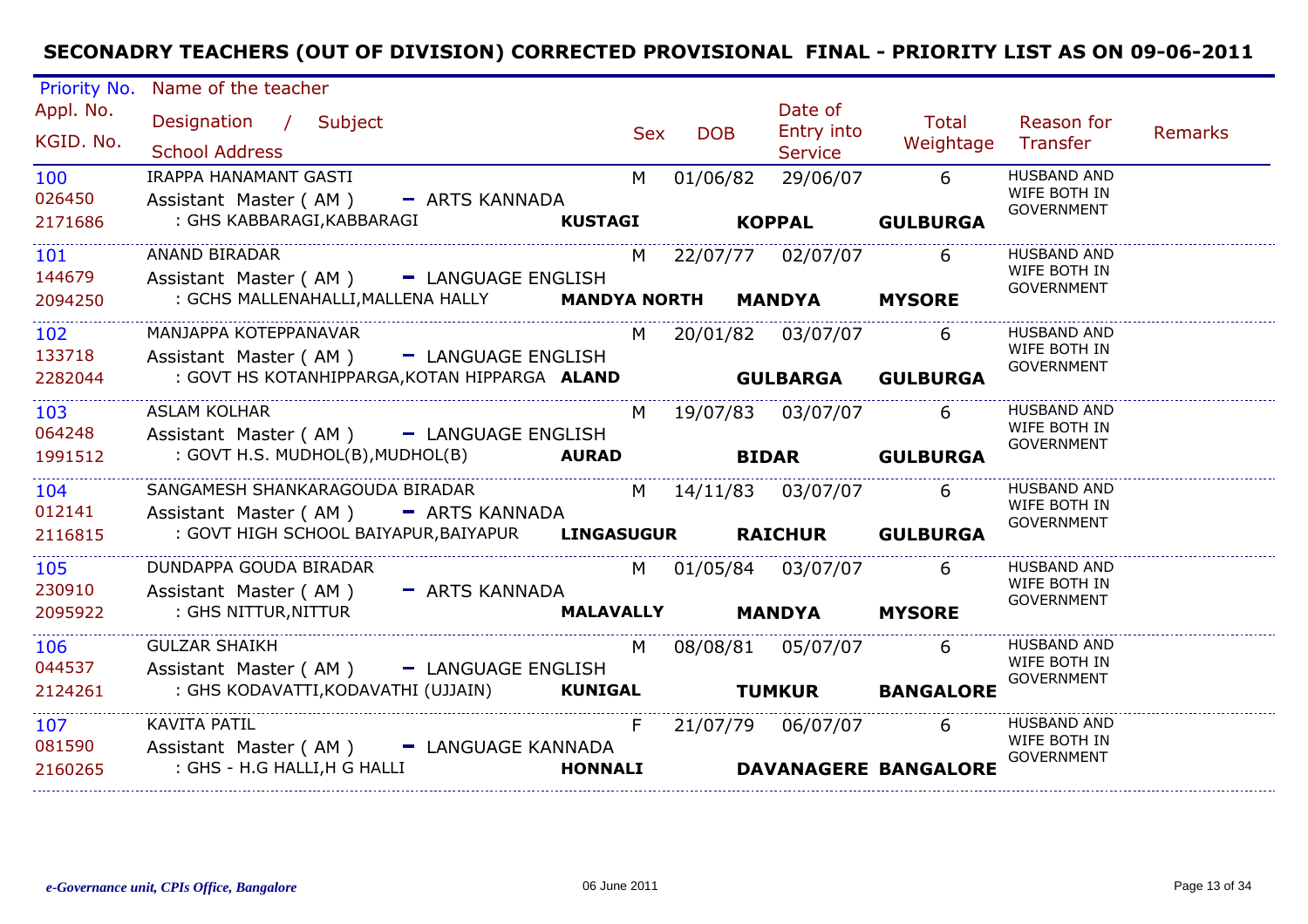| Priority No.      | Name of the teacher                                                         |                   |            |                          |                                 |                                    |                |
|-------------------|-----------------------------------------------------------------------------|-------------------|------------|--------------------------|---------------------------------|------------------------------------|----------------|
| Appl. No.         | Designation / Subject                                                       | <b>Sex</b>        | <b>DOB</b> | Date of<br>Entry into    | Total                           | Reason for                         | <b>Remarks</b> |
| KGID. No.         | <b>School Address</b>                                                       |                   |            | <b>Service</b>           | Weightage                       | Transfer                           |                |
| 108               | SHIVANANDA MARABA SHETTY                                                    | M                 | 02/02/76   | 10/07/07                 | 6                               | HUSBAND AND<br>WIFE BOTH IN        |                |
| 063406<br>2241242 | Assistant Master (AM)<br>- ARTS KANNADA<br>: GHS KOLIPALYA, KOLI PALYA      | <b>CHAMARAJA</b>  |            | <b>CHAMARAJAN MYSORE</b> |                                 | <b>GOVERNMENT</b>                  |                |
|                   |                                                                             | <b>NAGAR</b>      |            |                          |                                 |                                    |                |
| 109               | SHIVALINGAPPA                                                               | M                 |            | 24/07/80 24/07/07        | 6                               | <b>HUSBAND AND</b>                 |                |
| 133205            | Assistant Master (AM)<br>- LANGUAGE ENGLISH                                 |                   |            |                          |                                 | WIFE BOTH IN<br><b>GOVERNMENT</b>  |                |
| 1991220           | : GOVT H.S. (BOYS)<br>WADGAON(D), WADGAON(D)                                | <b>AURAD</b>      |            | <b>BIDAR</b>             | <b>GULBURGA</b>                 |                                    |                |
| 110               | RAMESH KAMBALE                                                              | M                 |            | 15/01/84 03/08/07        | 6                               | <b>HUSBAND AND</b><br>WIFE BOTH IN |                |
| 124368            | Assistant Master (AM)<br>- LANGUAGE ENGLISH<br>: GHS SURAPURA, SURAPURA     | <b>KOLLEGAL</b>   |            |                          |                                 | GOVERNMENT                         |                |
| 2242990           |                                                                             |                   |            | <b>CHAMARAJAN MYSORE</b> |                                 |                                    |                |
| 111               | NINGAPPA N KOLIGUDDA                                                        | M <sub>1</sub>    |            | 20/06/79 08/08/07        | 6                               | <b>HUSBAND AND</b><br>WIFE BOTH IN |                |
| 013361<br>2350307 | Assistant Master (AM) - LANGUAGE ENGLISH<br>: G HS KADASIKOPPA,KADASIKOPPA  |                   |            |                          | KANAKAPURA RAMANAGARA BANGALORE | <b>GOVERNMENT</b>                  |                |
|                   |                                                                             |                   |            |                          |                                 |                                    |                |
| 112<br>146232     | HANUMANTHAGOUDA M N                                                         |                   |            | M 19/12/64 15/06/90      |                                 | <b>HUSBAND AND</b><br>WIFE BOTH IN |                |
| 1176292           | Assistant Master (AM) - LANGUAGE HINDI<br>: GHS MALLENAHALLI, MALLENAHALLI  | <b>SHIKARIPUR</b> |            | <b>SHIMOGA</b>           | <b>BANGALORE</b>                | <b>GOVERNMENT</b>                  |                |
|                   |                                                                             |                   |            |                          |                                 |                                    |                |
| 113<br>122076     | DODDANAGOUDA PATIL                                                          | M                 |            | 21/07/73 01/08/02        |                                 | <b>HUSBAND AND</b><br>WIFE BOTH IN |                |
| 1785033           | Assistant Master (AM) - LANGUAGE ENGLISH<br>: GHS HIREGONNAGAR,HIREGONNAGAR | <b>KUSTAGI</b>    |            | <b>KOPPAL</b>            | <b>GULBURGA</b>                 | <b>GOVERNMENT</b>                  |                |
|                   |                                                                             |                   |            |                          |                                 |                                    |                |
| 114<br>061264     | BHAGYALAXMI CHANDRAKANT YALIGAR<br>Assistant Master (AM) - LANGUAGE ENGLISH | F                 |            | 02/01/76 01/08/02        |                                 | <b>HUSBAND AND</b><br>WIFE BOTH IN |                |
| 1785470           | : GHS KILLARHATTI, KILARHATTI                                               | <b>KUSTAGI</b>    |            | <b>KOPPAL</b>            | <b>GULBURGA</b>                 | <b>GOVERNMENT</b>                  |                |
|                   |                                                                             |                   |            |                          |                                 |                                    |                |
| 115<br>012749     | SHASHIKALA M K<br>Assistant Master (AM) - ARTS KANNADA                      | F.                |            | 18/12/73 26/10/98        | 24                              | <b>HUSBAND OR</b><br>WIFE IN       |                |
| 1710363           | : GHS HULUGINAKOPPA, HULUGINAKOPPA                                          | <b>SHIKARIPUR</b> |            | <b>SHIMOGA</b>           | <b>BANGALORE</b>                | <b>GOVERNMENT</b>                  |                |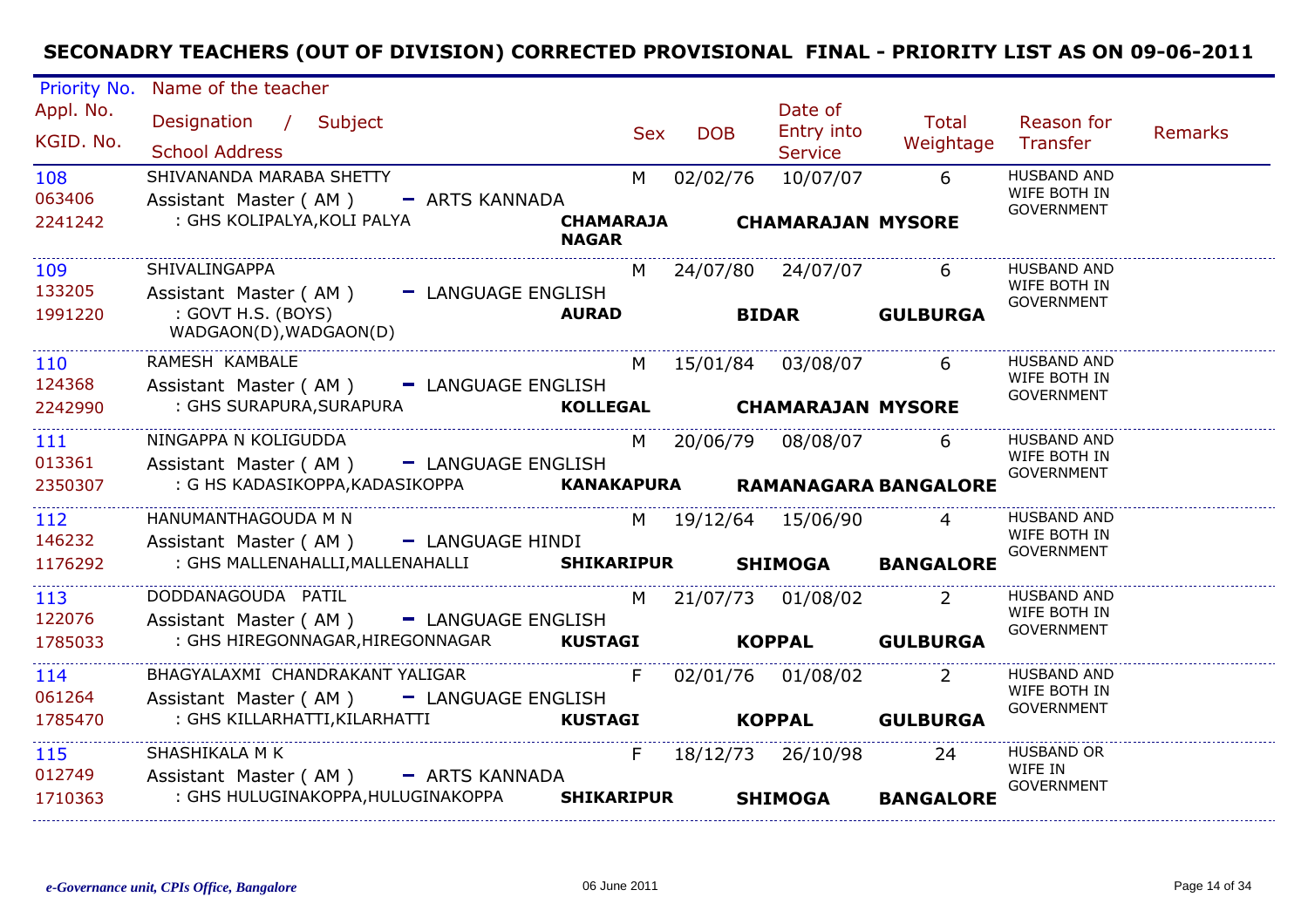| Priority No.             | Name of the teacher                                                                      |                    |                                   |            |                                  |                       |                                                   |                |
|--------------------------|------------------------------------------------------------------------------------------|--------------------|-----------------------------------|------------|----------------------------------|-----------------------|---------------------------------------------------|----------------|
| Appl. No.<br>KGID. No.   | Designation / Subject<br><b>School Address</b>                                           |                    | Sex                               | <b>DOB</b> | Date of<br>Entry into<br>Service | Total<br>Weightage    | Reason for<br>Transfer                            | <b>Remarks</b> |
| 116<br>127639<br>1963355 | SURENDRA LAKKAPPA YALLATTI<br>Assistant Master (AM)<br>: GHS HOSUR, HOSUR                | - LANGUAGE KANNADA | M<br><b>AFZALPUR</b>              | 01/06/74   | 15/02/02<br><b>GULBARGA</b>      | 18<br><b>GULBURGA</b> | <b>HUSBAND OR</b><br>WIFE IN<br><b>GOVERNMENT</b> |                |
| 117<br>038341            | SHASHIDHAR M S<br>Assistant Master (AM) - CBZ KANNADA                                    |                    |                                   |            | M 23/07/75 18/02/02              | 18                    | <b>HUSBAND OR</b><br>WIFE IN<br><b>GOVERNMENT</b> |                |
| 1859014                  | : GHS KEMBALU, KEMBALU                                                                   |                    | <b>CHANNARAYAPATN HASSAN</b><br>A |            |                                  | <b>MYSORE</b>         |                                                   |                |
| 118<br>088911            | SEETA S HOSAMANI<br>Assistant Master (AM) - CBZ KANNADA                                  |                    |                                   |            | F 29/03/77 19/02/02 18           |                       | <b>HUSBAND OR</b><br>WIFE IN<br><b>GOVERNMENT</b> |                |
| 1835204                  | : GPUC, KURNAD, KURNADU                                                                  |                    | <b>BANTWAL</b>                    |            | <b>DAKSHINA KA MYSORE</b>        |                       |                                                   |                |
| 119<br>241338            | CHIDANAND KATTIMANI<br>Assistant Master (AM) - LANGUAGE KANNADA                          |                    |                                   |            | M 31/12/76 22/03/02              | 16                    | <b>HUSBAND OR</b><br>WIFE IN                      |                |
| 1962727                  | : GHS DIGGAON,DIGGAON                                                                    |                    | <b>CHITTAPUR</b>                  |            | <b>GULBARGA</b>                  | <b>GULBURGA</b>       | <b>GOVERNMENT</b>                                 |                |
| 120<br>232307            | RAVEENDRA MALAGI                                                                         |                    |                                   |            | M 22/07/74 28/06/02              | 14                    | <b>HUSBAND OR</b><br>WIFE IN                      |                |
| 1916580                  | Assistant Master ( $AM$ ) $-$ CBZ KANNADA<br>: GHS MALLENAHALLI, MALLENAHALLI SHIKARIPUR |                    |                                   |            | <b>SHIMOGA</b>                   | <b>BANGALORE</b>      | <b>GOVERNMENT</b>                                 |                |
| 121<br>127142            | SMT VANDANA VASTARAO<br>Assistant Master (AM) - ARTS KANNADA                             |                    | F                                 |            | 02/06/69 20/09/03                | 14                    | <b>HUSBAND OR</b><br>WIFE IN                      |                |
| 1964847                  | : GHS MALLI,MALLI                                                                        |                    | <b>JEWARGI</b>                    |            | <b>GULBARGA</b>                  | <b>GULBURGA</b>       | <b>GOVERNMENT</b>                                 |                |
| 122<br>039352            | MUKTHA BAI K                                                                             |                    | F.                                |            | 18/07/73 28/11/03                | 14                    | <b>HUSBAND OR</b><br>WIFE IN                      |                |
| 1663430                  | Assistant Master (AM) - PCM KANNADA<br>: GPUC NAVUNDA, NAVUNDA                           |                    | <b>BYNDOOR</b>                    |            | <b>UDUPI</b>                     | <b>MYSORE</b>         | <b>GOVERNMENT</b>                                 |                |
| 123<br>084817            | SHAHAJI BAPURAY NAGANE                                                                   |                    | M                                 |            | 26/02/75 10/01/04                | 14                    | <b>HUSBAND OR</b><br>WIFE IN                      |                |
| 1965010                  | Assistant Master (AM) - ARTS KANNADA<br>: GHS YALASANGI, YELASANGI                       |                    | <b>ALAND</b>                      |            | <b>GULBARGA</b>                  | <b>GULBURGA</b>       | <b>GOVERNMENT</b>                                 |                |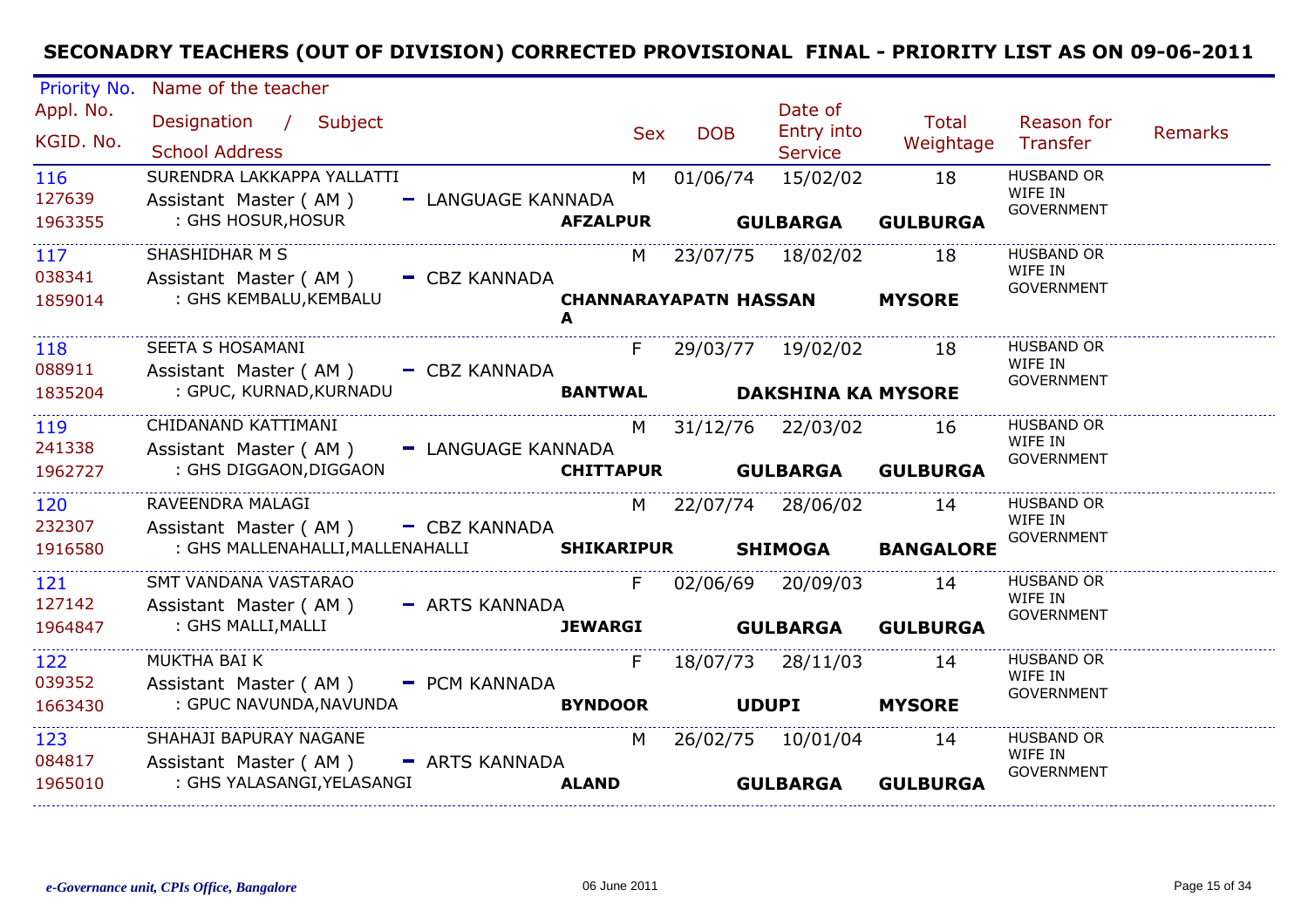| Priority No.             | Name of the teacher                                                                                 |     |                          |                                  |                        |                                                   |         |
|--------------------------|-----------------------------------------------------------------------------------------------------|-----|--------------------------|----------------------------------|------------------------|---------------------------------------------------|---------|
| Appl. No.<br>KGID. No.   | Designation / Subject<br><b>School Address</b>                                                      | Sex | <b>DOB</b>               | Date of<br>Entry into<br>Service | Total<br>Weightage     | Reason for<br>Transfer                            | Remarks |
| 124<br>093478<br>1812949 | <b>ANITHA</b><br>Assistant Master (AM) - ARTS KANNADA<br>: GPUC YERMALU BADA, BADA <b>WORLD NET</b> | F   | 18/07/78<br><b>UDUPI</b> | 10/01/04                         | 14<br><b>MYSORE</b>    | <b>HUSBAND OR</b><br>WIFE IN<br><b>GOVERNMENT</b> |         |
| 125<br>127705<br>1964149 | <b>JAHEDA BAGWAN</b><br>Assistant Master (AM) - LANGUAGE KANNADA                                    | F   |                          | 20/07/80 10/01/04 14             |                        | <b>HUSBAND OR</b><br>WIFE IN<br><b>GOVERNMENT</b> |         |
| 126<br>177485            | NIRMALA B PATIL<br>Assistant Master (AM) - LANGUAGE ENGLISH                                         |     | F 21/02/68 12/01/04 14   |                                  |                        | <b>HUSBAND OR</b><br>WIFE IN                      |         |
| 1943848                  | : GOVT P U COLLEGE SAJJALAGUDDA <b>LINGASUGUR RAICHUR GULBURGA</b><br>(H.S), SAJJALAGUDDA           |     |                          |                                  |                        | <b>GOVERNMENT</b>                                 |         |
| 127<br>122952            | UMADEVI BASAYYA GINDIMATH<br>Assistant Master (AM) - PCM KANNADA                                    |     |                          |                                  | F 01/06/76 12/01/04 14 | <b>HUSBAND OR</b><br>WIFE IN<br><b>GOVERNMENT</b> |         |
| 19644415                 |                                                                                                     |     |                          |                                  |                        |                                                   |         |
| 128<br>142820            | <b>GEETA KULKARNI</b><br>Assistant Master (AM) - LANGUAGE ENGLISH                                   |     | F 12/07/76 12/01/04 14   |                                  |                        | <b>HUSBAND OR</b><br>WIFE IN                      |         |
| 1943981                  | : GOVT HIGH SCHOOL KALLUR, KALLUR MANVI <b>NATICHUR GULBURGA</b>                                    |     |                          |                                  |                        | <b>GOVERNMENT</b>                                 |         |
| 129<br>178382            | <b>GANAPATI B SOLLAPUR</b><br>Assistant Master (AM) - LANGUAGE ENGLISH                              |     | M 01/06/77 12/01/04 14   |                                  |                        | <b>HUSBAND OR</b><br>WIFE IN                      |         |
| 1963706                  | : GOVT HS HAGARATGI, HAGARATAGI SHORAPUR YADGIRI GULBURGA                                           |     |                          |                                  |                        | <b>GOVERNMENT</b>                                 |         |
| 130<br>235221            | NIRANJAN M BIRADAR<br>Assistant Master (AM) - PCM KANNADA                                           |     | M 01/06/77 12/01/04 14   |                                  |                        | <b>HUSBAND OR</b><br>WIFE IN<br><b>GOVERNMENT</b> |         |
| 1963538                  | : GOVT HS KOTANHIPPARGA, KOTAN HIPPARGA ALAND <b>GULBARGA GULBURGA</b>                              |     |                          |                                  |                        |                                                   |         |
| 131<br>010952            | SUJATHA SHETTY<br>Assistant Master (AM) - PCM KANNADA                                               | F   | 13/09/78 12/01/04 14     |                                  |                        | <b>HUSBAND OR</b><br>WIFE IN<br><b>GOVERNMENT</b> |         |
| 1812771                  | : GPUC BYNDOOR, YADTHARE<br><b>BYNDOOR</b>                                                          |     |                          | <b>UDUPI</b>                     | <b>MYSORE</b>          |                                                   |         |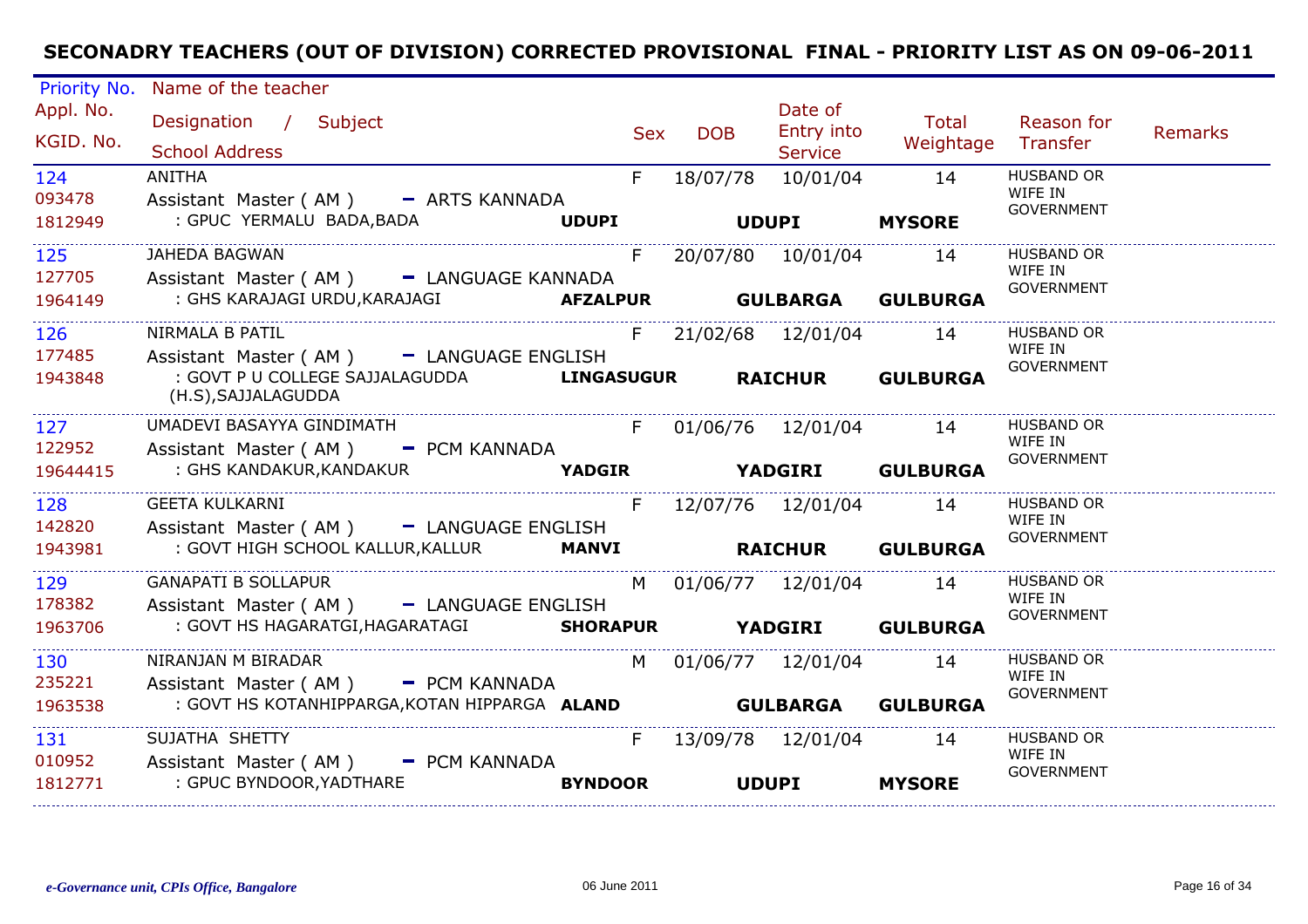| Priority No.             | Name of the teacher                                                                |                     |            |            |                                         |                           |                                                   |                |
|--------------------------|------------------------------------------------------------------------------------|---------------------|------------|------------|-----------------------------------------|---------------------------|---------------------------------------------------|----------------|
| Appl. No.<br>KGID. No.   | Designation / Subject<br><b>School Address</b>                                     |                     | <b>Sex</b> | <b>DOB</b> | Date of<br>Entry into<br><b>Service</b> | <b>Total</b><br>Weightage | Reason for<br>Transfer                            | <b>Remarks</b> |
| 132<br>107987<br>1973242 | APPASAHEB SATWAR<br>Assistant Master (AM)<br>- PCM KANNADA<br>: GHS KUNDUR, KUNDUR | <b>ALUR</b>         | M          | 20/07/80   | 12/01/04<br><b>HASSAN</b>               | 14<br><b>MYSORE</b>       | <b>HUSBAND OR</b><br>WIFE IN<br><b>GOVERNMENT</b> |                |
| 133<br>125093            | <b>SURESH BIRADAR</b><br>Assistant Master (AM)<br>- LANGUAGE ENGLISH               |                     | M          |            | 22/07/80 12/01/04                       | 14                        | <b>HUSBAND OR</b><br>WIFE IN                      |                |
| 1943894                  | : GOVT HIGH SCHOOL KANYA<br>KAWTHAL, KOWTHAL                                       | <b>MANVI</b>        |            |            | <b>RAICHUR</b>                          | <b>GULBURGA</b>           | <b>GOVERNMENT</b>                                 |                |
| 134<br>222080            | SHRIDHAR VASUDEV ALUR<br>Assistant Master (AM)<br>- LANGUAGE ENGLISH               |                     | M          |            | 09/02/76 14/01/04                       | 14                        | <b>HUSBAND OR</b><br>WIFE IN<br><b>GOVERNMENT</b> |                |
| 1989722                  | : GOVT H.S. MUDBI, MUDBI                                                           | BASAVAKALYAN        |            |            | <b>BIDAR</b>                            | <b>GULBURGA</b>           |                                                   |                |
| 135<br>152053            | MALLIKARJUN HIREMATH<br>Assistant Master (AM)<br>- LANGUAGE ENGLISH                |                     | M          |            | 20/07/74 17/01/04                       | 14                        | <b>HUSBAND OR</b><br>WIFE IN<br><b>GOVERNMENT</b> |                |
| 1963473                  | : GHS NELOGI, NELOGI                                                               | <b>JEWARGI</b>      |            |            | <b>GULBARGA</b>                         | <b>GULBURGA</b>           |                                                   |                |
| 136<br>000412            | MUMTAZ BAGWAN<br>Assistant Master (AM)<br>- PCM URDU                               |                     | F          |            | 01/04/76 17/01/04                       | 14                        | <b>HUSBAND OR</b><br>WIFE IN<br><b>GOVERNMENT</b> |                |
| 1915111                  | : GOVT.P.U.(BOYS)<br>BASAVAKALYAN, BASAVAKALAYAN                                   | <b>BASAVAKALYAN</b> |            |            | <b>BIDAR</b>                            | <b>GULBURGA</b>           |                                                   |                |
| 137<br>176540            | SANJEEVKUMAR B NANDRE<br>- LANGUAGE ENGLISH<br>Assistant Master (AM)               |                     | M          |            | 22/07/72 19/01/04                       | 14                        | <b>HUSBAND OR</b><br>WIFE IN<br><b>GOVERNMENT</b> |                |
| 1963707                  | : GHS NAGAIDLAI, NAGAIDALAI                                                        | <b>CHINCHOLI</b>    |            |            | <b>GULBARGA</b>                         | <b>GULBURGA</b>           |                                                   |                |
| 138<br>056084            | UMESH G HUCHCHAYYANAMATH<br>Assistant Master (AM)<br>- PCM KANNADA                 |                     |            |            | M 01/06/80 19/01/04                     | 14                        | <b>HUSBAND OR</b><br>WIFE IN<br><b>GOVERNMENT</b> |                |
| 1944000                  | : GOVT HIGH SCHOOL<br>KHAIRAVADAGI, KHIRWADAGI                                     | <b>LINGASUGUR</b>   |            |            | <b>RAICHUR</b>                          | <b>GULBURGA</b>           |                                                   |                |
| 139<br>220406            | GIRIYAPPAGOUDA METI<br>Assistant Master (AM)<br>- CBZ KANNADA                      |                     | M          |            | 10/07/72 21/01/04                       | 14                        | <b>HUSBAND OR</b><br>WIFE IN<br><b>GOVERNMENT</b> |                |
| 1963704                  | : GOVT HS HAGARATGI, HAGARATAGI                                                    | <b>SHORAPUR</b>     |            |            | <b>YADGIRI</b>                          | <b>GULBURGA</b>           |                                                   |                |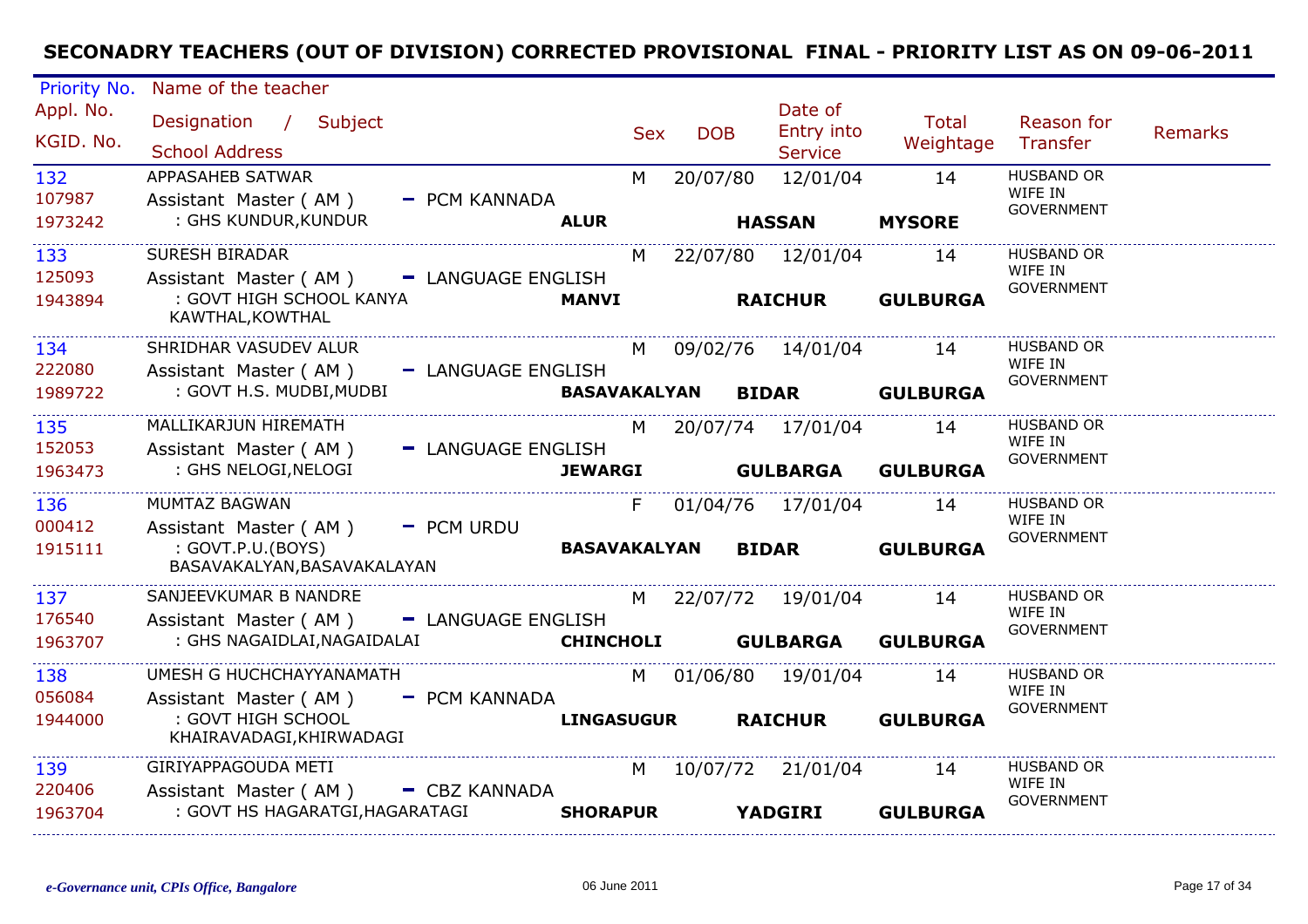| Priority No.  | Name of the teacher                                                    |                   |     |            |                        |                                      |                              |                |
|---------------|------------------------------------------------------------------------|-------------------|-----|------------|------------------------|--------------------------------------|------------------------------|----------------|
| Appl. No.     | Designation / Subject                                                  |                   |     |            | Date of                | Total                                | Reason for                   |                |
| KGID. No.     |                                                                        |                   | Sex | <b>DOB</b> | Entry into             | Weightage                            | Transfer                     | <b>Remarks</b> |
|               | <b>School Address</b><br>BASAVARAJ ADIVEPPA MATHAPATI                  |                   |     |            | Service                |                                      | <b>HUSBAND OR</b>            |                |
| 140<br>177199 | Assistant Master (AM) - ARTS KANNADA                                   |                   |     |            | M 28/07/73 21/01/04    | 14                                   | WIFE IN                      |                |
| 1943969       | : GOVT HIGH SCHOOL MUSTUR, MUSTUR                                      | <b>DEVADURGA</b>  |     |            | <b>RAICHUR</b>         | <b>GULBURGA</b>                      | <b>GOVERNMENT</b>            |                |
|               |                                                                        |                   |     |            |                        |                                      |                              |                |
| 141           | RAMKRISHNA GOUDA                                                       |                   |     |            | M 01/03/80 28/01/04    | 14                                   | <b>HUSBAND OR</b><br>WIFE IN |                |
| 171032        | Assistant Master (AM) - LANGUAGE KANNADA                               |                   |     |            |                        |                                      | GOVERNMENT                   |                |
| 1953835       | : GHS NALLAGUTTAPALLI, NALLAGUTTAPALLI BAGEPALLY CHIKKABALLA BANGALORE |                   |     |            |                        |                                      |                              |                |
| 142           | BASAPPA S MILLANATTI                                                   |                   |     |            | M 08/07/79 29/01/04 14 |                                      | <b>HUSBAND OR</b>            |                |
| 204615        | Assistant Master (AM) - ARTS KANNADA                                   |                   |     |            |                        |                                      | WIFE IN<br><b>GOVERNMENT</b> |                |
| 1953838       | : GHS LAKSHMIPURA, LAKSHMIPURA SRINIVASAPUR                            |                   |     |            |                        | KOLAR BANGALORE                      |                              |                |
| 143           | SUSHILA VIGHNESHWAR BHAT                                               |                   |     |            | F 22/06/80 29/01/04 14 |                                      | <b>HUSBAND OR</b>            |                |
| 037582        | Assistant Master (AM) - LANGUAGE KANNADA                               |                   |     |            |                        |                                      | WIFE IN<br>GOVERNMENT        |                |
| 1953465       | : GHS HUTHUR, HUTHUR                                                   | <b>KOLAR</b>      |     |            |                        | KOLAR BANGALORE                      |                              |                |
| 144           | DANAYYA HIREMATH                                                       |                   |     |            | M 01/06/77 30/01/04 14 |                                      | <b>HUSBAND OR</b>            |                |
| 127712        | Assistant Master (AM) - ARTS KANNADA                                   |                   |     |            |                        |                                      | WIFE IN                      |                |
| 1934808       | : G HS HOSAHALLI, HOSAHALLI                                            |                   |     |            |                        | DODDABALLAPURA BANGALORE R BANGALORE | <b>GOVERNMENT</b>            |                |
| 145           | BASAMMA SHIRAWAR                                                       |                   |     |            | F 15/10/72 31/01/04    | 14                                   | <b>HUSBAND OR</b>            |                |
| 085521        | Assistant Master (AM) - ARTS KANNADA                                   |                   |     |            |                        |                                      | WIFE IN                      |                |
| 1943858       | : GOVT.PU COLLEGE, TURAVIHAL                                           |                   |     |            |                        | SINDHANUR RAICHUR GULBURGA           | <b>GOVERNMENT</b>            |                |
| 146           | RAVEENDRA CHIKKAMATH                                                   |                   |     |            | M 10/08/73 03/02/04 14 |                                      | HUSBAND OR                   |                |
| 065305        | Assistant Master (AM) - PCM KANNADA                                    |                   |     |            |                        |                                      | WIFE IN                      |                |
| 1914920       | : GOVT H.S.JANTI,JANTHI                                                | <b>BHALKI</b>     |     |            | <b>BIDAR</b>           | <b>GULBURGA</b>                      | <b>GOVERNMENT</b>            |                |
| 147           | <b>GIRISH UMARANI</b>                                                  |                   |     |            | M 20/07/74 04/02/04 14 |                                      | HUSBAND OR                   |                |
| 125741        | Assistant Master (AM) - PCM KANNADA                                    |                   |     |            |                        |                                      | WIFE IN                      |                |
| 1964373       | : GHS KHAJURI, KHAJURI                                                 | <b>ALAND</b>      |     |            |                        | <b>GULBARGA GULBURGA</b>             | <b>GOVERNMENT</b>            |                |
| 148           | <b>VENKATRAMAN GOWDA</b>                                               |                   |     |            | M 13/04/78 09/02/04    | 14                                   | <b>HUSBAND OR</b>            |                |
| 077933        | Assistant Master (AM) - LANGUAGE KANNADA                               |                   |     |            |                        |                                      | WIFE IN                      |                |
| 1715297       | : G H S ANKANAHALLI,ANKANALLI                                          | <b>SOMAVARPET</b> |     |            | <b>KODAGU</b>          | <b>MYSORE</b>                        | <b>GOVERNMENT</b>            |                |
|               |                                                                        |                   |     |            |                        |                                      |                              |                |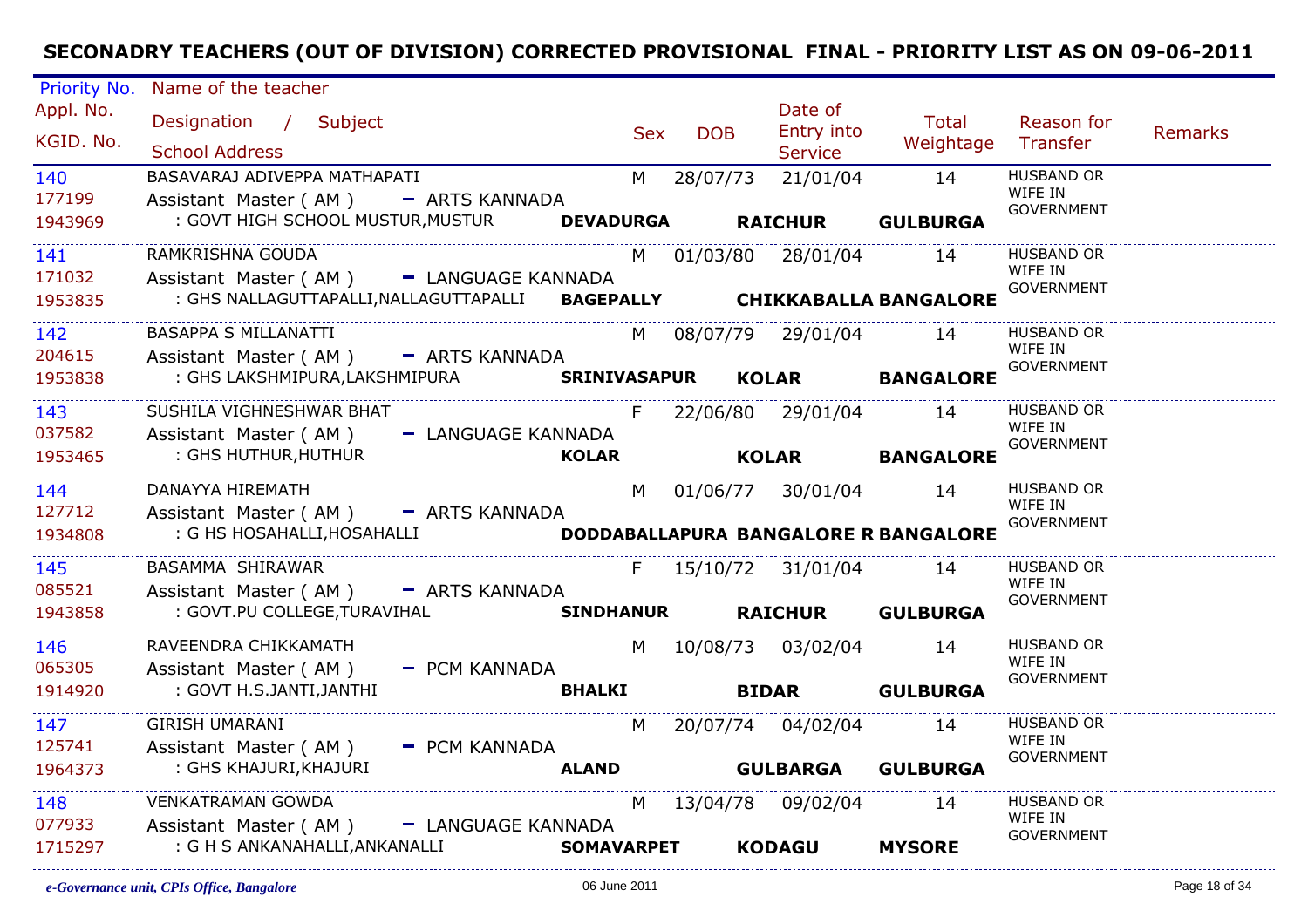| Priority No.             | Name of the teacher                                                                                          |                   |            |                                         |                           |                                                   |                |
|--------------------------|--------------------------------------------------------------------------------------------------------------|-------------------|------------|-----------------------------------------|---------------------------|---------------------------------------------------|----------------|
| Appl. No.<br>KGID. No.   | Designation / Subject<br><b>School Address</b>                                                               | <b>Sex</b>        | <b>DOB</b> | Date of<br>Entry into<br><b>Service</b> | <b>Total</b><br>Weightage | Reason for<br>Transfer                            | <b>Remarks</b> |
| 149<br>007110<br>1963930 | RAMAPPA SATYAPPA NAVHI<br>Assistant Master (AM) - ARTS KANNADA<br>: GHS DHANGAPUR, DHANGAPUR<br><b>ALAND</b> | M                 | 15/07/78   | 11/02/04<br><b>GULBARGA</b>             | 14<br><b>GULBURGA</b>     | <b>HUSBAND OR</b><br>WIFE IN<br><b>GOVERNMENT</b> |                |
|                          |                                                                                                              |                   |            |                                         |                           |                                                   |                |
| 150<br>206924            | <b>MARUTI B PATIL</b><br>Assistant Master (AM) - LANGUAGE HINDI                                              | M                 |            | 01/06/67 12/02/04                       | 14                        | <b>HUSBAND OR</b><br>WIFE IN<br><b>GOVERNMENT</b> |                |
| 1943817                  | : GOVT HIGH SCHOOL GOUDUR, GOUDUR LINGASUGUR                                                                 |                   |            | <b>RAICHUR</b>                          | <b>GULBURGA</b>           |                                                   |                |
| 151<br>000857            | SADANAND H HANDARAGAL<br>Assistant Master (AM) - LANGUAGE ENGLISH                                            | M                 |            | 10/09/79 13/02/04                       | 14                        | <b>HUSBAND OR</b><br>WIFE IN<br><b>GOVERNMENT</b> |                |
| 1944035                  | : GOVT PU COLLEGE SIRWAR, SIRWAR<br><b>MANVI</b>                                                             |                   |            | <b>RAICHUR</b>                          | <b>GULBURGA</b>           |                                                   |                |
| 152<br>087763            | BHIMAPPA DHANAGAR<br>Assistant Master (AM) - LANGUAGE ENGLISH                                                | M                 |            | 04/03/80 13/02/04                       | 14                        | <b>HUSBAND OR</b><br>WIFE IN                      |                |
| 1907664                  | : GHS SRIRAMA RANGAPURA, SUGGENA HALLI HOSPET                                                                |                   |            | <b>BELLARY</b>                          | <b>GULBURGA</b>           | <b>GOVERNMENT</b>                                 |                |
| 153                      | SMT BHARATI RACHAPPA JIGAJINNI                                                                               | F                 |            | 20/10/74 14/02/04                       | 14                        | <b>HUSBAND OR</b><br>WIFE IN                      |                |
| 236737<br>1965915        | Assistant Master (AM)<br>- LANGUAGE HINDI<br>: GHS YALAGUD, YELGUD                                           | <b>JEWARGI</b>    |            | <b>GULBARGA</b>                         | <b>GULBURGA</b>           | <b>GOVERNMENT</b>                                 |                |
| 154<br>144012            | RAMACHANDRA KHARVI<br>Assistant Master (AM) - CBZ KANNADA                                                    | M                 |            | 01/06/74 16/02/04                       | 14                        | <b>HUSBAND OR</b><br>WIFE IN                      |                |
| 1977758                  | : GHS GANADAL, GANADAL                                                                                       | <b>YELBURGA</b>   |            | <b>KOPPAL</b>                           | <b>GULBURGA</b>           | <b>GOVERNMENT</b>                                 |                |
| 155<br>126675            | DIVATE SARJERAO<br>- LANGUAGE ENGLISH<br>Assistant Master (AM)                                               | M                 |            | 22/06/78 16/02/04                       | 14                        | <b>HUSBAND OR</b><br>WIFE IN                      |                |
| 1977795                  | : GHS CHELLUR, CHELLUR                                                                                       | <b>GANGAVATHI</b> |            | <b>KOPPAL</b>                           | <b>GULBURGA</b>           | <b>GOVERNMENT</b>                                 |                |
| 156<br>133399            | ALTAF H JAHANGEER<br>- LANGUAGE ENGLISH<br>Assistant Master (AM)                                             | M                 |            | 22/07/70 17/02/04                       | 14                        | <b>HUSBAND OR</b><br>WIFE IN<br><b>GOVERNMENT</b> |                |
| 1943822                  | : GOVT HIGH SCHOOL<br>DEVASUGUR, DEVASUGUR                                                                   | <b>RAICHUR</b>    |            | <b>RAICHUR</b>                          | <b>GULBURGA</b>           |                                                   |                |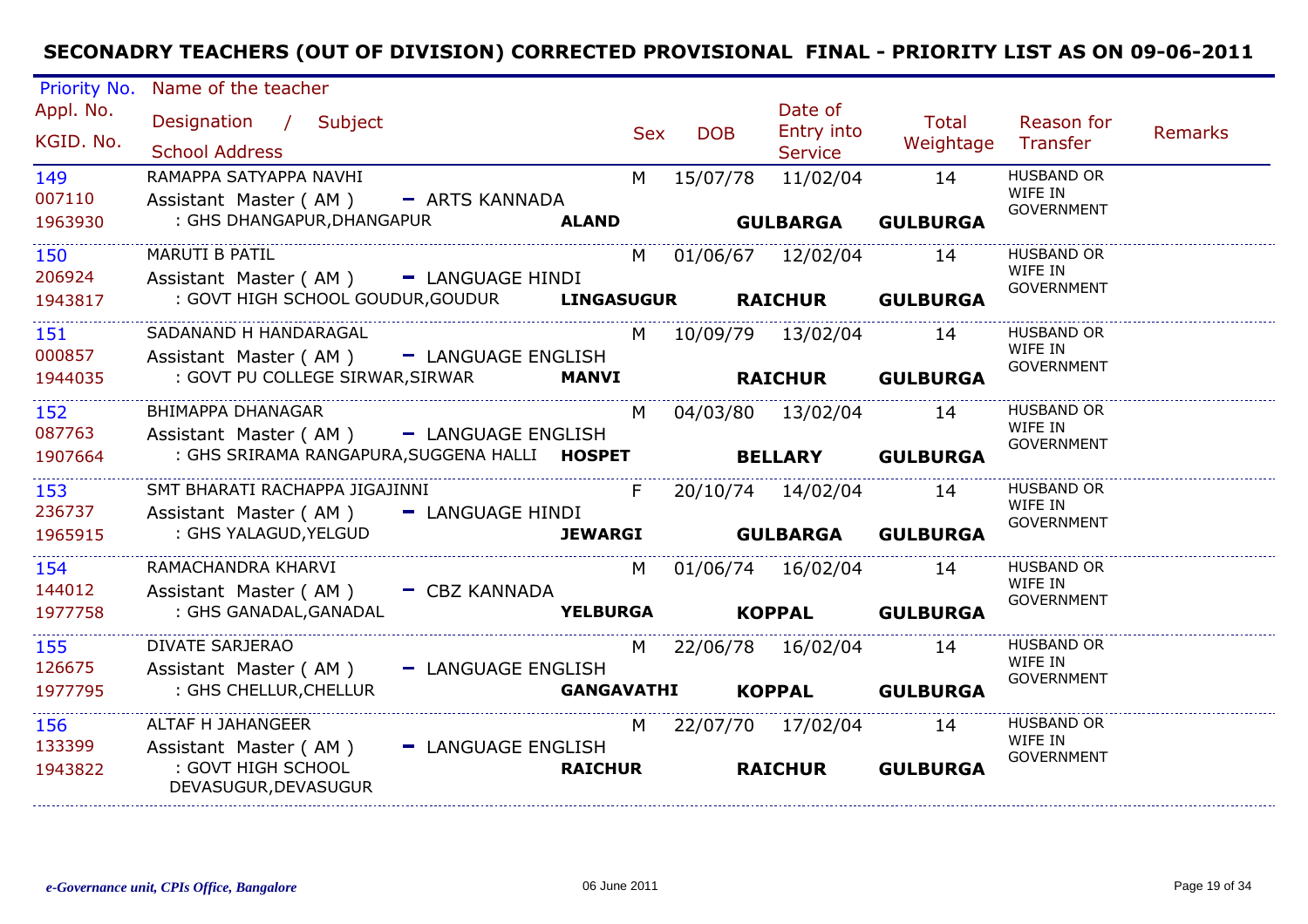| Priority No.      | Name of the teacher                                                     |     |                 |                        |                                         |                              |                |
|-------------------|-------------------------------------------------------------------------|-----|-----------------|------------------------|-----------------------------------------|------------------------------|----------------|
| Appl. No.         | Designation / Subject                                                   |     |                 | Date of                | Total                                   | Reason for                   |                |
| KGID. No.         |                                                                         | Sex | <b>DOB</b>      | Entry into             | Weightage Transfer                      |                              | <b>Remarks</b> |
|                   | <b>School Address</b>                                                   |     |                 | <b>Service</b>         |                                         |                              |                |
| 157               | HANAMANTAPPA KOTI                                                       |     |                 | M 22/07/78 17/02/04 14 |                                         | <b>HUSBAND OR</b><br>WIFE IN |                |
| 137938            | Assistant Master (AM) - ARTS KANNADA                                    |     |                 |                        |                                         | <b>GOVERNMENT</b>            |                |
| 1964342           | : GHS KAVALGA, KAWALAGA<br><b>ALAND</b>                                 |     |                 | <b>GULBARGA</b>        | <b>GULBURGA</b>                         |                              |                |
| 158               | SHARATT B PAWAR                                                         |     |                 | M 12/07/80 20/02/04    | 14                                      | <b>HUSBAND OR</b>            |                |
| 235556            | Assistant Master (AM) - LANGUAGE KANNADA                                |     |                 |                        |                                         | WIFE IN<br><b>GOVERNMENT</b> |                |
| 1963539           | : GOVT HS KOTANHIPPARGA, KOTAN HIPPARGA ALAND                           |     |                 |                        | <b>GULBARGA GULBURGA</b>                |                              |                |
| 159               | RAYAVVA H UKKALI                                                        |     |                 | F 22/07/72 21/02/04 14 |                                         | <b>HUSBAND OR</b>            |                |
| 040990            | Assistant Master (AM) - CBZ KANNADA                                     |     |                 |                        |                                         | WIFE IN                      |                |
| 1965054           | : GHS MUDANUR, MUDANOOR K. SHORAPUR YADGIRI GULBURGA                    |     |                 |                        |                                         | <b>GOVERNMENT</b>            |                |
| 160               | <b>MAMATA R NAIK</b>                                                    |     |                 | F 21/12/78 23/02/04 14 |                                         | <b>HUSBAND OR</b>            |                |
| 160931            | Assistant Master (AM) - ARTS KANNADA                                    |     |                 |                        |                                         | WIFE IN                      |                |
| 1954174           | : GHS CHEEMANGALA, CHEEMANGALA <b>SIDLAGHATTA CHIKKABALLA BANGALORE</b> |     |                 |                        |                                         | GOVERNMENT                   |                |
| 161               | RAMESH PUJARI                                                           |     |                 | M 01/06/79 03/03/04 14 |                                         | <b>HUSBAND OR</b>            |                |
| 014608            | Assistant Master (AM) - LANGUAGE KANNADA                                |     |                 |                        |                                         | WIFE IN                      |                |
| 1953451           | : GHS BEECHAGANAHALLI, BEECHAGANAHALLI GUDIBANDA CHIKKABALLA BANGALORE  |     |                 |                        |                                         | <b>GOVERNMENT</b>            |                |
|                   |                                                                         |     |                 |                        |                                         |                              |                |
| 162               | JAYAPPA H KUDARIHAL                                                     |     |                 | M 12/06/80 03/03/04    | 14                                      | <b>HUSBAND OR</b><br>WIFE IN |                |
| 082615<br>1934785 | Assistant Master (AM) - LANGUAGE KANNADA<br>: G HS MAKALI,MAKALI        |     |                 |                        | <b>CHANNAPATNA RAMANAGARA BANGALORE</b> | GOVERNMENT                   |                |
|                   |                                                                         |     |                 |                        |                                         |                              |                |
| 163               | RAMESH PARTHANALLI                                                      |     |                 | M 23/07/76 04/03/04 14 |                                         | <b>HUSBAND OR</b><br>WIFE IN |                |
| 220720            | Assistant Master (AM) - ARTS KANNADA                                    |     |                 |                        |                                         | <b>GOVERNMENT</b>            |                |
| 1964229           | : GHS RAIKOD, RAIKOD                                                    |     |                 |                        | CHINCHOLI GULBARGA GULBURGA             |                              |                |
| 164               | AKKAMAHADEVI DUNDAPPA CHAVAN                                            |     |                 | F 22/07/76 09/03/04 14 |                                         | HUSBAND OR                   |                |
| 222936            | Assistant Master (AM) - LANGUAGE HINDI                                  |     |                 |                        |                                         | WIFE IN<br><b>GOVERNMENT</b> |                |
| 1813111           | : GPUCUPPUNDA, UPPUNDA                                                  |     |                 | BYNDOOR UDUPI MYSORE   |                                         |                              |                |
| 165               | UMESH AGASIMANI                                                         |     |                 | M 06/06/78 10/03/04 14 |                                         | HUSBAND OR                   |                |
| 089267            | Assistant Master (AM) - LANGUAGE ENGLISH                                |     |                 |                        |                                         | WIFE IN                      |                |
| 1957958           | : GJC THIRUMANI, THIRUMANI                                              |     | <b>PAVAGADA</b> |                        | MADHUGIRI BANGALORE                     | GOVERNMENT                   |                |
|                   |                                                                         |     |                 |                        |                                         |                              |                |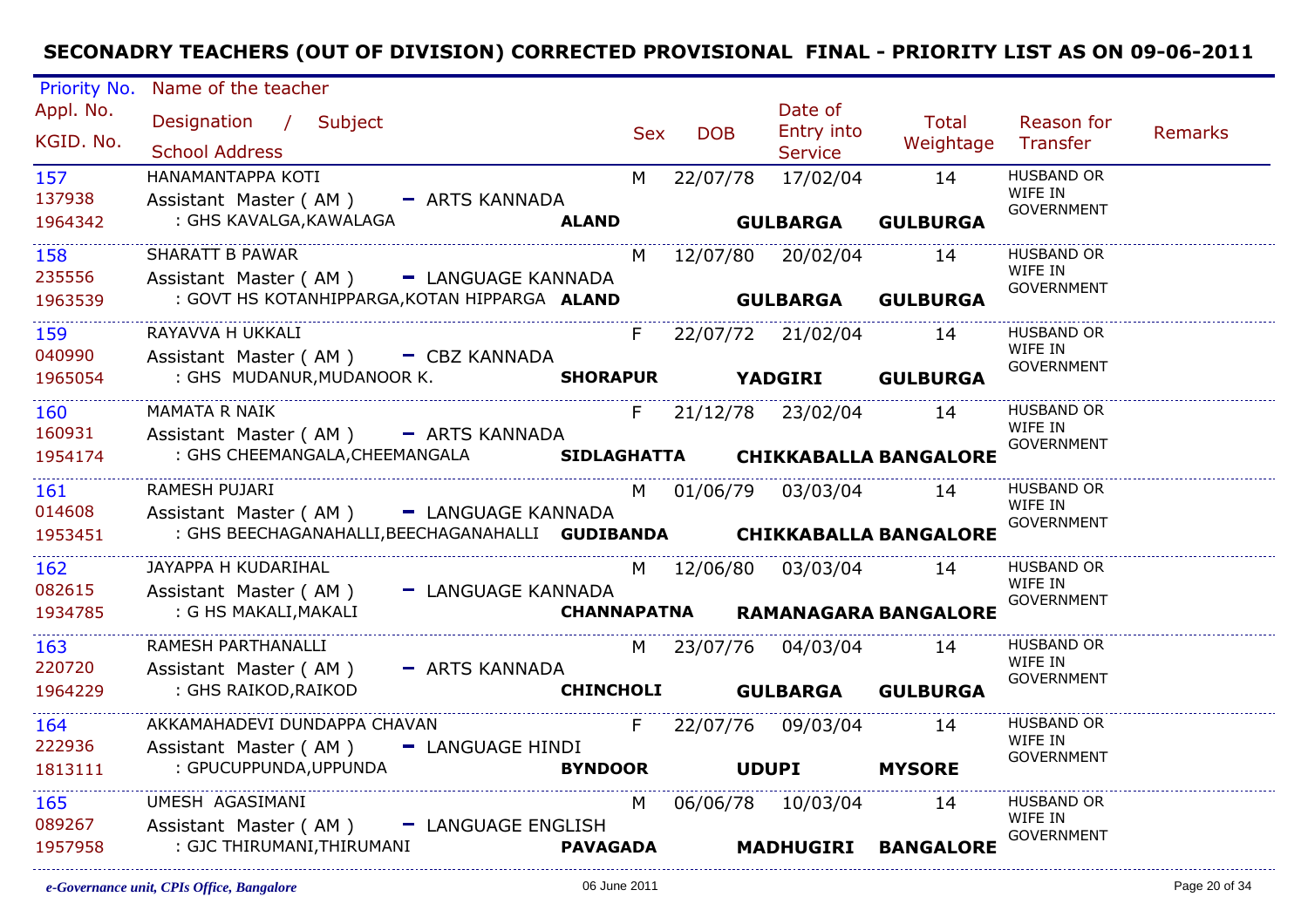| Priority No.           | Name of the teacher                                      |                   |            |            |              |                                         |                              |                              |                |
|------------------------|----------------------------------------------------------|-------------------|------------|------------|--------------|-----------------------------------------|------------------------------|------------------------------|----------------|
| Appl. No.<br>KGID. No. | Designation / Subject<br><b>School Address</b>           |                   | <b>Sex</b> | <b>DOB</b> |              | Date of<br>Entry into<br><b>Service</b> | <b>Total</b><br>Weightage    | Reason for<br>Transfer       | <b>Remarks</b> |
| 166                    | SANTHOSH KUMARI SOLOMON                                  |                   | F.         | 22/05/59   |              | 13/06/97                                | 13.5                         | <b>HUSBAND OR</b>            |                |
| 003326                 | Assistant Master (AM)<br>- CBZ KANNADA                   |                   |            |            |              |                                         |                              | WIFE IN<br><b>GOVERNMENT</b> |                |
| 1477635                | : GHS RAJAPUR, WARD NO 46                                |                   |            |            |              | <b>GULBARGA SOUTH GULBARGA</b>          | <b>GULBURGA</b>              |                              |                |
| 167                    | SHAMA ANJUM AGASBAL                                      |                   | F.         |            |              | 17/05/70 02/04/02                       | 13.5                         | <b>HUSBAND OR</b>            |                |
| 145461                 | Assistant Master ( $AM$ ) $-$ CBZ URDU                   |                   |            |            |              |                                         |                              | WIFE IN<br><b>GOVERNMENT</b> |                |
| 1913287                | : GOVT H.S. (URDU) HUDGI, HUDGI                          | <b>HUMNABAD</b>   |            |            | <b>BIDAR</b> |                                         | <b>GULBURGA</b>              |                              |                |
| 168                    | <b>ISHWAR BENNUR</b>                                     |                   |            |            |              | M 05/07/78 02/05/02                     | 13.5                         | <b>HUSBAND OR</b>            |                |
| 117215                 | Assistant Master (AM) - ARTS KANNADA                     |                   |            |            |              |                                         |                              | WIFE IN<br><b>GOVERNMENT</b> |                |
| 1869782                | : GHS MURAGAMALLA, MURAGAMALLA                           | <b>CHINTAMANI</b> |            |            |              |                                         | <b>CHIKKABALLA BANGALORE</b> |                              |                |
| 169                    | KADAPPA H HANCHINAL                                      |                   |            |            |              | M 01/04/81 23/02/04                     | 12                           | <b>HUSBAND OR</b>            |                |
| 064915                 | - ARTS KANNADA<br>Assistant Master (AM)                  |                   |            |            |              |                                         |                              | WIFE IN<br><b>GOVERNMENT</b> |                |
| 1973046                | : GHS J.C.PURA, J.C.PURA                                 | <b>ARASIKERE</b>  |            |            |              | <b>HASSAN</b>                           | <b>MYSORE</b>                |                              |                |
| 170                    | VIJAYALAXMI GAONKAR                                      |                   | F.         |            |              | 21/07/75 22/06/04                       | 12                           | <b>HUSBAND OR</b>            |                |
| 083752                 | Assistant Master (AM) - LANGUAGE ENGLISH                 |                   |            |            |              |                                         |                              | WIFE IN<br><b>GOVERNMENT</b> |                |
| 1944150                | : GHS IDAPANOOR, GANADAL                                 | <b>RAICHUR</b>    |            |            |              | <b>RAICHUR</b>                          | <b>GULBURGA</b>              |                              |                |
| 171                    | HANMANTHRAYA                                             |                   | M          |            |              | 21/07/76 08/09/04                       | 12                           | <b>HUSBAND OR</b>            |                |
| 017409                 | Assistant Master (AM) - PCM KANNADA                      |                   |            |            |              |                                         |                              | WIFE IN<br><b>GOVERNMENT</b> |                |
| 1915090                | : GOVT H.S BELKUNI(CH), BELKUNI(CH) AURAD                |                   |            |            | <b>BIDAR</b> |                                         | <b>GULBURGA</b>              |                              |                |
| 172                    | <b>G N PRASHANT</b>                                      |                   |            |            |              | M 15/07/77 23/09/04                     | 12                           | <b>HUSBAND OR</b>            |                |
| 123737                 | - CBZ KANNADA<br>Assistant Master (AM)                   |                   |            |            |              |                                         |                              | WIFE IN<br><b>GOVERNMENT</b> |                |
| 1973849                | $:$ GHS<br>HADAVANAHALLY, HADAVANALLY (AGRAHARAGAT<br>E) |                   |            |            |              | <b>HOLENARASIPURA HASSAN</b>            | <b>MYSORE</b>                |                              |                |
| 173                    | <b>GOWTHAMI KUMARI</b>                                   |                   | F.         |            |              | 16/05/64 20/10/04                       | 12                           | <b>HUSBAND OR</b>            |                |
| 124244                 | Assistant Master (AM)<br>- LANGUAGE HINDI                |                   |            |            |              |                                         |                              | WIFE IN<br><b>GOVERNMENT</b> |                |
| 1978607                | : GHS KARATAGI, KARATAGI                                 | <b>GANGAVATHI</b> |            |            |              | <b>KOPPAL</b>                           | <b>GULBURGA</b>              |                              |                |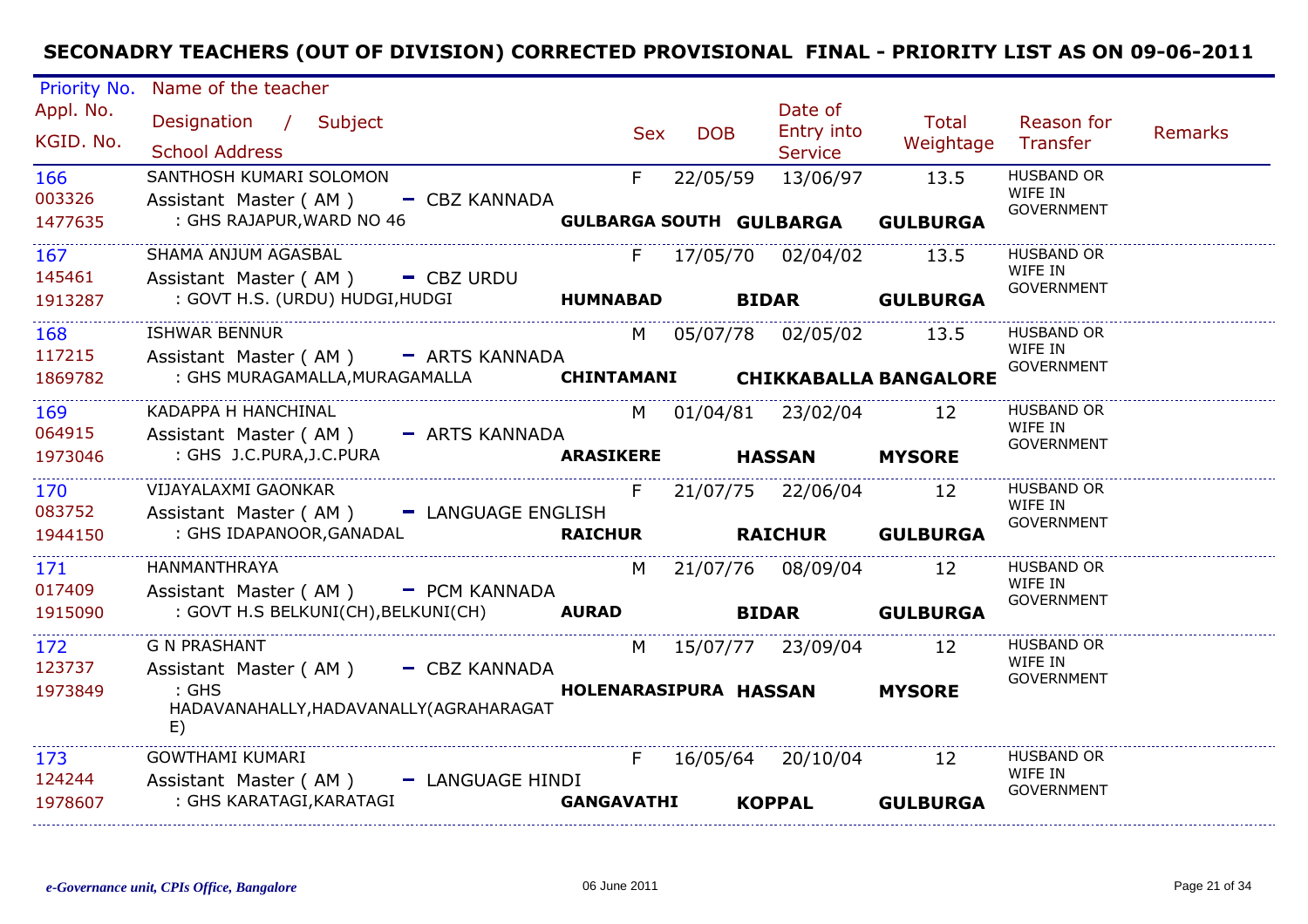| Priority No.                  | Name of the teacher                                                  |             |                 |            |            |                          |                             |                              |                |
|-------------------------------|----------------------------------------------------------------------|-------------|-----------------|------------|------------|--------------------------|-----------------------------|------------------------------|----------------|
| Appl. No.                     | Designation / Subject                                                |             |                 |            |            | Date of                  | Total                       | Reason for                   |                |
| KGID. No.                     |                                                                      |             |                 | <b>Sex</b> | <b>DOB</b> | Entry into               | Weightage Transfer          |                              | <b>Remarks</b> |
|                               | <b>School Address</b>                                                |             |                 |            |            | <b>Service</b>           |                             |                              |                |
| 174<br>016580                 | SHANKAR BHIMU KAMBLE                                                 |             |                 |            |            | M 08/12/73 16/11/04 12   |                             | <b>HUSBAND OR</b><br>WIFE IN |                |
| 1954942                       | Assistant Master (AM) - LANGUAGE ENGLISH<br>: GHS ARIKUNTE, ARIKUNTE |             |                 |            |            | SRINIVASAPUR KOLAR       | <b>BANGALORE</b>            | <b>GOVERNMENT</b>            |                |
|                               |                                                                      |             |                 |            |            |                          |                             |                              |                |
| 175                           | MAHADEV THAKARU LAMANI                                               |             |                 |            |            | M 15/12/73 05/01/05      | 12                          | <b>HUSBAND OR</b><br>WIFE IN |                |
| 050411                        | Assistant Master (AM) - LANGUAGE ENGLISH                             |             |                 |            |            |                          |                             | <b>GOVERNMENT</b>            |                |
| 1959069                       | : GCHS SANTHEMAVATHUR, SANTHEMAVATHUR KUNIGAL TUMKUR                 |             |                 |            |            |                          | <b>BANGALORE</b>            |                              |                |
| 176                           | MANJUNATH VENKAPPA BUJARUK                                           |             |                 | M l        |            | 05/06/80 02/05/05        | 12                          | <b>HUSBAND OR</b>            |                |
| 131388                        | <b>Example 2 PCM-TGT</b><br><b>TGT-SSA</b>                           |             |                 |            |            |                          |                             | WIFE IN<br><b>GOVERNMENT</b> |                |
| 2007753                       |                                                                      |             |                 |            |            |                          | <b>GULBURGA</b>             |                              |                |
| 177                           | <b>DUNDAPPA SHIVAPUR</b>                                             |             |                 |            |            | M 20/06/77 01/03/04 10.5 |                             | <b>HUSBAND OR</b>            |                |
| 124219                        | Assistant Master (AM) - ARTS KANNADA                                 |             |                 |            |            |                          |                             | WIFE IN                      |                |
| 1896647                       | : GHS SAGARE, SAGARE                                                 |             | <b>H.D.KOTE</b> |            |            | <b>MYSORE MYSORE</b>     |                             | <b>GOVERNMENT</b>            |                |
| 178                           | SANGAPPA NISHTI                                                      |             |                 |            |            | M 01/06/80 30/03/04 10.5 |                             | <b>HUSBAND OR</b>            |                |
| 089241                        | Assistant Master (AM) - LANGUAGE KANNADA                             |             |                 |            |            |                          |                             | WIFE IN                      |                |
| 1954243                       | : GHS PATHAPALLI, PATHAPALLI                                         |             | SRINIVASAPUR    |            |            |                          | KOLAR BANGALORE             | <b>GOVERNMENT</b>            |                |
|                               | SANDHYA S MITBHAVAKAR                                                |             |                 | F          |            |                          |                             | <b>HUSBAND OR</b>            |                |
| 179<br>157334                 | Assistant Master (AM) - LANGUAGE ENGLISH                             |             |                 |            |            | 23/03/75 02/04/04 10.5   |                             | WIFE IN                      |                |
| 1939368                       | : GHS, GOLTHAMAJAL, GOLTHAMAJAL <b>BANTWAL DAKSHINA KA MYSORE</b>    |             |                 |            |            |                          |                             | <b>GOVERNMENT</b>            |                |
|                               |                                                                      |             |                 |            |            |                          |                             |                              |                |
| 180                           | SARASWATHI S                                                         |             |                 | F          |            | 15/06/82 28/06/05 10     |                             | <b>HUSBAND OR</b><br>WIFE IN |                |
| 229230                        | <b>TGT-SSA</b><br>$\blacksquare$ PCM-TGT                             |             |                 |            |            |                          |                             | <b>GOVERNMENT</b>            |                |
| 1909281                       | : GHPS DANAPURA, DANAPURA-114                                        |             |                 |            |            | HOSPET BELLARY           | <b>GULBURGA</b>             |                              |                |
| 181                           | SIDDAPPA RAYAPPA HADNUR                                              |             |                 |            |            | M 01/06/80 30/06/05 10   |                             | <b>HUSBAND OR</b>            |                |
| 164567                        | <b>TGT-SSA</b>                                                       | - PCM-TGT   |                 |            |            |                          |                             | WIFE IN<br><b>GOVERNMENT</b> |                |
| 2008044                       | : GOVT HPS BHOSAGA, BHOSAGA                                          |             |                 |            |            |                          | AFZALPUR GULBARGA GULBURGA  |                              |                |
| ______________________<br>182 | SIDDALINGAPPA                                                        |             |                 |            |            | M 16/05/74 02/07/05      | -10                         | <b>HUSBAND OR</b>            |                |
| 136239                        | <b>TGT-SSA</b>                                                       | $-$ PCM-TGT |                 |            |            |                          |                             | WIFE IN<br><b>GOVERNMENT</b> |                |
| 1987919                       | : GOVT HPS YELADAGUNDI,YELADA GUNDI                                  |             |                 |            |            |                          | BASAVAKALYAN BIDAR GULBURGA |                              |                |
|                               |                                                                      |             |                 |            |            |                          |                             |                              |                |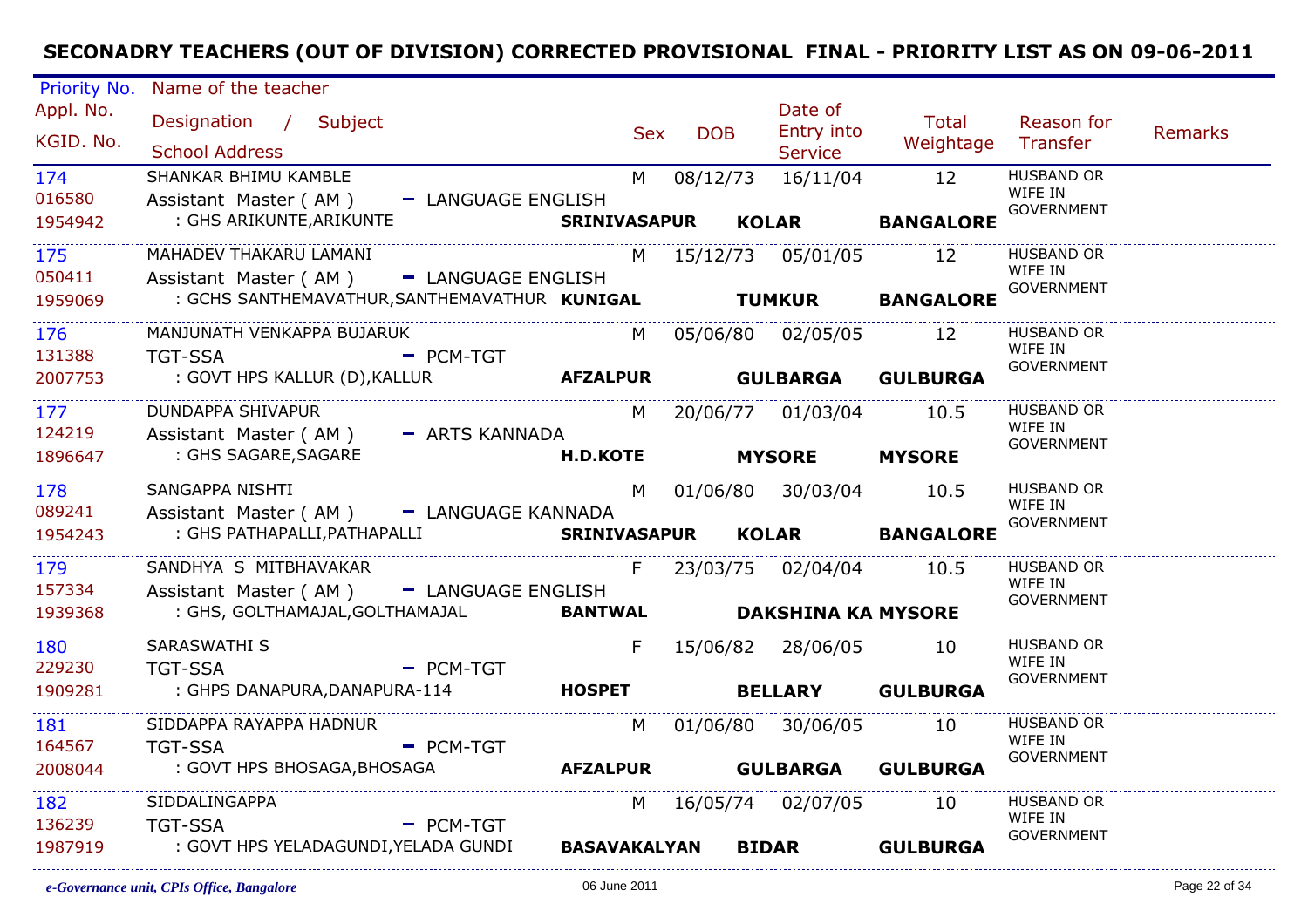| <b>Priority No.</b>      | Name of the teacher                                                                                          |            |                          |                                         |                           |                                                   |                |
|--------------------------|--------------------------------------------------------------------------------------------------------------|------------|--------------------------|-----------------------------------------|---------------------------|---------------------------------------------------|----------------|
| Appl. No.<br>KGID. No.   | Designation / Subject<br><b>School Address</b>                                                               | <b>Sex</b> | <b>DOB</b>               | Date of<br>Entry into<br><b>Service</b> | <b>Total</b><br>Weightage | Reason for<br>Transfer                            | <b>Remarks</b> |
| 183<br>060685            | BASAVARAJ CHABBI<br><b>TGT-SSA</b><br>$PCM-TGT$                                                              | M          | 07/06/75                 | 05/07/05                                | 10                        | <b>HUSBAND OR</b><br>WIFE IN<br><b>GOVERNMENT</b> |                |
| 1967256                  | : GOVT HPS BENAKANHALLI, BENAKANHALLI<br><b>SEDAM</b>                                                        |            | <b>GULBARGA</b>          |                                         | <b>GULBURGA</b>           |                                                   |                |
| 184<br>209396            | <b>GAYATRIBAI VAIDYA</b><br>Assistant Master (AM) - ARTS KANNADA                                             | F          |                          | 01/06/61 15/09/05                       | 10                        | <b>HUSBAND OR</b><br>WIFE IN                      |                |
| 1096630                  | : GOVT HIGH SCHOOL<br><b>SINDHANUR</b><br>PAGADADINNI, PAGADADINNI                                           |            |                          | <b>RAICHUR</b>                          | <b>GULBURGA</b>           | GOVERNMENT                                        |                |
| 185<br>210586            | ARIFA SULTANA<br>$-$ PCM-TGT<br><b>TGT-SSA</b>                                                               |            | F 21/05/74 27/09/05      |                                         | 10                        | <b>HUSBAND OR</b><br>WIFE IN                      |                |
| 2008546                  | : GOVHPS KOLLUR (M), KOLLUR<br>SHAHAPUR YADGIRI GULBURGA                                                     |            |                          |                                         |                           | <b>GOVERNMENT</b>                                 |                |
| 186<br>116418            | REVANASIDDAPPA KOTYAL<br>Assistant Master (AM) - LANGUAGE KANNADA                                            |            | M 01/07/79 02/12/05      |                                         | 10                        | <b>HUSBAND OR</b><br>WIFE IN<br><b>GOVERNMENT</b> |                |
| 1899475                  | $:$ GHS<br>KALAMMANAKOPPALU, KALAMMANAKOPPAL                                                                 |            | <b>K.R.NAGARA</b>        | <b>MYSORE</b>                           | <b>MYSORE</b>             |                                                   |                |
| 187<br>006467            | <b>VIKRANT GAJENDRAGAD</b><br>Assistant Master ( $AM$ ) $-$ CBZ KANNADA                                      |            | M 22/04/81 08/12/05      |                                         | 10                        | <b>HUSBAND OR</b><br>WIFE IN                      |                |
| 1978939                  | : GHS KORDAKERA, KORADKERA<br><b>KUSTAGI</b>                                                                 |            | <b>Example 18 KOPPAL</b> |                                         | <b>GULBURGA</b>           | <b>GOVERNMENT</b>                                 |                |
| 188<br>097974<br>2007924 | <b>NAGARATNA</b><br>Assistant Master (AM) - LANGUAGE KANNADA<br><b>AFZALPUR</b><br>: GHS URDU ATNOOR,ATANOOR | F          | <b>GULBARGA</b>          | 22/08/77 15/12/05                       | 10<br><b>GULBURGA</b>     | <b>HUSBAND OR</b><br>WIFE IN<br><b>GOVERNMENT</b> |                |
| ____________________     |                                                                                                              |            |                          |                                         |                           |                                                   |                |
| 189<br>068169            | SADANAND<br>Assistant Master (AM) - PCM KANNADA                                                              |            | M 23/07/76 02/01/06      |                                         | 10                        | HUSBAND OR<br>WIFE IN<br><b>GOVERNMENT</b>        |                |
| 2008905                  | : GHS KARADAL,KAMARADI                                                                                       |            | <b>CHITTAPUR</b>         |                                         | <b>GULBARGA GULBURGA</b>  |                                                   |                |
| 190<br>200574            | DUNDAPPA SHIVAPPA GUBACHATTI<br>Assistant Master (AM) - LANGUAGE KANNADA                                     | M          |                          |                                         | 10                        | HUSBAND OR<br>WIFE IN<br><b>GOVERNMENT</b>        |                |
| 2008073                  | : GOVT HS CHATNALLI, CHATTANHALLI<br><b>SHAHAPUR</b>                                                         |            |                          | <b>YADGIRI</b>                          | <b>GULBURGA</b>           |                                                   |                |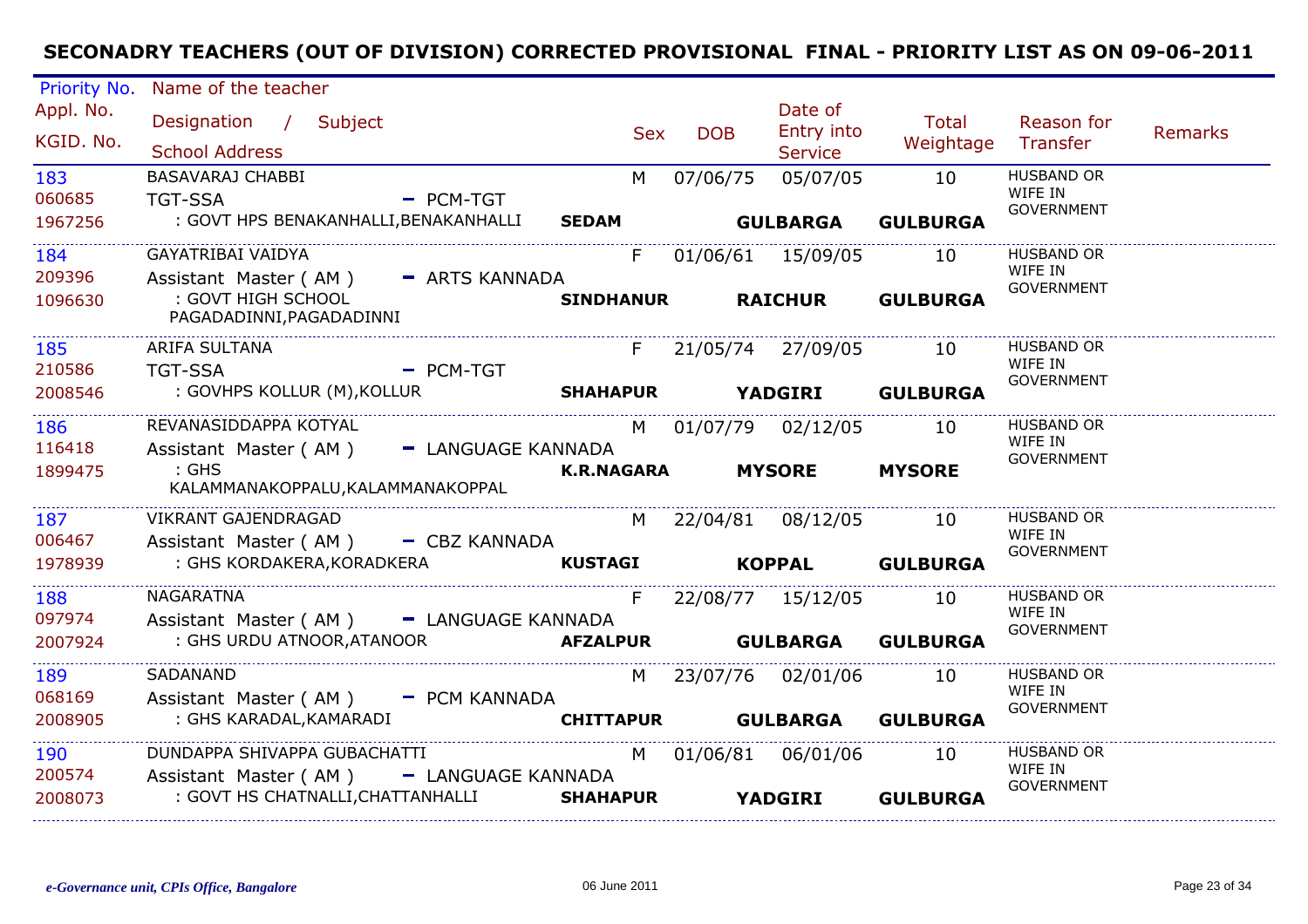| Priority No.           | Name of the teacher                                                                |                   |            |            |                                         |                             |                              |                |
|------------------------|------------------------------------------------------------------------------------|-------------------|------------|------------|-----------------------------------------|-----------------------------|------------------------------|----------------|
| Appl. No.<br>KGID. No. | Designation / Subject<br><b>School Address</b>                                     |                   | <b>Sex</b> | <b>DOB</b> | Date of<br>Entry into<br><b>Service</b> | Total<br>Weightage          | Reason for<br>Transfer       | <b>Remarks</b> |
| 191                    | BASAVARAJA N GUNJAL                                                                |                   | M          | 22/10/77   | 12/01/06                                | 10                          | <b>HUSBAND OR</b><br>WIFE IN |                |
| 235685<br>1967458      | Assistant Master (AM)<br>- LANGUAGE ENGLISH<br>: HS NELLUR, NEELOOR                | <b>ALAND</b>      |            |            | <b>GULBARGA</b>                         | <b>GULBURGA</b>             | <b>GOVERNMENT</b>            |                |
| 192                    | <b>BHEEMAPPA SONNAD</b>                                                            |                   | M          |            | 01/06/81 12/01/06                       | 10                          | <b>HUSBAND OR</b>            |                |
| 038200<br>1899411      | Assistant Master (AM)<br>- ARTS KANNADA<br>: GHS HARAVE, HARAVE                    | <b>HUNSUR</b>     |            |            | <b>MYSORE</b>                           | <b>MYSORE</b>               | WIFE IN<br><b>GOVERNMENT</b> |                |
| 193<br>226605          | SHANKAR HAVERI<br>Assistant Master (AM) - ARTS KANNADA                             |                   |            |            | M 21/05/80 21/01/06                     | 10                          | <b>HUSBAND OR</b><br>WIFE IN |                |
| 2008061                | : GOVT. H.S DUGNOOR, DUGANOOR                                                      |                   |            |            | SEDAM GULBARGA                          | <b>GULBURGA</b>             | <b>GOVERNMENT</b>            |                |
| 194<br>004817          | GOPAL RAMACHANDRA HANCHATE<br>Assistant Master (AM) - PCM KANNADA                  |                   |            |            | M 01/01/72 23/01/06                     | 10                          | <b>HUSBAND OR</b><br>WIFE IN |                |
| 1945754                | : GOVT HIGH SCHOOL A.AMARESHWAR, ADAVI MANVI RAICHUR<br><b>AMARESWAR</b>           |                   |            |            |                                         | <b>GULBURGA</b>             | <b>GOVERNMENT</b>            |                |
| 195                    | HANUMANTHA SINGADI                                                                 |                   | M          |            | 20/07/79 23/01/06                       | 10                          | <b>HUSBAND OR</b>            |                |
| 010966<br>1959994      | Assistant Master (AM) - ARTS KANNADA<br>: GCPUC HULIYURDURGA, HULIYURDURGA KUNIGAL |                   |            |            | <b>TUMKUR</b>                           | <b>BANGALORE</b>            | WIFE IN<br><b>GOVERNMENT</b> |                |
| 196<br>085958          | PARAMMA SANGAPPA PURAD<br>Assistant Master (AM) - LANGUAGE HINDI                   |                   | F.         |            | 18/06/79 25/01/06                       | 10                          | <b>HUSBAND OR</b><br>WIFE IN |                |
| 1945712                | : GOVT HIGH SCHOOL<br>HALKAWATAGI, HALAKAWATAGI                                    | <b>LINGASUGUR</b> |            |            | <b>RAICHUR</b>                          | <b>GULBURGA</b>             | <b>GOVERNMENT</b>            |                |
| 197<br>145203          | <b>MUBEEN TAJ</b><br>Assistant Master (AM) - LANGUAGE HINDI                        |                   | F.         |            | 04/04/84 25/01/06                       | 10                          | <b>HUSBAND OR</b><br>WIFE IN |                |
| 1979592                | $:$ GHS<br>CHIKKADANKANAKAL, CHIKKADANKANKAL                                       | <b>GANGAVATHI</b> |            |            | <b>KOPPAL</b>                           | <b>GULBURGA</b>             | <b>GOVERNMENT</b>            |                |
| 198                    | RAVI V HOSAMANI                                                                    |                   |            |            | M 01/07/77 08/02/06                     | 10                          | <b>HUSBAND OR</b><br>WIFE IN |                |
| 042238<br>1936733      | Assistant Master (AM) - ARTS KANNADA<br>: GCHS HALASURU, HERINDYAPANAHALLI         | KANAKAPURA        |            |            |                                         | <b>RAMANAGARA BANGALORE</b> | GOVERNMENT                   |                |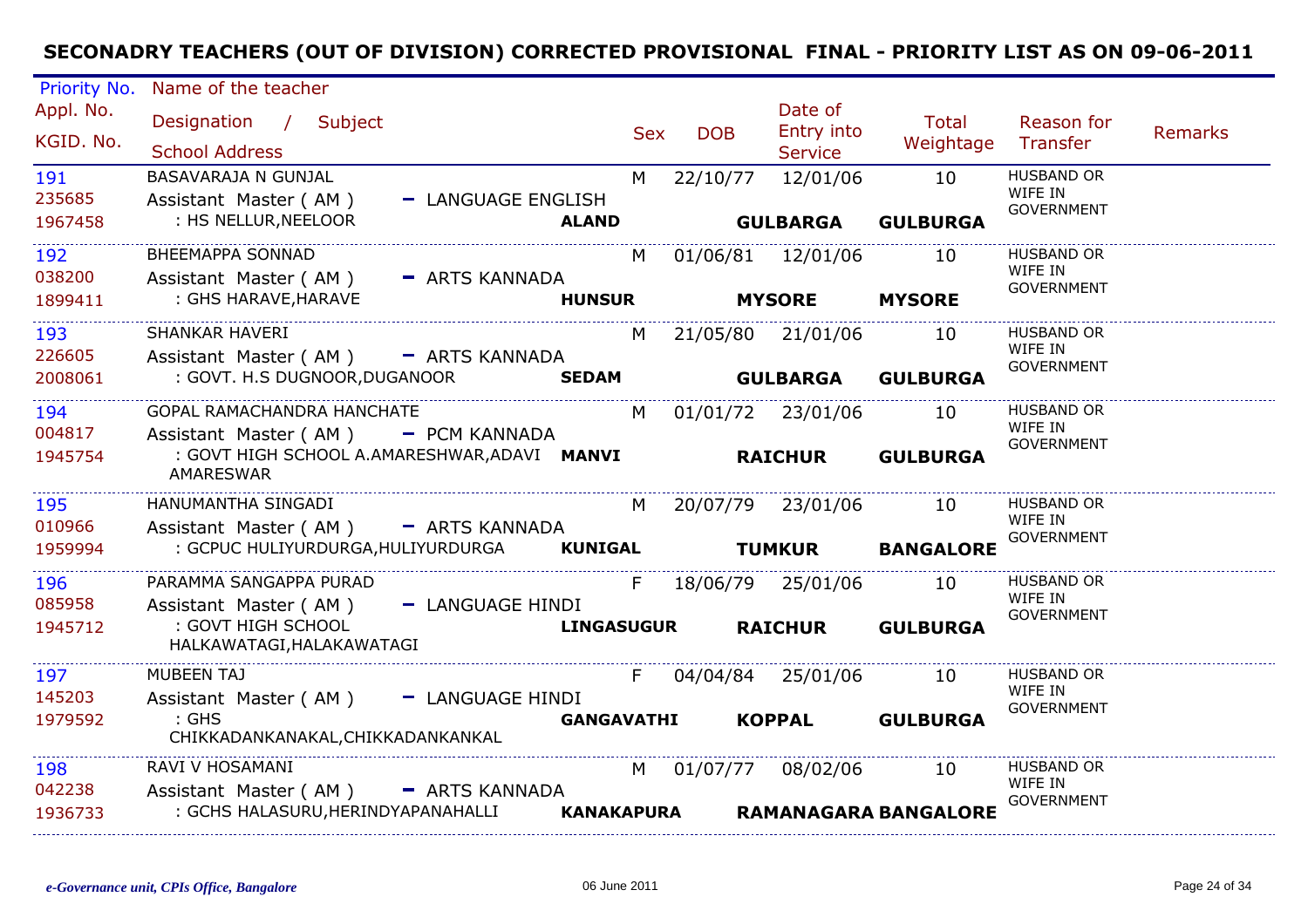| Priority No.             | Name of the teacher                                                                                                 |                     |                          |                                         |                                                  |                                                   |                |
|--------------------------|---------------------------------------------------------------------------------------------------------------------|---------------------|--------------------------|-----------------------------------------|--------------------------------------------------|---------------------------------------------------|----------------|
| Appl. No.<br>KGID. No.   | Designation / Subject<br><b>School Address</b>                                                                      |                     | <b>DOB</b><br><b>Sex</b> | Date of<br>Entry into<br><b>Service</b> | Total<br>Weightage                               | Reason for<br>Transfer                            | <b>Remarks</b> |
| 199<br>132733<br>1790392 | RAMAKANT SAIRU KERKAR<br>Assistant Master (AM)<br>- LANGUAGE SANSKRIT<br>: GJC - HONNALI, DEVANAIKANAHALLI          | M<br><b>HONNALI</b> | 03/11/78                 | 01/04/02                                | $\mathsf{q}$<br><b>DAVANAGERE BANGALORE</b>      | <b>HUSBAND OR</b><br>WIFE IN<br><b>GOVERNMENT</b> |                |
| 200<br>117363<br>1978705 | SHOBHA C<br><b>TGT-SSA</b><br>$PCM-TGT$<br>: GHPS TANAKANAKAL,TANAKANKAL                                            | F.<br><b>KOPPAL</b> |                          | 20/04/79 02/05/05                       | 9<br>KOPPAL GULBURGA                             | <b>HUSBAND OR</b><br>WIFE IN<br><b>GOVERNMENT</b> |                |
| 201<br>233118<br>1936852 | NEELANKANTHA BELAVI<br>Assistant Master (AM) - ARTS KANNADA<br>: G HS TUBAGERE, TUBUGERE                            | M                   |                          | 17/07/81 22/02/06                       | 8<br><b>DODDABALLAPURA BANGALORE R BANGALORE</b> | <b>HUSBAND OR</b><br>WIFE IN<br><b>GOVERNMENT</b> |                |
| 202<br>165916<br>2280344 | MUNEER AHMED H GANGANALLI<br><b>TGT-SSA</b><br>$-$ PCM-TGT<br>: GOVT HPS KURKUNDA [URDU],KURUKUNDA SHAHAPUR YADGIRI |                     |                          | M 22/07/79 25/04/07                     | 8<br><b>GULBURGA</b>                             | <b>HUSBAND OR</b><br>WIFE IN<br><b>GOVERNMENT</b> |                |
| 203<br>086700<br>2178828 | GOURAMMA BASANAGOUDA GOUDARADDI<br>Assistant Master (AM) - LANGUAGE KANNADA<br>: GHS NAGASAMUDRA, NAGASAMUDRA       | F                   |                          | 01/06/82 25/04/07                       | MOLAKALMUR CHITRADURG BANGALORE                  | <b>HUSBAND OR</b><br>WIFE IN<br><b>GOVERNMENT</b> |                |
| 204<br>086092<br>2160564 | SHIVAPRASAD TARAPURMATH<br>Assistant Master (AM) - LANGUAGE ENGLISH<br>: GHS - MATHIHALLI, MATHTHIHALLI             |                     |                          | M 08/06/80 26/04/07                     | 8<br>HARAPANAHALLI DAVANAGERE BANGALORE          | <b>HUSBAND OR</b><br>WIFE IN<br><b>GOVERNMENT</b> |                |
| 205<br>131738<br>2124249 | SHAILA YALAMALI<br>Assistant Master (AM) - ARTS KANNADA<br>: GCHS ANKASANDRA, ANKASANDRA                            | F.<br><b>GUBBI</b>  |                          | 16/05/83 27/04/07<br><b>TUMKUR</b>      | 8<br><b>BANGALORE</b>                            | <b>HUSBAND OR</b><br>WIFE IN<br><b>GOVERNMENT</b> |                |
| 206<br>084827<br>2171692 | <b>ROHINI</b><br>Assistant Master (AM)<br>- ARTS KANNADA<br>: GOVT PU COLLEGE<br>HANAMASAGAR, HANUMASAGAR           | F<br><b>KUSTAGI</b> |                          | 05/06/83 27/04/07<br><b>KOPPAL</b>      | 8<br><b>GULBURGA</b>                             | <b>HUSBAND OR</b><br>WIFE IN<br><b>GOVERNMENT</b> |                |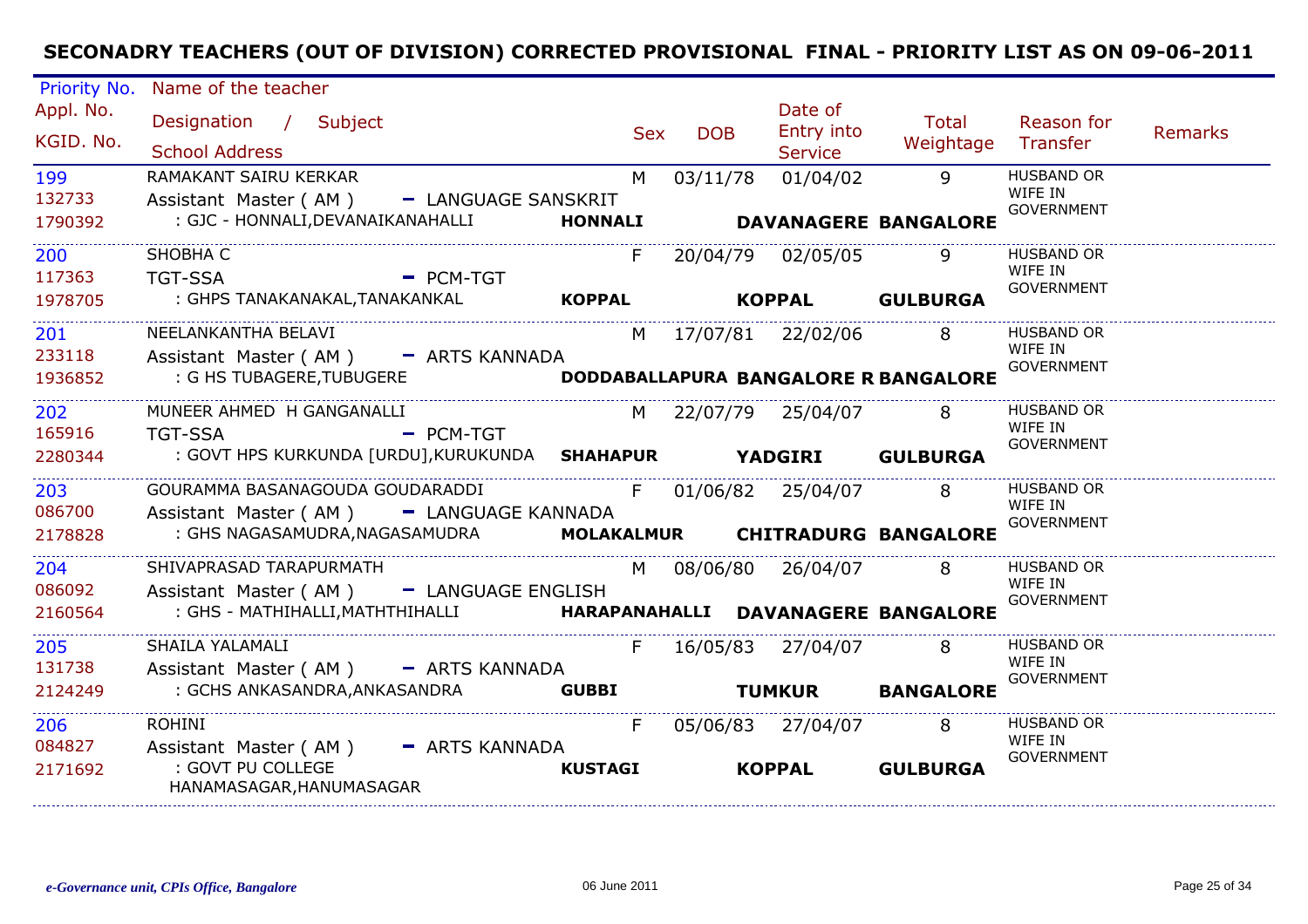| Priority No.             | Name of the teacher                                                                                                            |                           |                 |                                         |                                   |                                                   |                |
|--------------------------|--------------------------------------------------------------------------------------------------------------------------------|---------------------------|-----------------|-----------------------------------------|-----------------------------------|---------------------------------------------------|----------------|
| Appl. No.<br>KGID. No.   | Designation / Subject<br><b>School Address</b>                                                                                 | <b>Sex</b>                | <b>DOB</b>      | Date of<br>Entry into<br><b>Service</b> | <b>Total</b><br>Weightage         | Reason for<br>Transfer                            | <b>Remarks</b> |
| 207<br>062368<br>2280847 | SHIVAKUMAR CHANNAYYA NALATWAD<br>Assistant Master (AM) - CBZ KANNADA<br>: GHS CHINCHOLI, CHINCHOLI                             | M<br><b>AFZALPUR</b>      | 01/07/75        | 02/05/07<br><b>GULBARGA</b>             | 8<br><b>GULBURGA</b>              | <b>HUSBAND OR</b><br>WIFE IN<br><b>GOVERNMENT</b> |                |
| 208<br>207129<br>2160753 | YASHODA INGALAKI<br>Assistant Master (AM) - LANGUAGE KANNADA<br>: GHS-KUNCHUR, KUNCHOORU<br>HARAPANAHALLI DAVANAGERE BANGALORE | F.                        |                 | 01/07/82 03/05/07                       | 8                                 | <b>HUSBAND OR</b><br>WIFE IN<br><b>GOVERNMENT</b> |                |
| 209<br>087522<br>1964043 | <b>BHARATI M SHETTY</b><br>Assistant Master (AM) - LANGUAGE ENGLISH<br>: GOVT.H.S. AFZALPUR,, WARD NO 3 <b>AFZALPUR</b>        | F.                        | <b>GULBARGA</b> | 19/06/80 10/01/04                       | $\overline{7}$<br><b>GULBURGA</b> | <b>HUSBAND OR</b><br>WIFE IN<br><b>GOVERNMENT</b> |                |
| 210<br>091284<br>1943838 | ARATI G KURUVATTI<br>Assistant Master (AM) - LANGUAGE ENGLISH<br>: GOVT HIGH SCHOOL<br>K.LINGASUGUR,LINGSUGUR 19               | F.<br><b>LINGASUGUR</b>   |                 | 27/08/68 12/01/04<br><b>RAICHUR</b>     | $\overline{7}$<br><b>GULBURGA</b> | <b>HUSBAND OR</b><br>WIFE IN<br><b>GOVERNMENT</b> |                |
| 211<br>004906<br>1965356 | ZOHRA KHANUM MASOOMKHAN TERDAL<br>Assistant Master ( $AM$ ) - ARTS URDU<br>: GOVT JR COLLAGEGIRLS<br>SHAHAPUR, SHAHAPUR        | F<br><b>SHAHAPUR</b>      | <b>YADGIRI</b>  | 03/10/74 12/01/04                       | <b>GULBURGA</b>                   | <b>HUSBAND OR</b><br>WIFE IN<br><b>GOVERNMENT</b> |                |
| 212<br>089685<br>1944269 | <b>KALEEM SHAIKH</b><br>Assistant Master ( $AM$ ) $-$ PCM URDU<br>: GOVT P U COLLEGE HATTI ( H.S), HATTI LINGASUGUR            | M l                       |                 | 08/02/75 12/01/04<br><b>RAICHUR</b>     | <b>GULBURGA</b>                   | <b>HUSBAND OR</b><br>WIFE IN<br><b>GOVERNMENT</b> |                |
| 213<br>083297<br>1953382 | <b>GEETA SINDAGI</b><br>Assistant Master (AM) - LANGUAGE SANSKRIT<br>: GJC BOYS, WARD3(KOTE GANDHI NAGARA)                     | F<br><b>KOLAR</b>         |                 | 30/05/80 29/01/04<br><b>KOLAR</b>       | <b>BANGALORE</b>                  | <b>HUSBAND OR</b><br>WIFE IN<br><b>GOVERNMENT</b> |                |
| 214<br>059672<br>1908069 | <b>GEETHA SAGAR</b><br>Assistant Master (AM) - LANGUAGE HINDI<br>: GHS EX-MUNCIPAL, WARD 18                                    | F.<br><b>BELLARY EAST</b> |                 | 15/08/74  16/02/04<br><b>BELLARY</b>    | <b>GULBURGA</b>                   | <b>HUSBAND OR</b><br>WIFE IN<br><b>GOVERNMENT</b> |                |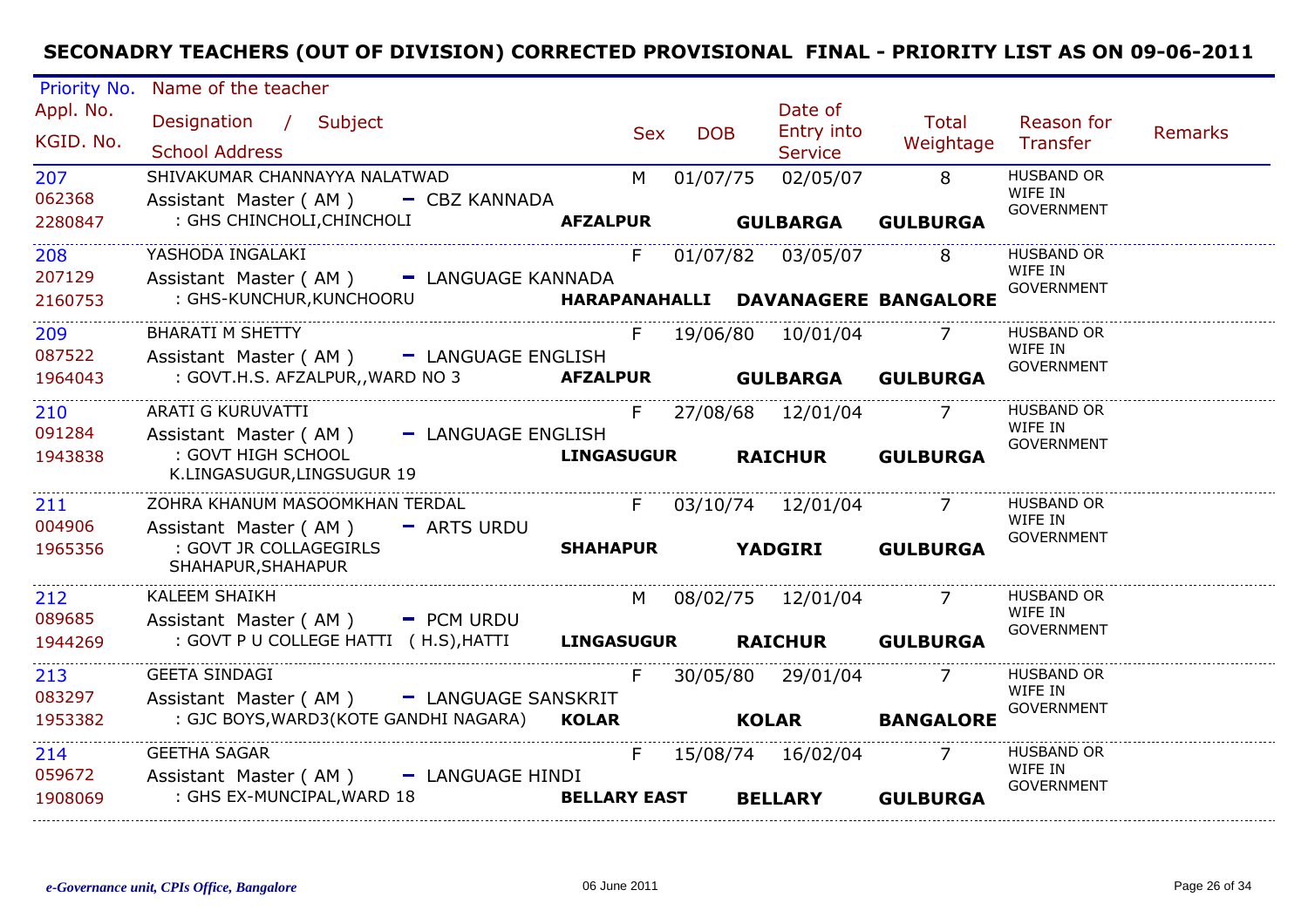| Priority No.             | Name of the teacher                                                                                          |                       |            |                                  |                                   |                                                   |                |
|--------------------------|--------------------------------------------------------------------------------------------------------------|-----------------------|------------|----------------------------------|-----------------------------------|---------------------------------------------------|----------------|
| Appl. No.<br>KGID. No.   | Designation / Subject<br><b>School Address</b>                                                               | <b>Sex</b>            | <b>DOB</b> | Date of<br>Entry into<br>Service | Total<br>Weightage                | Reason for<br>Transfer                            | <b>Remarks</b> |
| 215<br>163157<br>1964066 | SHREEDEVI BASAVARAJ TALIKOTI<br>Assistant Master (AM) - LANGUAGE ENGLISH<br>: GOVT.H.S. AFZALPUR,, WARD NO 3 | F.<br><b>AFZALPUR</b> | 24/03/79   | 04/03/04<br><b>GULBARGA</b>      | $\overline{7}$<br><b>GULBURGA</b> | <b>HUSBAND OR</b><br>WIFE IN<br><b>GOVERNMENT</b> |                |
|                          |                                                                                                              |                       |            |                                  |                                   |                                                   |                |
| 216<br>013690            | LALITHAMMA K H<br>Assistant Master (AM)<br>- PCM KANNADA                                                     | F.                    |            | 01/06/70 25/03/04                | $\overline{7}$                    | <b>HUSBAND OR</b><br>WIFE IN<br><b>GOVERNMENT</b> |                |
| 1965351                  | : GOVT JR COLLAGEGIRLS<br>SHAHAPUR, SHAHAPUR                                                                 | <b>SHAHAPUR</b>       |            | <b>YADGIRI</b>                   | <b>GULBURGA</b>                   |                                                   |                |
| 217<br>038667            | UMATAR SHANTA BASAVANTAPPA<br>Assistant Master (AM) - LANGUAGE ENGLISH                                       |                       |            | F 02/01/82 02/12/05              | 6                                 | <b>HUSBAND OR</b><br>WIFE IN<br><b>GOVERNMENT</b> |                |
| 1978944                  | : GHS MNM GIRLS, WARD 1                                                                                      | <b>GANGAVATHI</b>     |            | <b>KOPPAL</b>                    | <b>GULBURGA</b>                   |                                                   |                |
| 218<br>036127            | SAVITA ULLAGADDI<br><b>TGT-SSA</b><br>$=$ PCM-TGT                                                            | $F =$                 |            | 22/07/78 04/06/07                | 6                                 | <b>HUSBAND OR</b><br>WIFE IN                      |                |
| 2171581                  | : GHPS MANNAPUR, MANNAPUR                                                                                    | <b>YELBURGA</b>       |            | <b>KOPPAL</b>                    | <b>GULBURGA</b>                   | <b>GOVERNMENT</b>                                 |                |
| 219<br>015078            | PRABHULING HIDAKAL<br>Assistant Master (AM) - LANGUAGE ENGLISH                                               | M <sub>1</sub>        |            | 01/07/80 05/06/07                | 6                                 | <b>HUSBAND OR</b><br>WIFE IN                      |                |
| 2114914                  | : GOVT HIGH SCHOOL MADAGIRI, MADAGIRI                                                                        | <b>MANVI</b>          |            | <b>RAICHUR</b>                   | <b>GULBURGA</b>                   | <b>GOVERNMENT</b>                                 |                |
| 220<br>096951            | SAVITA KANDAGAL<br><b>TGT-SSA</b><br>$PCM-TGT$                                                               | F.                    |            | 17/04/82  13/06/07               | 6                                 | <b>HUSBAND OR</b><br>WIFE IN                      |                |
| 2303200                  | : GHPS VADDARA HALLI, VADDARA HALLI                                                                          | <b>HOSPET</b>         |            | <b>BELLARY</b>                   | <b>GULBURGA</b>                   | <b>GOVERNMENT</b>                                 |                |
| 221<br>037572            | BHAGYALAKSHMI A V<br>Assistant Master (AM) - CBZ KANNADA                                                     | F.                    |            | 22/01/81 14/06/07                | 6                                 | <b>HUSBAND OR</b><br>WIFE IN                      |                |
| 2115634                  | : GOVT HIGH SCHOOL(KANYA G)<br>SIRWAR, SIRWAR                                                                | <b>MANVI</b>          |            | <b>RAICHUR</b>                   | <b>GULBURGA</b>                   | <b>GOVERNMENT</b>                                 |                |
| .<br>222                 | THIMMAKKA                                                                                                    | F.                    |            | 15/06/75 15/06/07                | 6                                 | HUSBAND OR                                        |                |
| 165256<br>2095230        | Assistant Master (AM) - ARTS KANNADA<br>: GJC HONNAVARA, HONNAVARA                                           | <b>NAGAMANGALA</b>    |            | <b>MANDYA</b>                    | <b>MYSORE</b>                     | WIFE IN<br><b>GOVERNMENT</b>                      |                |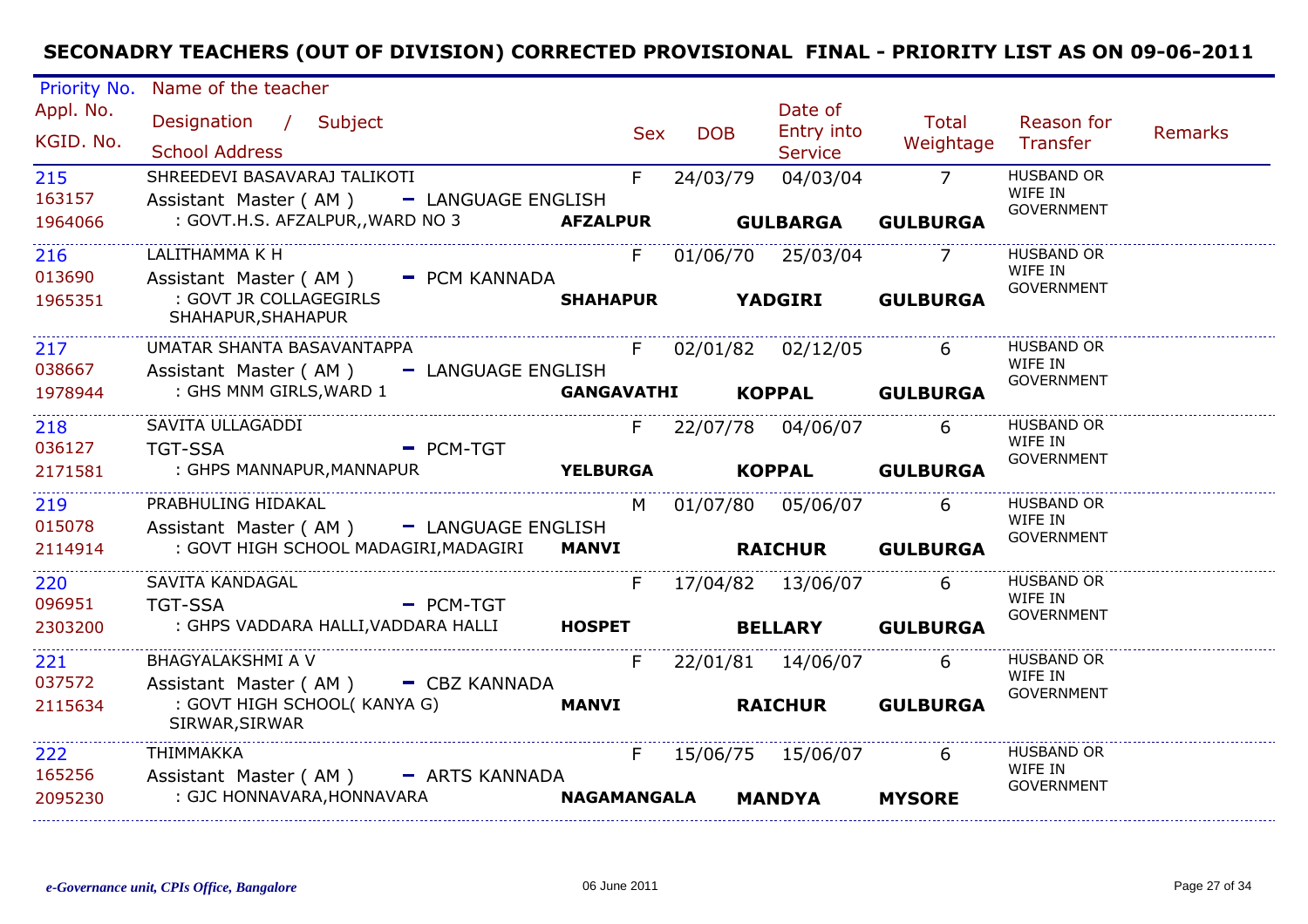| Priority No. | Name of the teacher                        |                    |                     |            |                   |                              |                             |                              |                |
|--------------|--------------------------------------------|--------------------|---------------------|------------|-------------------|------------------------------|-----------------------------|------------------------------|----------------|
| Appl. No.    | Designation / Subject                      |                    |                     | <b>Sex</b> | <b>DOB</b>        | Date of<br>Entry into        | <b>Total</b>                | Reason for                   | <b>Remarks</b> |
| KGID. No.    | <b>School Address</b>                      |                    |                     |            |                   | <b>Service</b>               | Weightage                   | Transfer                     |                |
| 223          | JAGADISH KESHAVA MADIVAL                   |                    | M                   |            | 16/07/78          | 18/06/07                     | 6                           | <b>HUSBAND OR</b><br>WIFE IN |                |
| 161688       | Assistant Master (AM)                      | - LANGUAGE KANNADA |                     |            |                   |                              |                             | <b>GOVERNMENT</b>            |                |
| 2212810      | : G HS DASHAVARA,DASHAVARA                 |                    | <b>CHANNAPATNA</b>  |            |                   |                              | <b>RAMANAGARA BANGALORE</b> |                              |                |
| 224          | <b>SURESH B HADAPAD</b>                    |                    | M                   |            | 15/05/80          | 20/06/07                     | 6                           | <b>HUSBAND OR</b>            |                |
| 207947       | Assistant Master (AM) - LANGUAGE ENGLISH   |                    |                     |            |                   |                              |                             | WIFE IN<br><b>GOVERNMENT</b> |                |
| 2080636      | : GHS ARALERI,ARALERI                      |                    | <b>MALUR</b>        |            |                   | <b>KOLAR</b>                 | <b>BANGALORE</b>            |                              |                |
| 225          | SAVITA V GORKAL                            |                    | F.                  |            |                   | 12/03/84 29/06/07            | 6                           | HUSBAND OR                   |                |
| 039864       | Assistant Master (AM) - LANGUAGE ENGLISH   |                    |                     |            |                   |                              |                             | WIFE IN<br><b>GOVERNMENT</b> |                |
| 2283667      | : GHS URDU ATNOOR, ATANOOR <b>AFZALPUR</b> |                    |                     |            | <b>GULBARGA</b>   |                              | <b>GULBURGA</b>             |                              |                |
| 226          | VIJAYALAXMI CHAVADANNANAVAR                |                    | F                   |            |                   | 11/10/78 03/07/07            | 6                           | <b>HUSBAND OR</b>            |                |
| 237558       | Assistant Master (AM)                      | - LANGUAGE KANNADA |                     |            |                   |                              |                             | WIFE IN<br><b>GOVERNMENT</b> |                |
| 2090722      | : GHS NAVILE, NAVTLE                       |                    | A                   |            |                   | <b>CHANNARAYAPATN HASSAN</b> | <b>MYSORE</b>               |                              |                |
| 227          | SOMALING GARASANGI                         |                    |                     | M          |                   | 26/07/80 10/07/07            | 6                           | <b>HUSBAND OR</b>            |                |
| 229543       | Assistant Master (AM) - LANGUAGE KANNADA   |                    |                     |            |                   |                              |                             | WIFE IN<br><b>GOVERNMENT</b> |                |
| 2124248      |                                            |                    |                     |            |                   |                              | <b>MADHUGIRI BANGALORE</b>  |                              |                |
| 228          | BHIMAPPA SAVALAGI                          |                    | M                   |            |                   | 01/06/81 11/07/07            | 6                           | <b>HUSBAND OR</b>            |                |
| 209447       | Assistant Master (AM) - ARTS KANNADA       |                    |                     |            |                   |                              |                             | WIFE IN<br><b>GOVERNMENT</b> |                |
| 2173117      | : GHS MUSTUR, MUSTUR                       |                    | <b>GANGAVATHI</b>   |            |                   | <b>KOPPAL</b>                | <b>GULBURGA</b>             |                              |                |
|              |                                            |                    |                     |            | 01/06/80 26/07/07 |                              | 6                           | <b>HUSBAND OR</b>            |                |
| 229          | RAMESHA AGASUMUNDINA                       |                    | M                   |            |                   |                              |                             |                              |                |
| 114994       | Assistant Master (AM)                      | - ARTS KANNADA     |                     |            |                   |                              |                             | WIFE IN                      |                |
| 2322123      | : GHS RONUR, RONUR                         |                    | <b>SRINIVASAPUR</b> |            |                   | <b>KOLAR</b>                 | <b>BANGALORE</b>            | <b>GOVERNMENT</b>            |                |
| 230          | NETHRAVATHI P NAIK                         |                    | F.                  |            |                   | 31/12/83 10/09/07            | 6                           | <b>HUSBAND OR</b>            |                |
| 083883       | <b>TGT-SSA</b>                             | $-$ PCM-TGT        |                     |            |                   |                              |                             | WIFE IN<br><b>GOVERNMENT</b> |                |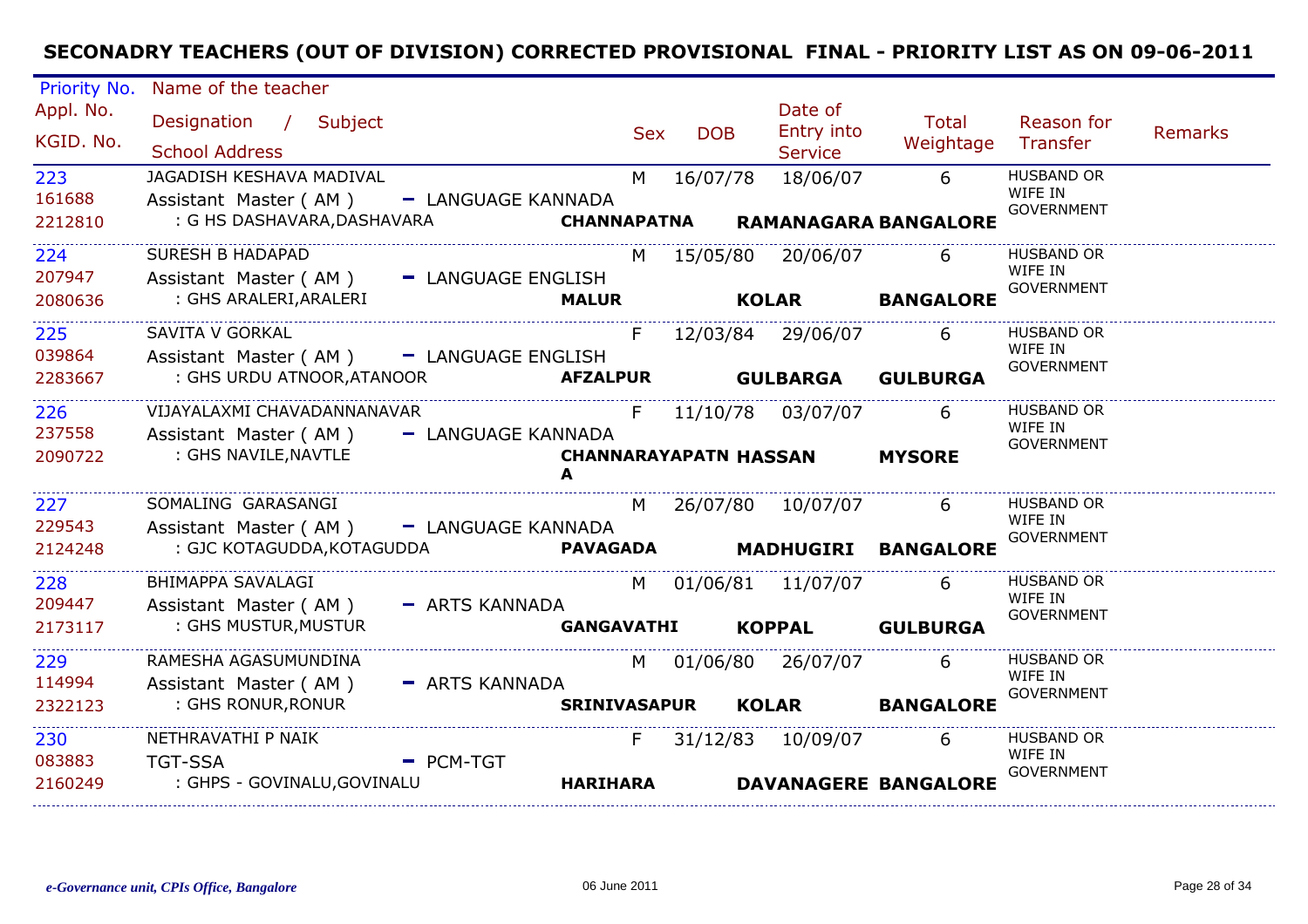| Priority No.           | Name of the teacher                                                             |                         |                   |                           |            |                             |                                                   |                |
|------------------------|---------------------------------------------------------------------------------|-------------------------|-------------------|---------------------------|------------|-----------------------------|---------------------------------------------------|----------------|
| Appl. No.<br>KGID. No. | Designation / Subject<br><b>School Address</b>                                  |                         | <b>DOB</b><br>Sex | Date of<br><b>Service</b> | Entry into | Total<br>Weightage Transfer | Reason for                                        | <b>Remarks</b> |
| 231<br>203666          | ROOPA SHEKARGOUDA DODAMANI<br>Assistant Master (AM)<br>- ARTS KANNADA           |                         | $F =$<br>01/06/80 |                           |            | 03/10/07 6                  | <b>HUSBAND OR</b><br>WIFE IN<br><b>GOVERNMENT</b> |                |
| 2172206                | : GHS GUNNAL, GUNHAL                                                            | <b>YELBURGA KOPPAL</b>  |                   |                           |            | <b>GULBURGA</b>             |                                                   |                |
| 232<br>121078          | ASHA V SURANNAVAR<br>Assistant Master (AM) - ARTS KANNADA                       | F.                      |                   | 15/06/84  05/10/07        |            | 6                           | <b>HUSBAND OR</b><br>WIFE IN                      |                |
| 2242862                | : GHS MINYAM,MINYAM                                                             | HANUR CHAMARAJAN MYSORE |                   |                           |            |                             | <b>GOVERNMENT</b>                                 |                |
| 233<br>115155          | <b>TABASSUM</b><br>Assistant Master (AM) - LANGUAGE URDU                        | F.                      |                   | 28/01/80 01/12/05         |            |                             | HUSBAND OR<br>WIFE IN                             |                |
| 1900034                | : GJC BOYS HUNSUR TOWN, HUNSUR TOWN HUNSUR                                      |                         |                   | <b>MYSORE</b>             |            | <b>MYSORE</b>               | <b>GOVERNMENT</b>                                 |                |
| 234<br>106576          | VANAJAKSHI PATIL<br>Assistant Master (AM) - CBZ KANNADA                         | F                       |                   | 05/08/78 20/01/06         |            | 5 <sup>5</sup>              | <b>HUSBAND OR</b><br>WIFE IN                      |                |
| 2287071                | : GJC RANGAMPET,RANGAMPETH                                                      | <b>SHORAPUR</b>         |                   |                           |            | <b>YADGIRI GULBURGA</b>     | <b>GOVERNMENT</b>                                 |                |
| 235<br>229313          | DUNDAPPA BASAPPA TALAWAR<br>Assistant Master (AM) - LANGUAGE ENGLISH            |                         |                   | M 01/06/77 03/12/99       |            | $\overline{4}$              | <b>HUSBAND OR</b><br>WIFE IN                      |                |
| 2287117                | : GHS MALLA.B,MALLA B.                                                          |                         |                   |                           |            | SHORAPUR YADGIRI GULBURGA   | <b>GOVERNMENT</b>                                 |                |
| 236<br>148841          | IRANNA PARAPPA KOTRANNAVAR<br>Assistant Master (AM) - ARTS KANNADA              |                         |                   | M 21/08/70 28/07/94       |            | $\overline{2}$              | <b>HUSBAND OR</b><br>WIFE IN                      |                |
| 1265112                | : GHS MANNERHAL, MANNERAL <b>KUSTAGI</b>                                        |                         |                   |                           |            | KOPPAL GULBURGA             | GOVERNMENT                                        |                |
| 237<br>143540          | SHIVANANAD TIMMAPUR<br>Assistant Master (AM) - LANGUAGE ENGLISH                 | M                       |                   | 20/07/77 30/12/99         |            | $\overline{2}$              | <b>HUSBAND OR</b><br>WIFE IN                      |                |
| 1782472                | : GHS HULIHYDER,HULIHYADAR                                                      | <b>GANGAVATHI</b>       |                   | <b>KOPPAL</b>             |            | <b>GULBURGA</b>             | <b>GOVERNMENT</b>                                 |                |
| 238                    | <b>BASAPPA WALIKAR</b>                                                          |                         |                   | M 01/06/71 01/08/02 2     |            |                             | <b>HUSBAND OR</b>                                 |                |
| 207708<br>1785369      | Assistant Master (AM) - CBZ KANNADA<br>: GHS HIREGONNAGAR, HIREGONNAGAR KUSTAGI |                         |                   |                           |            | KOPPAL GULBURGA             | WIFE IN<br><b>GOVERNMENT</b>                      |                |
|                        |                                                                                 |                         |                   |                           |            |                             |                                                   |                |
| 239<br>175014          | <b>RAJU</b><br>Assistant Master (AM) - LANGUAGE ENGLISH                         |                         | M <sub>N</sub>    | 01/06/77 01/08/02         |            | $\Omega$                    | <b>HUSBAND OR</b><br>WIFE IN                      |                |
| 1785123                | : GHS KARAMUDI,KARAMUDI                                                         | <b>YELBURGA</b>         |                   | <b>KOPPAL</b>             |            | <b>GULBURGA</b>             | <b>GOVERNMENT</b>                                 |                |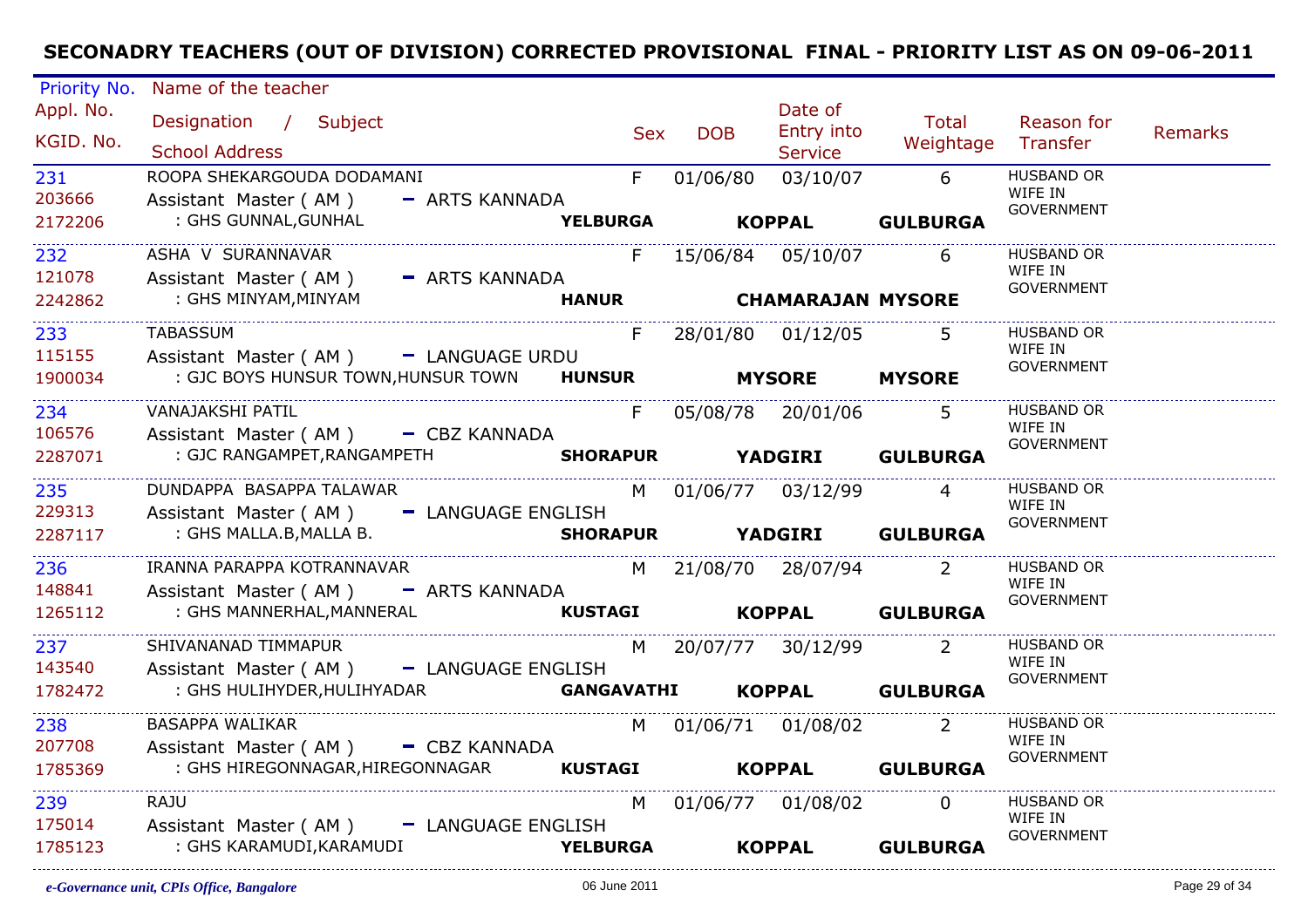| Priority No.           | Name of the teacher                            |                                                            |                  |            |            |                                         |                             |                                    |         |
|------------------------|------------------------------------------------|------------------------------------------------------------|------------------|------------|------------|-----------------------------------------|-----------------------------|------------------------------------|---------|
| Appl. No.<br>KGID. No. | Designation / Subject<br><b>School Address</b> |                                                            |                  | <b>Sex</b> | <b>DOB</b> | Date of<br>Entry into<br><b>Service</b> | Total<br>Weightage          | Reason for<br>Transfer             | Remarks |
| 240                    | PUSHAPAVATI AGNIHOTRI                          |                                                            |                  | F.         | 15/08/61   | 10/09/85                                | 48                          | <b>OTHER CASES</b>                 |         |
| 123422                 | Assistant Master (AM) - ARTS KANNADA           |                                                            |                  |            |            |                                         |                             | <b>WOMEN</b>                       |         |
| 1236579                | : GJC - MALEBENNURU, MALEBENNURU               |                                                            | <b>HARIHARA</b>  |            |            |                                         | <b>DAVANAGERE BANGALORE</b> |                                    |         |
| 241                    | UMA B JALIHAL                                  |                                                            |                  |            |            | F 14/01/69 07/06/90                     | 40.                         | <b>OTHER CASES</b>                 |         |
| 045070                 | Assistant Master (AM) - ARTS KANNADA           |                                                            |                  |            |            |                                         |                             | <b>WOMEN</b>                       |         |
| 1043157                | : GHS CHINCHOLI, CHINCHOLI                     |                                                            | <b>SHORAPUR</b>  |            |            | <b>YADGIRI GULBURGA</b>                 |                             |                                    |         |
| 242                    | <b>MANGALA M BHAT</b>                          |                                                            |                  | F          |            | 02/01/63 16/09/85                       | 29                          | OTHER CASES<br><b>WOMEN</b>        |         |
| 135150                 | Assistant Master (AM) - ARTS KANNADA           |                                                            |                  |            |            |                                         |                             |                                    |         |
| 1071430                |                                                | : BEO, MANDYA NORTH, BEO, MANDYA NORTH MANDYA NORTH MANDYA |                  |            |            |                                         | <b>MYSORE</b>               |                                    |         |
| 243                    | YANKAMMA JOSHI MADHAVACHARYA                   |                                                            |                  | F          |            | 05/07/68 17/02/97                       | 28                          | OTHER CASES<br><b>WOMEN</b>        |         |
| 096299                 | Assistant Master (AM) - LANGUAGE KANNADA       |                                                            |                  |            |            |                                         |                             |                                    |         |
| 1326323                | : GHS RARAVI,RARAVI                            |                                                            | <b>SIRUGUPPA</b> |            |            | <b>BELLARY</b>                          | <b>GULBURGA</b>             |                                    |         |
| 244                    |                                                | NEELAMMA BASALINGAPPA NAGARABETTA                          |                  |            |            | F 20/08/72 06/03/97                     | 28                          | <b>OTHER CASES</b><br><b>WOMEN</b> |         |
| 128800                 | Assistant Master (AM) - ARTS KANNADA           |                                                            |                  |            |            |                                         |                             |                                    |         |
| 1400443                | : GHS KAKKERA,KAKKERA                          |                                                            | <b>SHORAPUR</b>  |            |            | YADGIRI GULBURGA                        |                             |                                    |         |
| 245                    | <b>GEETHA</b>                                  |                                                            |                  | F          |            | 03/02/71 10/03/99                       | 22                          | <b>OTHER CASES</b><br><b>WOMEN</b> |         |
| 119129                 | Assistant Master (AM) - LANGUAGE KANNADA       |                                                            |                  |            |            |                                         |                             |                                    |         |
| 1724646                |                                                |                                                            |                  |            |            |                                         |                             |                                    |         |
| 246                    | PUSHPA VAMAN MADIVALA                          |                                                            |                  | F.         |            | 20/03/73 15/03/97                       | 21                          | OTHER CASES<br><b>WOMEN</b>        |         |
| 055790                 | Assistant Master (AM) - LANGUAGE KANNADA       |                                                            |                  |            |            |                                         |                             |                                    |         |
| 1361044                | : GPUCUPPUNDA, UPPUNDA                         |                                                            | <b>BYNDOOR</b>   |            |            | <b>UDUPI</b>                            | <b>MYSORE</b>               |                                    |         |
| 247                    | VIDYA A HIPPARAGI                              |                                                            |                  | F.         |            |                                         | 18                          | OTHER CASES<br><b>WOMEN</b>        |         |
| 030508                 | Assistant Master (AM) - CBZ KANNADA            |                                                            |                  |            |            |                                         |                             |                                    |         |
| 1780465                | : GHS CHINCHOLI, CHINCHOLI                     |                                                            | <b>SHORAPUR</b>  |            |            | <b>YADGIRI</b>                          | <b>GULBURGA</b>             |                                    |         |
| 248                    | HANAMANTGOUDA S PATIL                          |                                                            |                  |            |            | M 01/06/80 17/02/04                     | 14                          | OFFICE BEARER                      |         |
| 123168                 | Assistant Master (AM)                          | - LANGUAGE HINDI                                           |                  |            |            |                                         |                             |                                    |         |
| 1963661                | : GJC KODEKAL, KODEKAL                         |                                                            | <b>SHORAPUR</b>  |            |            | <b>YADGIRI</b>                          | <b>GULBURGA</b>             |                                    |         |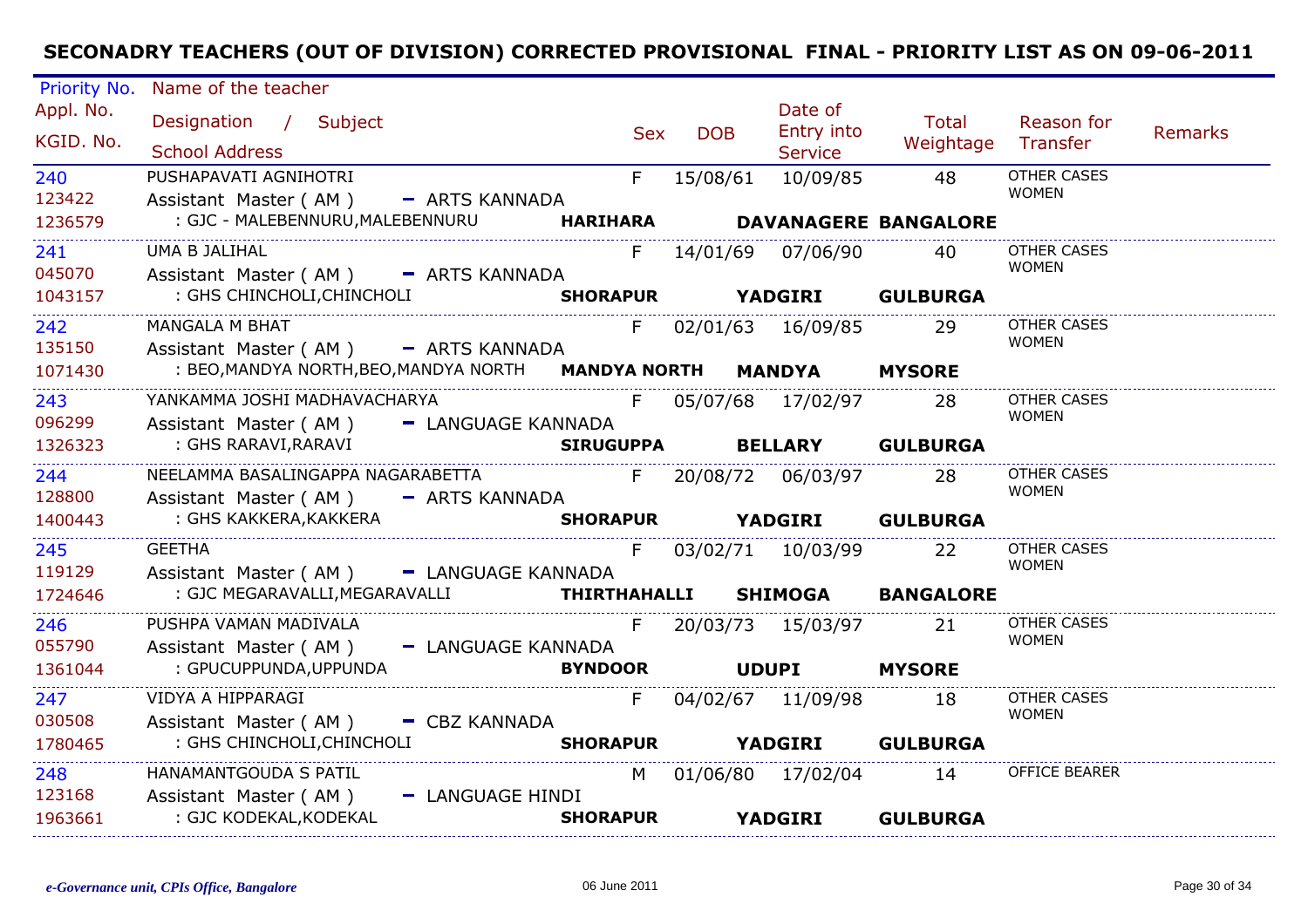| Priority No.           | Name of the teacher                                               |                                                                                                                                                                                                                                |            |                                         |                    |                                        |         |
|------------------------|-------------------------------------------------------------------|--------------------------------------------------------------------------------------------------------------------------------------------------------------------------------------------------------------------------------|------------|-----------------------------------------|--------------------|----------------------------------------|---------|
| Appl. No.<br>KGID. No. | Designation / Subject<br><b>School Address</b>                    | Sex                                                                                                                                                                                                                            | <b>DOB</b> | Date of<br>Entry into<br><b>Service</b> | Total<br>Weightage | Reason for<br>Transfer                 | Remarks |
| 249                    | RAGHVENDRA SHETTAR                                                | M and the set of the set of the set of the set of the set of the set of the set of the set of the set of the set of the set of the set of the set of the set of the set of the set of the set of the set of the set of the set | 01/05/62   | 05/09/86                                | 46                 | OTHER CASES MEN                        |         |
| 212798                 | Assistant Master (AM) - PCM KANNADA                               |                                                                                                                                                                                                                                |            |                                         |                    |                                        |         |
| 1101181                | : G J. C.BALUTAGI, BALLUTAGI                                      | <b>YELBURGA</b>                                                                                                                                                                                                                |            | <b>KOPPAL</b>                           | <b>GULBURGA</b>    |                                        |         |
| 250                    | KALLAPPA RUDRAPPA HANGARAGI                                       |                                                                                                                                                                                                                                |            | M 22/07/58 01/06/79                     | 44                 | OTHER CASES MEN                        |         |
| 121717                 | Assistant Master (AM) - ARTS KANNADA                              |                                                                                                                                                                                                                                |            |                                         |                    |                                        |         |
| 1397345                | : GOVT JR COLLAGEGIRLS<br>SHAHAPUR, SHAHAPUR                      | <b>SHAHAPUR</b>                                                                                                                                                                                                                |            | <b>YADGIRI</b>                          | <b>GULBURGA</b>    |                                        |         |
| 251                    | CHANNAPPA GIRIMALLAPPA BAGEWADI                                   |                                                                                                                                                                                                                                |            |                                         |                    | M 01/06/67 27/03/89 40 OTHER CASES MEN |         |
| 068294                 | Assistant Master (AM) - LANGUAGE KANNADA                          |                                                                                                                                                                                                                                |            |                                         |                    |                                        |         |
| 1141252                | : GHS GIRLS HUNASAGI, HUNASAGI SHORAPUR YADGIRI GULBURGA          |                                                                                                                                                                                                                                |            |                                         |                    |                                        |         |
| 252                    | SAVANT KAMAPPA KAMBLE                                             |                                                                                                                                                                                                                                |            | M 22/05/57 20/02/91                     | 40                 | OTHER CASES MEN                        |         |
| 013320                 | Assistant Master (AM) - LANGUAGE KANNADA                          |                                                                                                                                                                                                                                |            |                                         |                    |                                        |         |
| 1071991                | : GHS MADAPURA, MADA PURA <b>KRISHNARAJA PET MANDYA</b>           |                                                                                                                                                                                                                                |            |                                         | <b>MYSORE</b>      |                                        |         |
| 253                    | SHARANAPPA MULLUR                                                 |                                                                                                                                                                                                                                |            | M 11/06/68 01/01/91 38                  |                    | OTHER CASES MEN                        |         |
| 061378                 | Assistant Master (AM) - LANGUAGE KANNADA                          |                                                                                                                                                                                                                                |            |                                         |                    |                                        |         |
| 1237344                | : GOVT HIGH SCHOOL KALAMANGI, KALAMANGI SINDHANUR RAICHUR         |                                                                                                                                                                                                                                |            |                                         | <b>GULBURGA</b>    |                                        |         |
| 254                    | BASAVARAJ MUDAKAPPA BITTAL                                        |                                                                                                                                                                                                                                |            | M 01/06/67 13/08/90 35                  |                    | OTHER CASES MEN                        |         |
| 026809                 | Assistant Master (AM) - ARTS KANNADA                              |                                                                                                                                                                                                                                |            |                                         |                    |                                        |         |
| 1481500                | : GOVT HS HAYYAL (B), HAYYAL [B] <b>SHAHAPUR YADGIRI GULBURGA</b> |                                                                                                                                                                                                                                |            |                                         |                    |                                        |         |
| 255                    | <b>SULAPPA PATGAR</b>                                             |                                                                                                                                                                                                                                |            | M 01/07/67 22/07/94 32                  |                    | OTHER CASES MEN                        |         |
| 124223                 | Assistant Master (AM) - LANGUAGE KANNADA                          |                                                                                                                                                                                                                                |            |                                         |                    |                                        |         |
| 1372875                | : GHS BILIGARU, BILIGIRI                                          | <b>SAGAR</b>                                                                                                                                                                                                                   |            |                                         | SHIMOGA BANGALORE  |                                        |         |
| 256                    | HAJIMALANG BADASHA NADAF                                          |                                                                                                                                                                                                                                |            | M 01/06/62 28/09/94 32                  |                    | OTHER CASES MEN                        |         |
| 034609                 | Assistant Master (AM) - LANGUAGE HINDI                            |                                                                                                                                                                                                                                |            |                                         |                    |                                        |         |
| 1382612                | : GHS, DAREGUDDE, DAREGUDDE                                       |                                                                                                                                                                                                                                |            | MOODABIDRE DAKSHINA KA MYSORE           |                    |                                        |         |
| 257                    | NIRANJAN NAYAK                                                    |                                                                                                                                                                                                                                |            | M 20/05/64 13/09/94 30                  |                    | OTHER CASES MEN                        |         |
| 030550                 | Assistant Master (AM)<br>$-CBZ$ KANNADA                           |                                                                                                                                                                                                                                |            |                                         |                    |                                        |         |
| 1295558                | : GHS KEDURU, KEDOOR                                              | <b>KUNDAPURA</b>                                                                                                                                                                                                               |            | <b>UDUPI</b>                            | <b>MYSORE</b>      |                                        |         |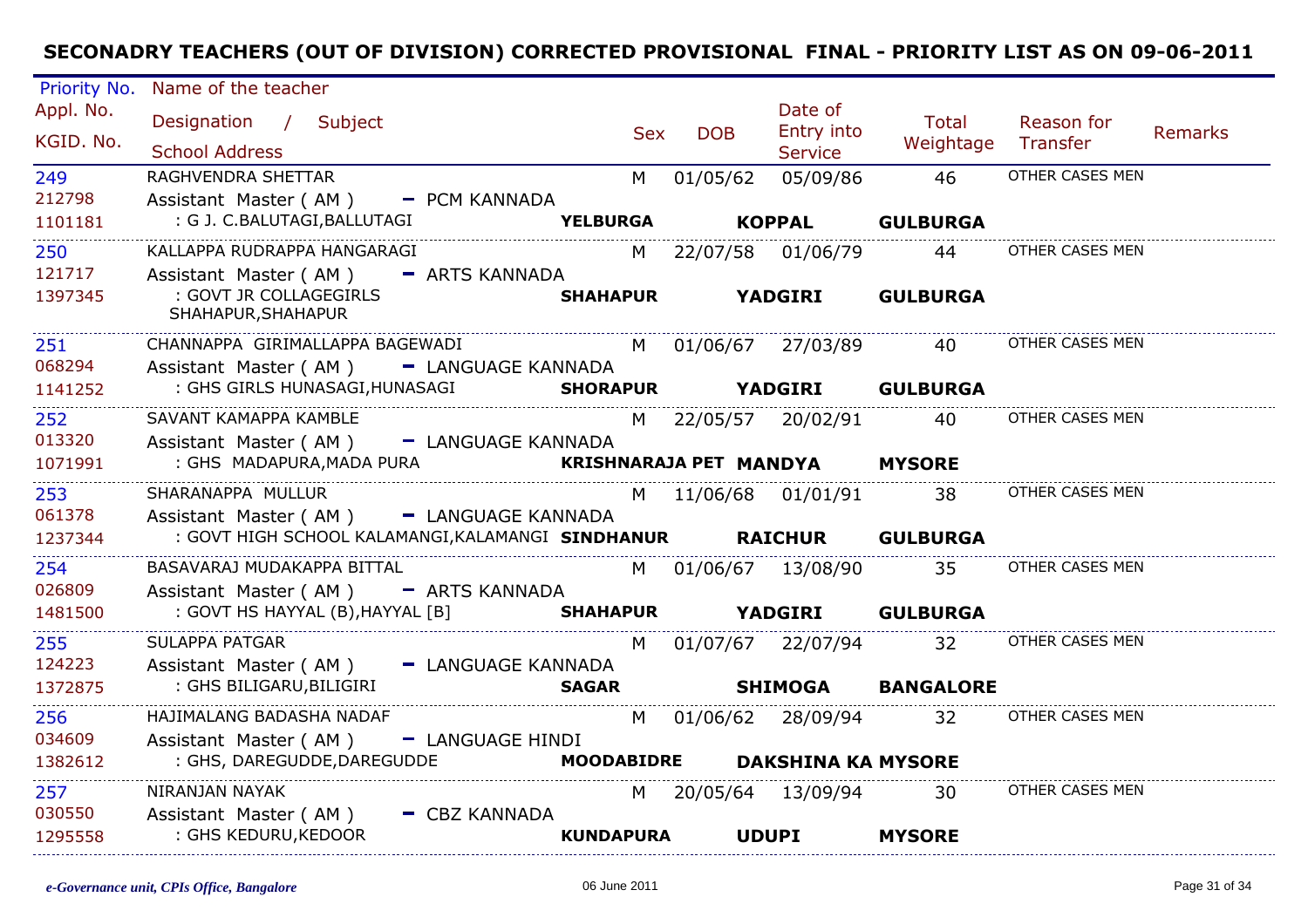| Priority No.           | Name of the teacher                              |                   |                          |                                         |                        |                        |                |
|------------------------|--------------------------------------------------|-------------------|--------------------------|-----------------------------------------|------------------------|------------------------|----------------|
| Appl. No.<br>KGID. No. | Designation / Subject<br><b>School Address</b>   | Sex               | <b>DOB</b>               | Date of<br>Entry into<br><b>Service</b> | Total<br>Weightage     | Reason for<br>Transfer | <b>Remarks</b> |
| 258                    | MAHANTAPPA B ARALI                               | M                 | 01/08/64                 | 27/09/94                                | 30                     | OTHER CASES MEN        |                |
| 096343                 | Assistant Master (AM) - PCM KANNADA              |                   |                          |                                         |                        |                        |                |
| 1261419                | : GHS MUDENOOR, SIRAGUMPI                        | <b>KUSTAGI</b>    |                          | <b>KOPPAL</b>                           | <b>GULBURGA</b>        |                        |                |
| 259                    | BASAVARAJ MALLAPPA HOSAMANI                      | M l               |                          | 01/06/69 31/10/94                       | 30                     | OTHER CASES MEN        |                |
| 130711                 | Assistant Master (AM) - PCM KANNADA              |                   |                          |                                         |                        |                        |                |
| 1323048                | : GHS HANUMANAL, HANUMANHAL                      |                   | <b>Example 18 KOPPAL</b> |                                         | <b>GULBURGA</b>        |                        |                |
| 260                    | BASAVARAJ CHANNAPPA SURPUR                       |                   |                          |                                         | M 01/06/68 13/02/97 28 | OTHER CASES MEN        |                |
| 069886                 | Assistant Master (AM) - ARTS KANNADA             |                   |                          |                                         |                        |                        |                |
| 1397245                | : GOVT HS CHAMNAL, CHAMANAL                      | <b>SHAHAPUR</b>   |                          | <b>YADGIRI</b>                          | <b>GULBURGA</b>        |                        |                |
| 261                    | HADAPAD MALLAPPA ANDAPPA                         |                   |                          | M 01/06/66 11/12/97                     | 26                     | OTHER CASES MEN        |                |
| 247118                 | Assistant Master ( $AM$ ) $-$ ARTS KANNADA       |                   |                          |                                         |                        |                        |                |
| 1395451                | : GOVT PU COLLEGE KAWTHAL, KOWTHAL MANVI RAICHUR |                   |                          |                                         | <b>GULBURGA</b>        |                        |                |
| 262                    | <b>GAJANANA SUBBA HEGDE</b>                      |                   |                          | M 25/04/70 14/09/94 24                  |                        | OTHER CASES MEN        |                |
| 058873                 | Assistant Master (AM) - CBZ KANNADA              |                   |                          |                                         |                        |                        |                |
| 1381692                | : GHS TALLUR, TALLUR                             | <b>BYNDOOR</b>    |                          | <b>UDUPI</b>                            | <b>MYSORE</b>          |                        |                |
| 263                    | <b>GANAPATHI BHAT</b>                            | M <sub>N</sub>    |                          | 07/12/66 06/11/97 24                    |                        | OTHER CASES MEN        |                |
| 143448                 | Block Resource Person (B - LANGUAGE KANNADA      |                   |                          |                                         |                        |                        |                |
| 1191506                | : GPUC BRAHMAVARA,VARAMBALLI                     | BRAHAMAVARA       |                          | <b>UDUPI</b>                            | <b>MYSORE</b>          |                        |                |
| 264                    | SHARANAPPA S SUNKAD                              |                   |                          | M 01/07/71 05/09/98                     | 24                     | OTHER CASES MEN        |                |
| 004362                 | Assistant Master (AM) - CBZ KANNADA              |                   |                          |                                         |                        |                        |                |
| 1613006                | : P.U.COLLEGE                                    | <b>KOPPAL</b>     |                          | <b>KOPPAL</b>                           | <b>GULBURGA</b>        |                        |                |
|                        | HOSABANDIHARLAPUR, BANDIHARLAPUR                 |                   |                          |                                         |                        |                        |                |
| 265                    | ADIVEPPA GUNARI                                  |                   |                          |                                         | M 01/06/70 07/09/98 24 | OTHER CASES MEN        |                |
| 080403                 | Assistant Master (AM) - PCM KANNADA              |                   |                          |                                         |                        |                        |                |
| 1782490                | : GHS KARATAGI, KARATAGI                         | <b>GANGAVATHI</b> |                          | <b>KOPPAL</b>                           | <b>GULBURGA</b>        |                        |                |
| 266                    | BASAVARAJ M GARAWAD                              |                   |                          | M 22/06/63 17/11/88                     | 22                     | OTHER CASES MEN        |                |
| 023468                 | Assistant Master (AM) - ARTS KANNADA             |                   |                          |                                         |                        |                        |                |
| 902065                 | : GGJC ARASIKERE, ARASIKERE                      | <b>ARASIKERE</b>  |                          | <b>HASSAN</b>                           | <b>MYSORE</b>          |                        |                |
|                        |                                                  |                   |                          |                                         |                        |                        |                |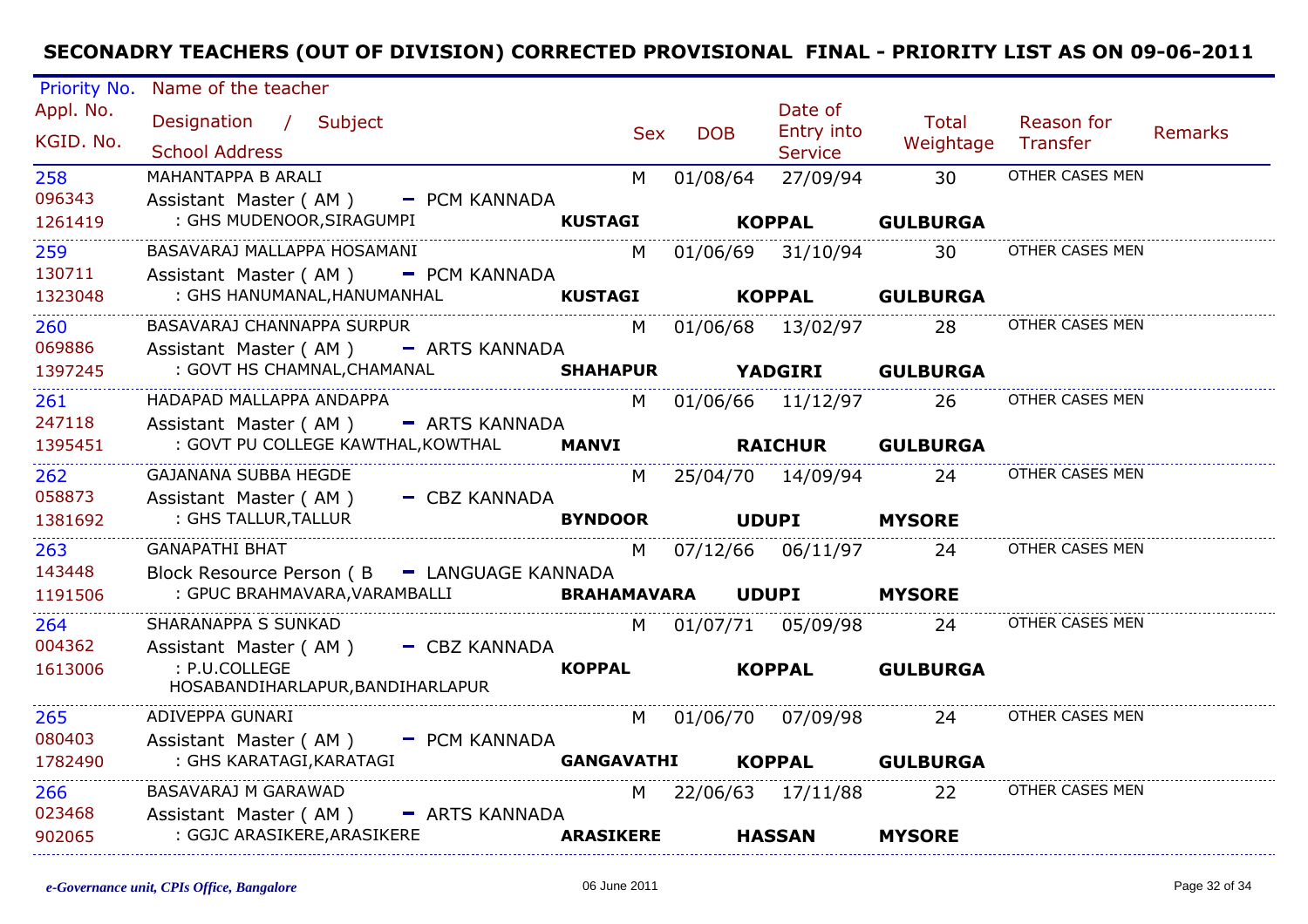| Priority No.           | Name of the teacher                                                |                        |                                                                                                                                                                                                                                |            |                                         |                                    |                        |                |
|------------------------|--------------------------------------------------------------------|------------------------|--------------------------------------------------------------------------------------------------------------------------------------------------------------------------------------------------------------------------------|------------|-----------------------------------------|------------------------------------|------------------------|----------------|
| Appl. No.<br>KGID. No. | Designation / Subject<br><b>School Address</b>                     |                        | <b>Sex</b>                                                                                                                                                                                                                     | <b>DOB</b> | Date of<br>Entry into<br><b>Service</b> | Total<br>Weightage                 | Reason for<br>Transfer | <b>Remarks</b> |
| 267<br>026944          | MALLIKARJUN B PATIL<br>- LANGUAGE ENGLISH<br>Assistant Master (AM) | M                      |                                                                                                                                                                                                                                | 03/06/69   | 15/06/99                                | 22                                 | OTHER CASES MEN        |                |
| 1122746                | : GHS HEGGANDODDI, HEGGANDODDI                                     | <b>SHORAPUR</b>        |                                                                                                                                                                                                                                |            | <b>YADGIRI</b>                          | <b>GULBURGA</b>                    |                        |                |
| 268<br>005904          | MAHEBOOB A KASUTIGAR<br>Assistant Master ( $AM$ ) $-$ CBZ URDU     |                        |                                                                                                                                                                                                                                |            | M 23/07/64 26/12/89                     | 21                                 | OTHER CASES MEN        |                |
| 1099642                | : GOVT PU COLLEGE BOYS DEVDURGA, WARD 1 DEVADURGA RAICHUR          |                        |                                                                                                                                                                                                                                |            |                                         | <b>GULBURGA</b>                    |                        |                |
| 269                    | VEERAPPA SANGAPPA IRANNAVAR                                        |                        | M                                                                                                                                                                                                                              |            | 01/06/69 04/06/99                       | 16                                 | OTHER CASES MEN        |                |
| 093782                 | - LANGUAGE ENGLISH<br>Assistant Master (AM)                        |                        |                                                                                                                                                                                                                                |            |                                         |                                    |                        |                |
| 1777586                | : GHS YARGERA, YERGERI                                             | <b>KUSTAGI</b>         |                                                                                                                                                                                                                                |            | <b>KOPPAL</b>                           | <b>GULBURGA</b>                    |                        |                |
| 270                    | YALLAPPA RAMANNAVAR                                                |                        |                                                                                                                                                                                                                                |            | M 19/12/67 16/08/88                     | 14                                 | OTHER CASES MEN        |                |
| 212465                 | Assistant Master (AM) - ARTS KANNADA                               |                        |                                                                                                                                                                                                                                |            |                                         |                                    |                        |                |
| 1075022                | : GHS, KARKESHWARA, KAREKESHWARA                                   | <b>URA</b>             |                                                                                                                                                                                                                                |            | NARASIMHARAJAP CHIKKAMANG MYSORE        |                                    |                        |                |
| 271                    | SIDDAPPA S HAVALAGI                                                |                        |                                                                                                                                                                                                                                |            | M 01/06/57 14/03/78                     | 13                                 | OTHER CASES MEN        |                |
| 177721                 | Assistant Master (AM) - ARTS KANNADA                               |                        |                                                                                                                                                                                                                                |            |                                         |                                    |                        |                |
| 551148                 | : GHS GATTARGA, GHATTARGA                                          | <b>AFZALPUR</b>        |                                                                                                                                                                                                                                |            | <b>GULBARGA</b>                         | <b>GULBURGA</b>                    |                        |                |
| 272                    | <b>IBRAHIM M KANDAGAL</b>                                          |                        |                                                                                                                                                                                                                                |            | M 10/08/57 09/08/79                     | 10                                 | OTHER CASES MEN        |                |
| 030282<br>474795       | Assistant Master (AM) - ARTS KANNADA<br>: GHS DEVAPUR, DEVAPUR     | <b>SHORAPUR</b>        |                                                                                                                                                                                                                                |            | <b>YADGIRI</b>                          | <b>GULBURGA</b>                    |                        |                |
| 273                    | LAYAPPA HARIJAN                                                    |                        |                                                                                                                                                                                                                                |            | M 01/06/67 28/11/89                     | 10                                 | OTHER CASES MEN        |                |
| 029705                 | Assistant Master (AM) - LANGUAGE HINDI                             |                        |                                                                                                                                                                                                                                |            |                                         |                                    |                        |                |
| 1069726                | : GJC K R PET, K.R. PET WARD -2                                    | KRISHNARAJA PET MANDYA |                                                                                                                                                                                                                                |            |                                         | <b>MYSORE</b>                      |                        |                |
| 274                    | MALLAPPA Y SORATI                                                  |                        | M l                                                                                                                                                                                                                            |            | 22/07/71  03/02/95                      | 10                                 | OTHER CASES MEN        |                |
| 028188                 | Assistant Master (AM) - LANGUAGE ENGLISH                           |                        |                                                                                                                                                                                                                                |            |                                         |                                    |                        |                |
| 1280289                | : GHS-TELIGI, THELIGI                                              |                        |                                                                                                                                                                                                                                |            |                                         | HARAPANAHALLI DAVANAGERE BANGALORE |                        |                |
| 275                    | BASAPPA IRAPPA NAIK                                                |                        | M and the monother of the monother of the monother of the set of the set of the set of the monother of the monother of the monother of the monother of the monother of the monother of the monother of the monother of the mon |            | 01/06/64 30/06/90                       | $6 \quad$                          | OTHER CASES MEN        |                |
| 145125                 | Assistant Master (AM) - LANGUAGE KANNADA                           |                        |                                                                                                                                                                                                                                |            |                                         |                                    |                        |                |
| 1139558                | : GHS GOGANDABHAVI, JOGANDABHAVI                                   | <b>SHORAPUR</b>        |                                                                                                                                                                                                                                |            | <b>YADGIRI</b>                          | <b>GULBURGA</b>                    |                        |                |